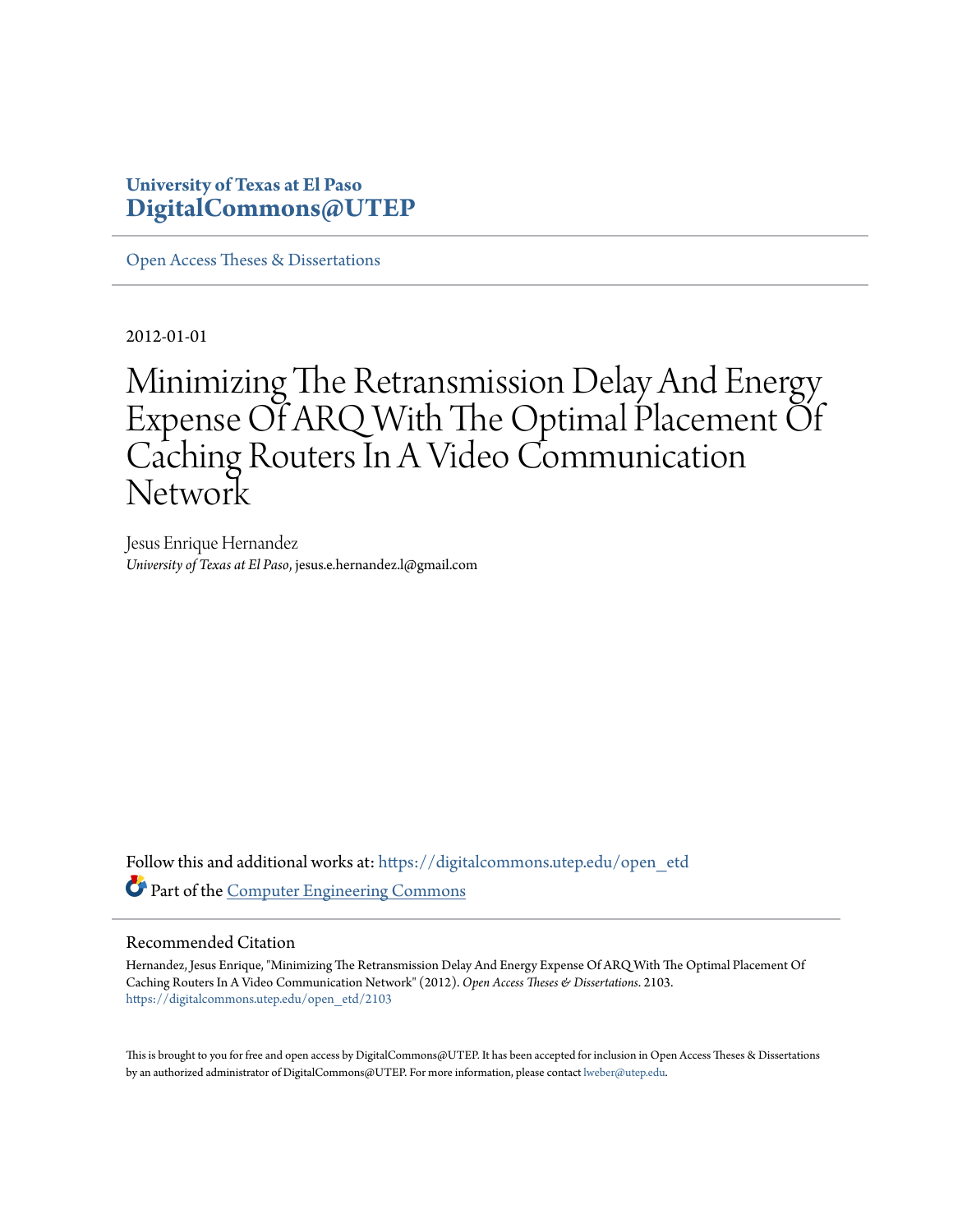# MINIMIZING THE RETRANSMISSION DELAY AND ENERGY EXPENSE OF ARQ WITH THE OPTIMAL PLACEMENT OF CACHING ROUTERS IN A VIDEO COMMUNICATION NETWORK

JESUS E. HERNANDEZ

Department of Electrical and Computer Engineering

APPROVED:

Michael P. McGarry, Ph.D., Chair

Patricia Teller, Ph.D.

John Moya, Ph.D.

Benjamin C. Flores, Ph.D. Interim Dean of the Graduate School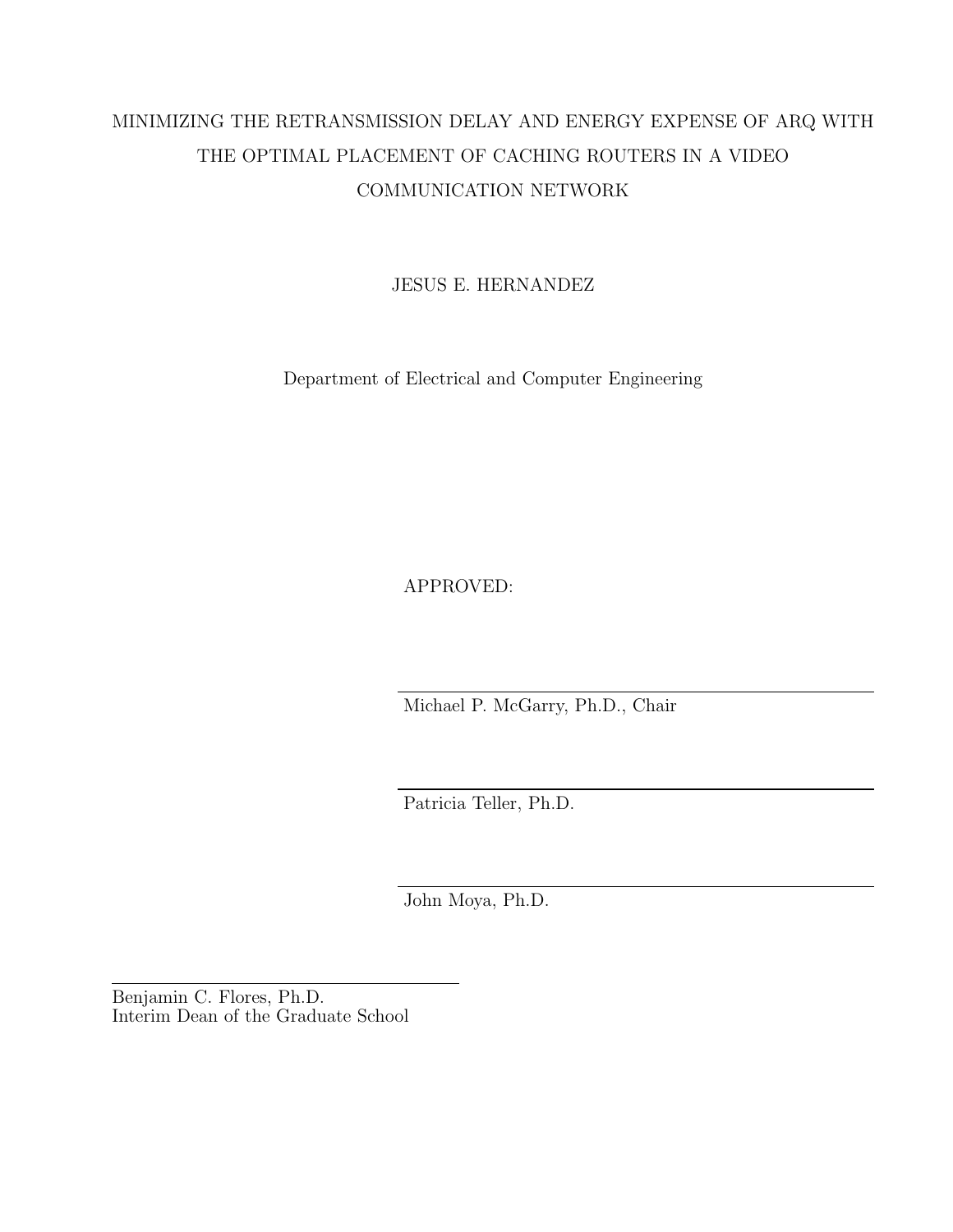$\copyright$  Copyright by Jesus E. Hernandez 2012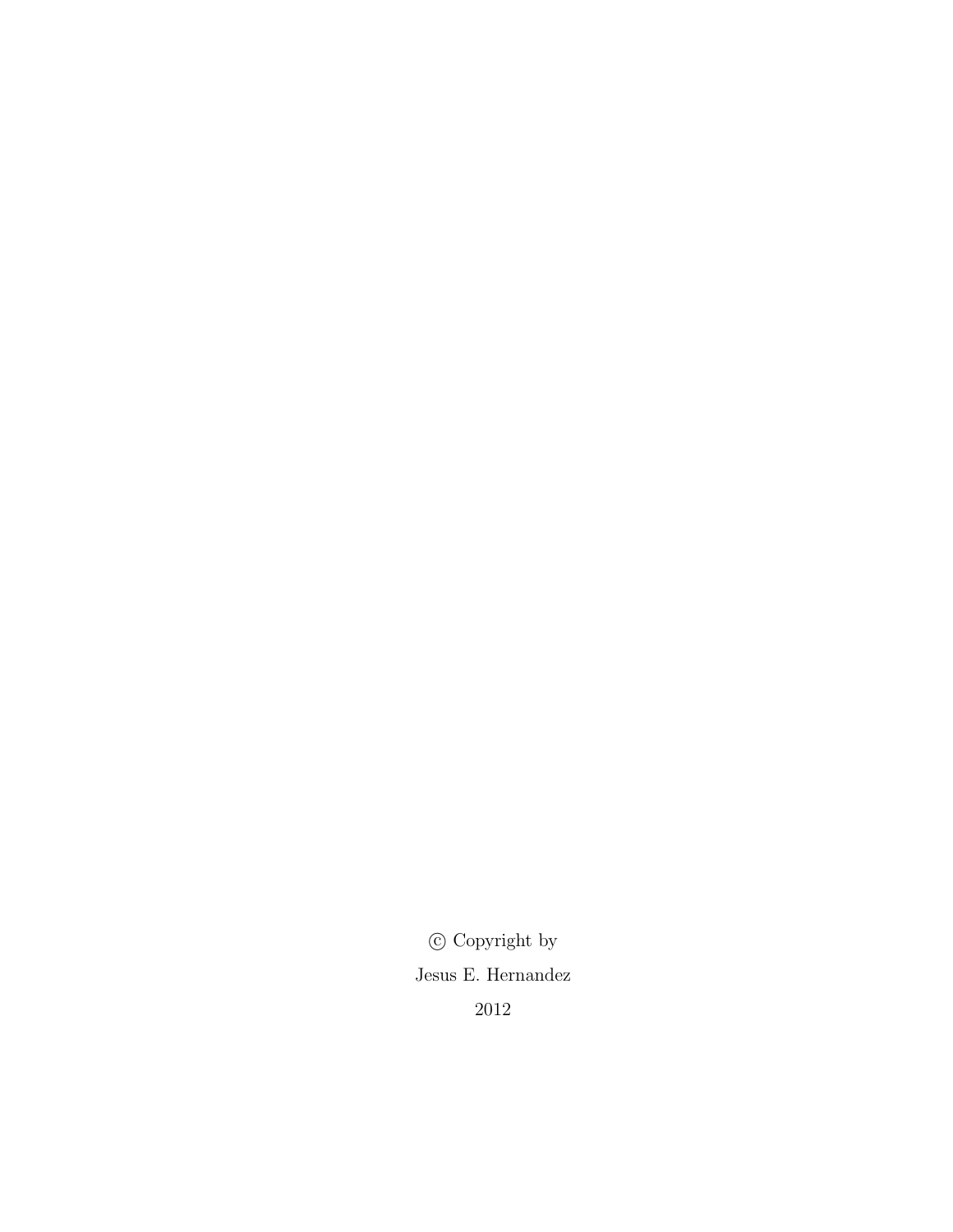A mis padres, con amor, por su incondicional apoyo. Su incansable esfuerzo por sacar mi familia adenlante es mi inspiracion.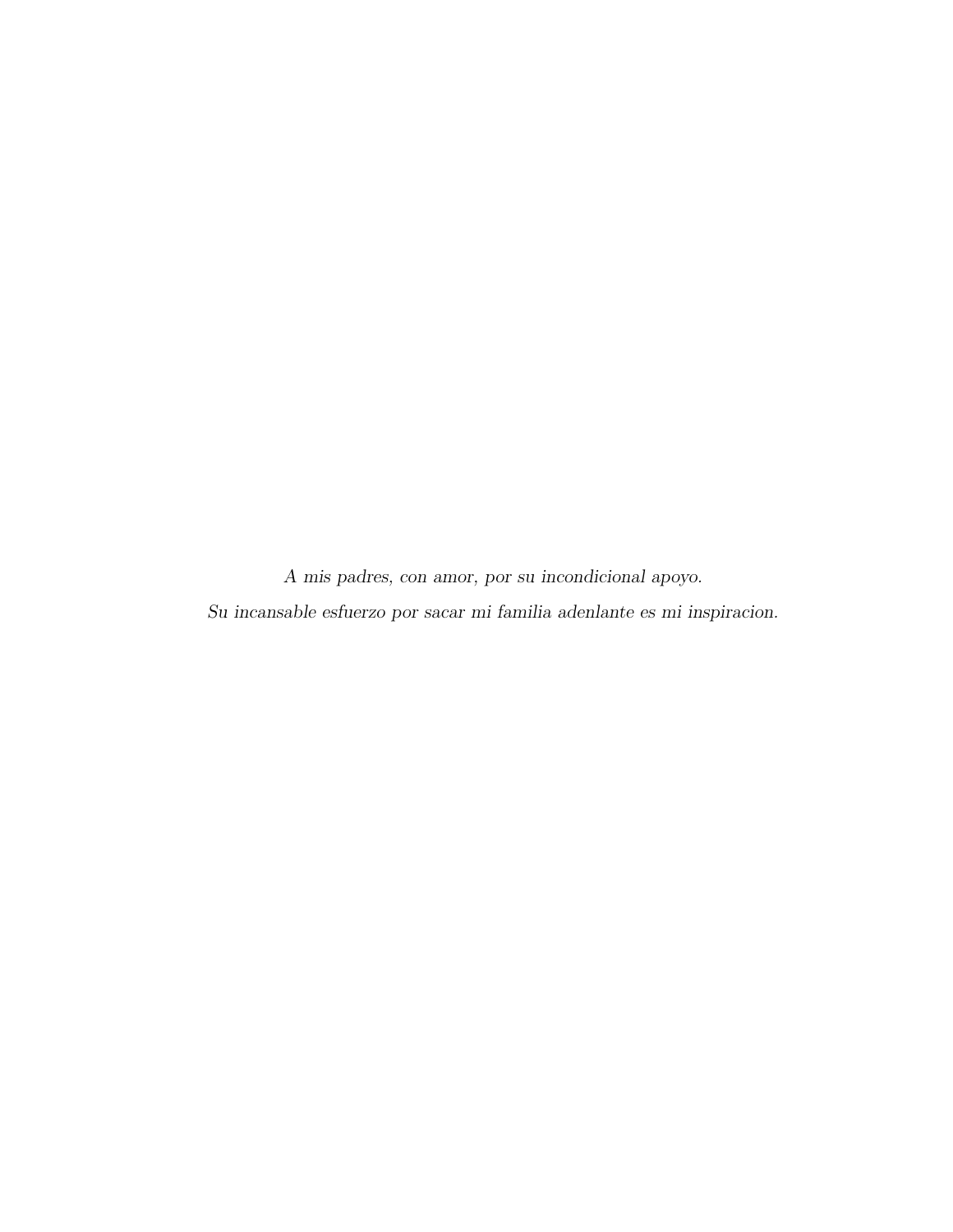# MINIMIZING THE RETRANSMISSION DELAY AND ENERGY EXPENSE OF ARQ WITH THE OPTIMAL PLACEMENT OF CACHING ROUTERS IN A VIDEO COMMUNICATION NETWORK

BY

JESUS E. HERNANDEZ

### **THESIS**

Presented to the Faculty of the Graduate School of The University of Texas at El Paso in Partial Fulfillment of the Requirements for the Degree of MASTER OF SCIENCE

Department of Electrical and Computer Engineering THE UNIVERSITY OF TEXAS AT EL PASO May 2012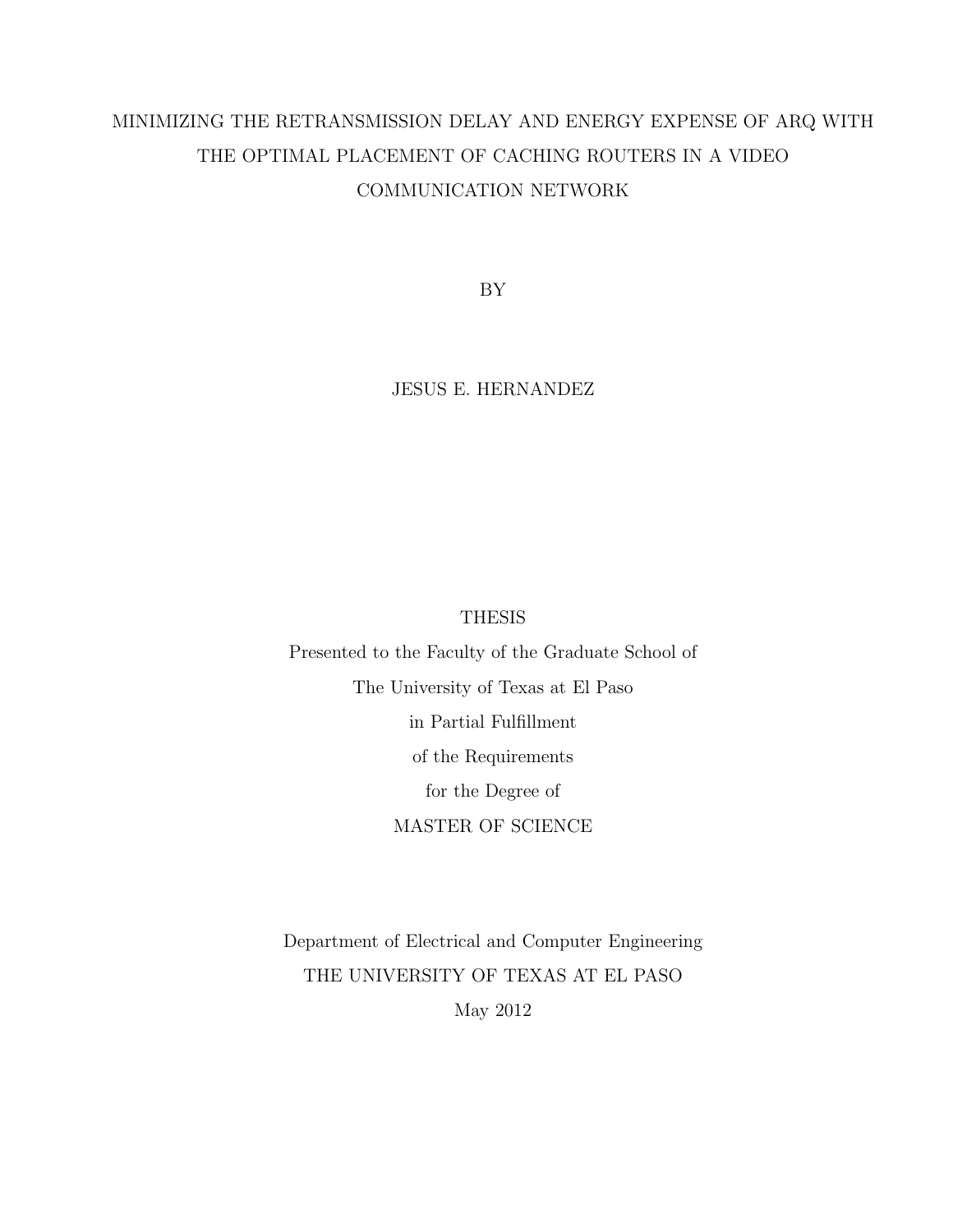### Acknowledgements

I would like to express the deepest appreciation to my research advisor, Dr. Michael McGarry for without his help and guidance this thesis would not have been possible. Not only did he introduce me to the wonderful world of research, but he also offered me the best advice a graduate student could hope for in regard to research, scholarship, and even personal matters. For that I am very grateful to him.

I would also like to extend my gratitude to Dr. Patricia Teller and Dr. John Moya for kindly accepting to be part of my thesis committee, with special thanks to Dr. Moya for acting as my academic advisor during my graduate studies.

I am also very thankful to Dr. Patricia Nava for encouraging me to pursue a master's degree, for helping me with the acceptance in the program, and for giving me the opportunity to be a teaching assistant which, along the opportunity to be a research assistant, allowed me to enjoy the full experience of graduate school.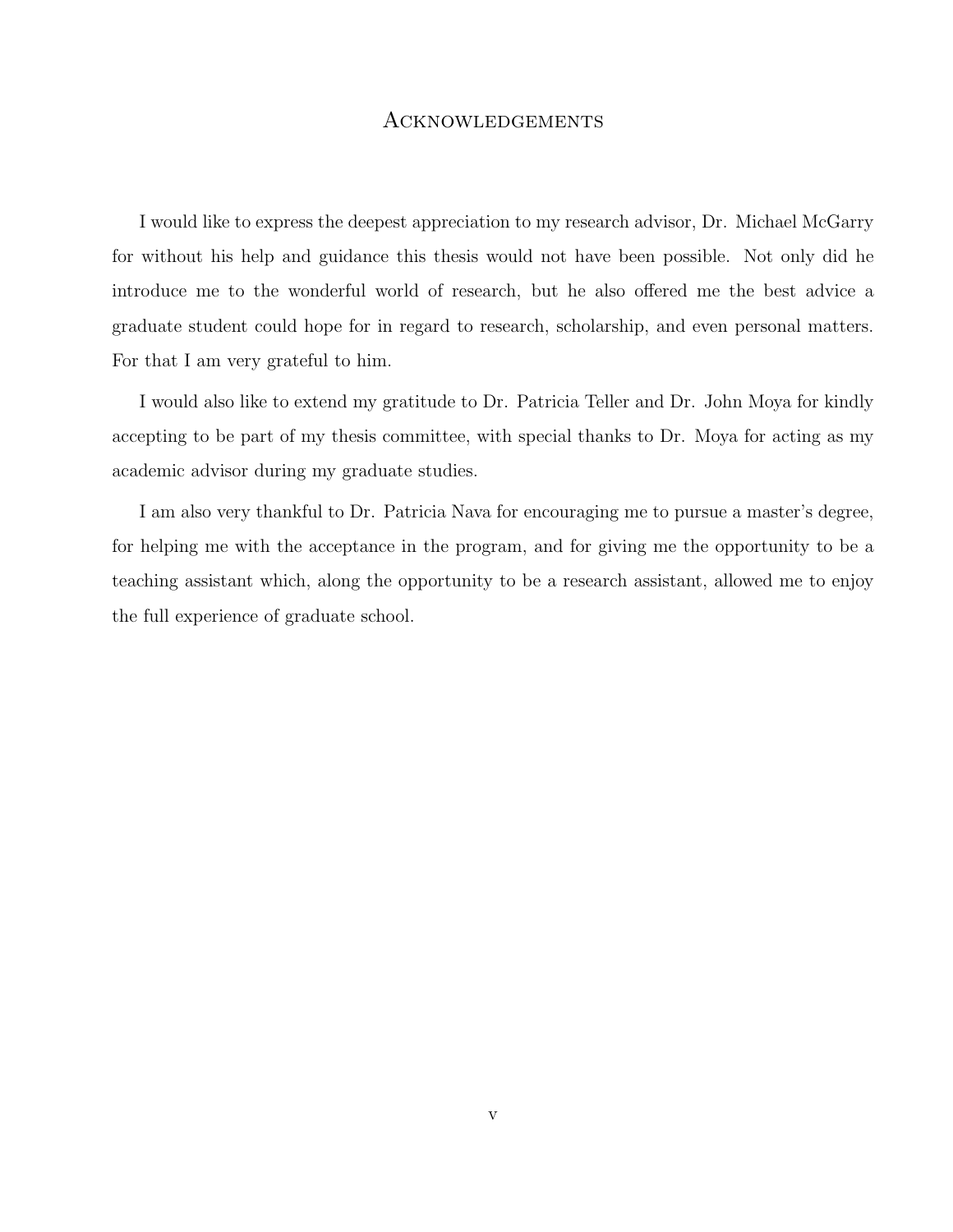# TABLE OF CONTENTS

|                | Chapter |                                                            |    |
|----------------|---------|------------------------------------------------------------|----|
| $\mathbf{1}$   |         |                                                            |    |
|                | 1.1     |                                                            |    |
|                | 1.2     |                                                            |    |
| $\overline{2}$ |         |                                                            |    |
|                | 2.1     |                                                            |    |
|                |         | 2.1.1                                                      |    |
|                |         | 2.1.2                                                      |    |
|                |         | 2.1.3                                                      |    |
|                |         | 2.1.4                                                      |    |
|                | 2.2     | Caching of Video Packets to Reduce Retransmission Delay 16 |    |
| 3              |         |                                                            | 18 |
|                | 3.1     |                                                            | 18 |
|                | 3.2     |                                                            | 19 |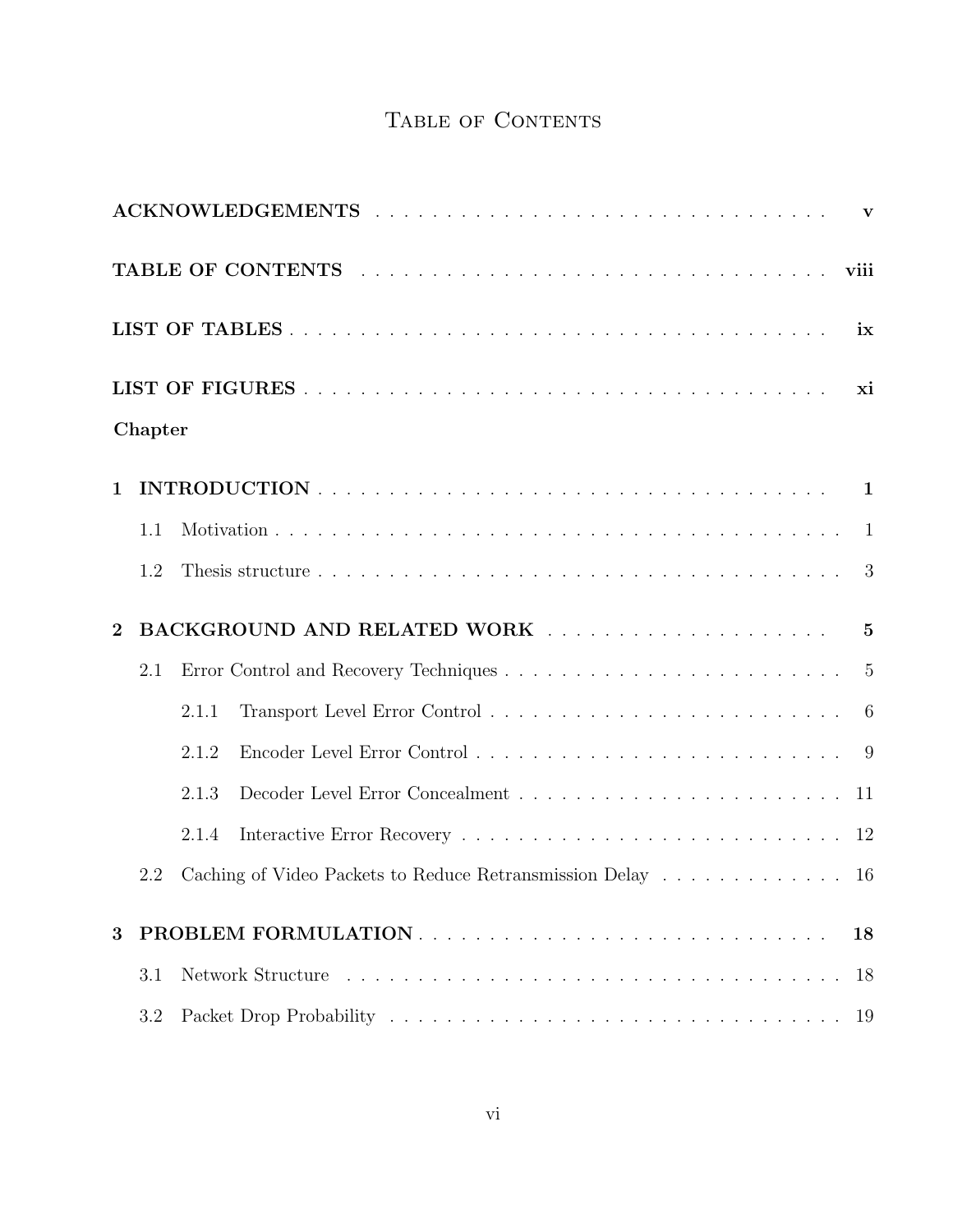| 3.3 |                 |                                                                                                                                                                |
|-----|-----------------|----------------------------------------------------------------------------------------------------------------------------------------------------------------|
| 3.4 |                 |                                                                                                                                                                |
| 3.5 |                 |                                                                                                                                                                |
|     |                 |                                                                                                                                                                |
| 4.1 |                 |                                                                                                                                                                |
| 4.2 |                 |                                                                                                                                                                |
| 4.3 |                 |                                                                                                                                                                |
|     |                 |                                                                                                                                                                |
|     |                 |                                                                                                                                                                |
|     |                 |                                                                                                                                                                |
|     |                 |                                                                                                                                                                |
|     | MulticastRouter |                                                                                                                                                                |
|     |                 |                                                                                                                                                                |
| 4.4 |                 |                                                                                                                                                                |
|     |                 |                                                                                                                                                                |
|     |                 |                                                                                                                                                                |
|     |                 |                                                                                                                                                                |
|     |                 |                                                                                                                                                                |
| 6.1 |                 |                                                                                                                                                                |
| 6.2 |                 |                                                                                                                                                                |
| 6.3 |                 |                                                                                                                                                                |
|     |                 | 26<br>27<br>28<br>28<br>29<br>4.3.1<br>4.3.2<br>30<br>30<br>4.3.3<br>33<br>4.3.4<br>33<br>4.3.5<br>4.3.6<br>35<br>37<br>4.4.1<br>4.4.2<br>40<br>52<br>52<br>54 |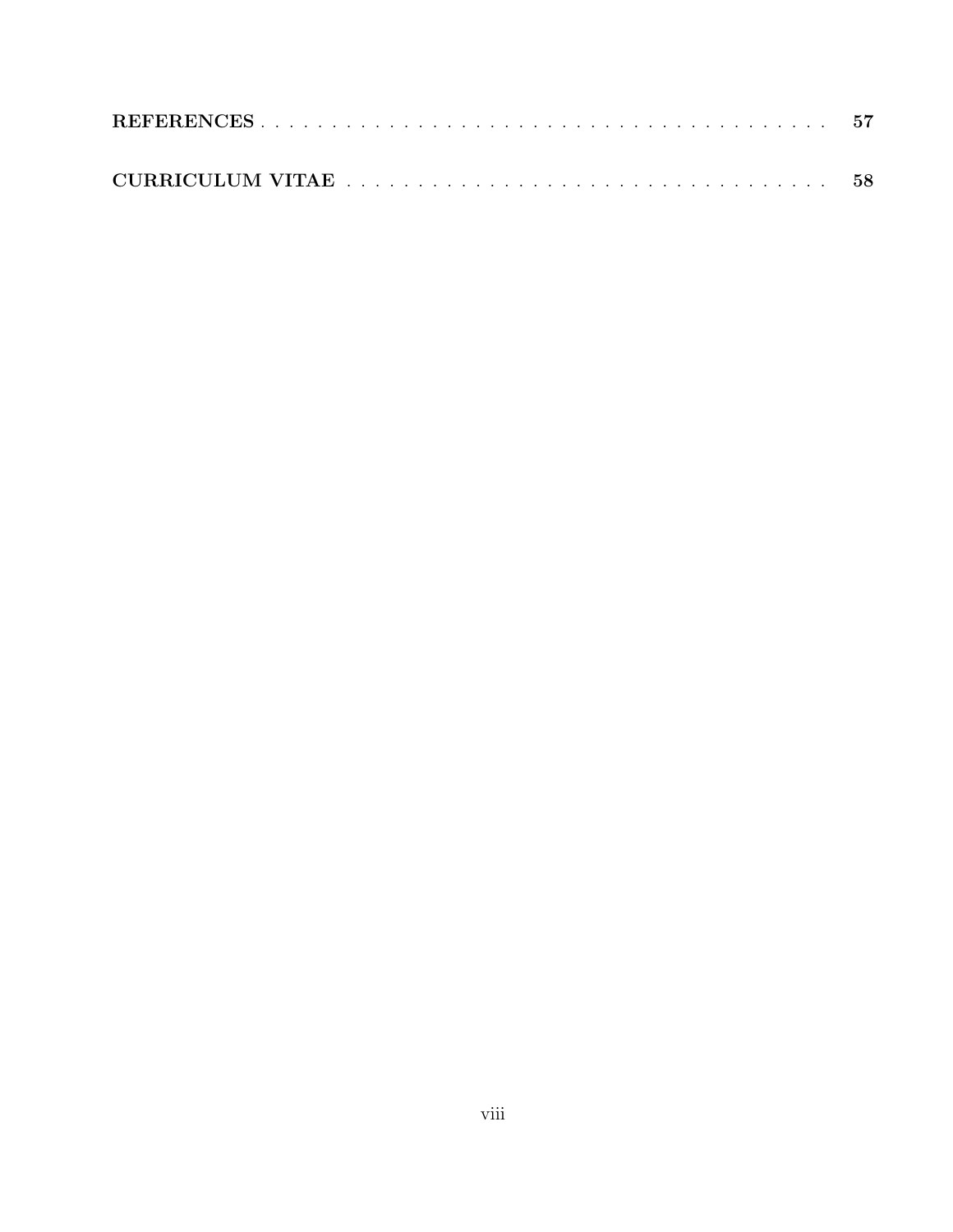# LIST OF TABLES

| 5.1 Average retransmission delay measured vs. calculated 41                                    |  |
|------------------------------------------------------------------------------------------------|--|
|                                                                                                |  |
| 5.3 Optimal caching router placement vectors for different transmission delay vector( $\tau$ ) |  |
|                                                                                                |  |
| 5.4 Average retransmission delay for different placements 43                                   |  |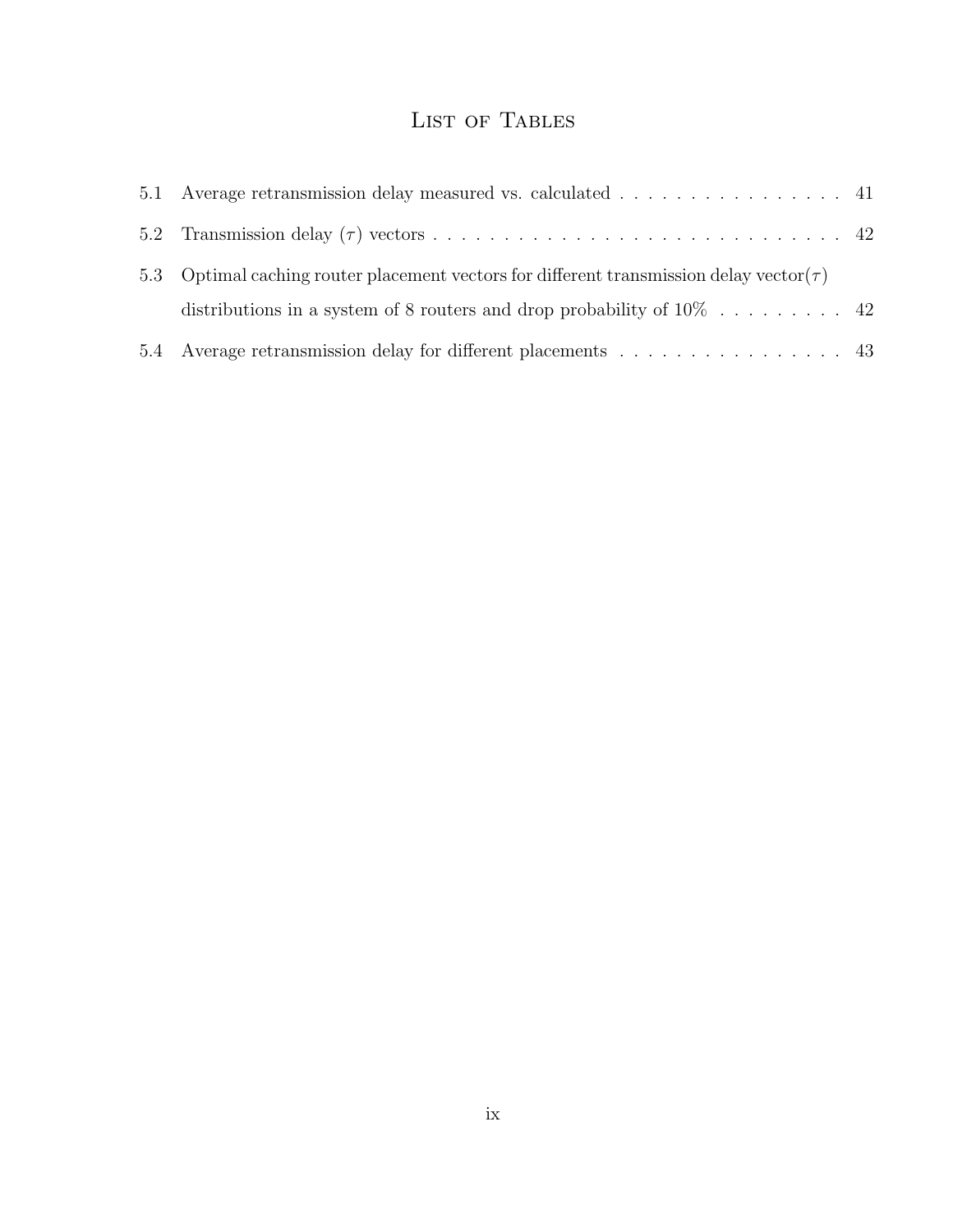# List of Figures

| 2.1 |                                                                                                                                                                          | $6\overline{6}$ |
|-----|--------------------------------------------------------------------------------------------------------------------------------------------------------------------------|-----------------|
| 3.1 | Illustration of a network path with video packet caching routers. There are eight<br>routers (i.e., $M = 8$ ) in the illustrated path. Two routers, 3 and 6, have packet |                 |
| 3.2 | Illustration of a multicast network with video packet caching routers. There are                                                                                         |                 |
|     | six routers (i.e., $M = 6$ ) in the illustrated network. Two routers, 3 and 4, have                                                                                      |                 |
|     |                                                                                                                                                                          | <b>20</b>       |
| 4.1 |                                                                                                                                                                          | 29              |
| 4.2 | Flow diagram of the Source module $\dots \dots \dots \dots \dots \dots \dots \dots \dots \dots \dots$                                                                    | 31              |
| 4.3 |                                                                                                                                                                          | 32              |
| 4.4 |                                                                                                                                                                          | 34              |
| 4.5 |                                                                                                                                                                          | 34              |
| 4.6 | Flow diagram of the MulticastRouter module $\dots \dots \dots \dots \dots \dots \dots$                                                                                   | 36              |
| 4.7 |                                                                                                                                                                          | 36              |
| 4.8 | Network diagram of the simulation models. $\dots \dots \dots \dots \dots \dots \dots \dots \dots$                                                                        | 39              |
| 4.9 |                                                                                                                                                                          | 39              |
| 5.1 | Expected total delay for a system of 8 routers using a transmission delay (tau)                                                                                          |                 |
|     | vector of [44 47 64 67 9 83 21 36 87] and packet drop probability of $10\%$ .                                                                                            | 44              |
| 5.2 | Expected total delay for a system of 8 routers using a transmission delay $(\tau)$                                                                                       |                 |
|     | distribution caracterized by U(20us, 200us) and packet drop probabilities of $1\%$ ,                                                                                     |                 |
|     |                                                                                                                                                                          | 46              |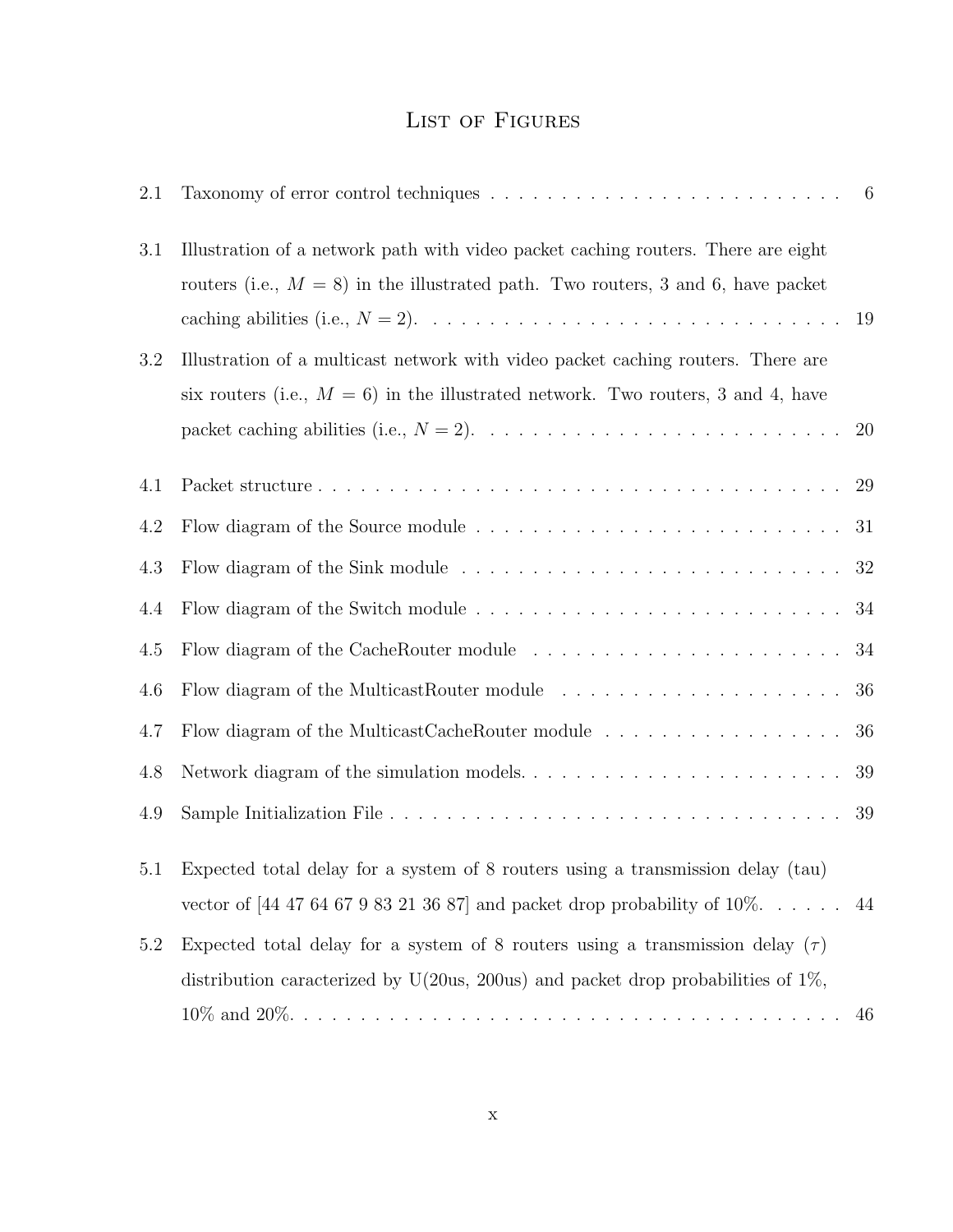|               | 5.3 Expected total delay for a system of 16 routers using a transmission delay $(\tau)$ |  |  |  |
|---------------|-----------------------------------------------------------------------------------------|--|--|--|
|               | distribution caracterized by U(20us, 200us) and packet drop probabilities of $1\%$ ,    |  |  |  |
|               |                                                                                         |  |  |  |
|               | 5.4 Average retransmission delay for $M = 8$ with a delay pattern of 10 times larger    |  |  |  |
|               |                                                                                         |  |  |  |
| $5.5^{\circ}$ | Average retransmission delay for $M = 16$ with a delay pattern of 10 times larger       |  |  |  |
|               |                                                                                         |  |  |  |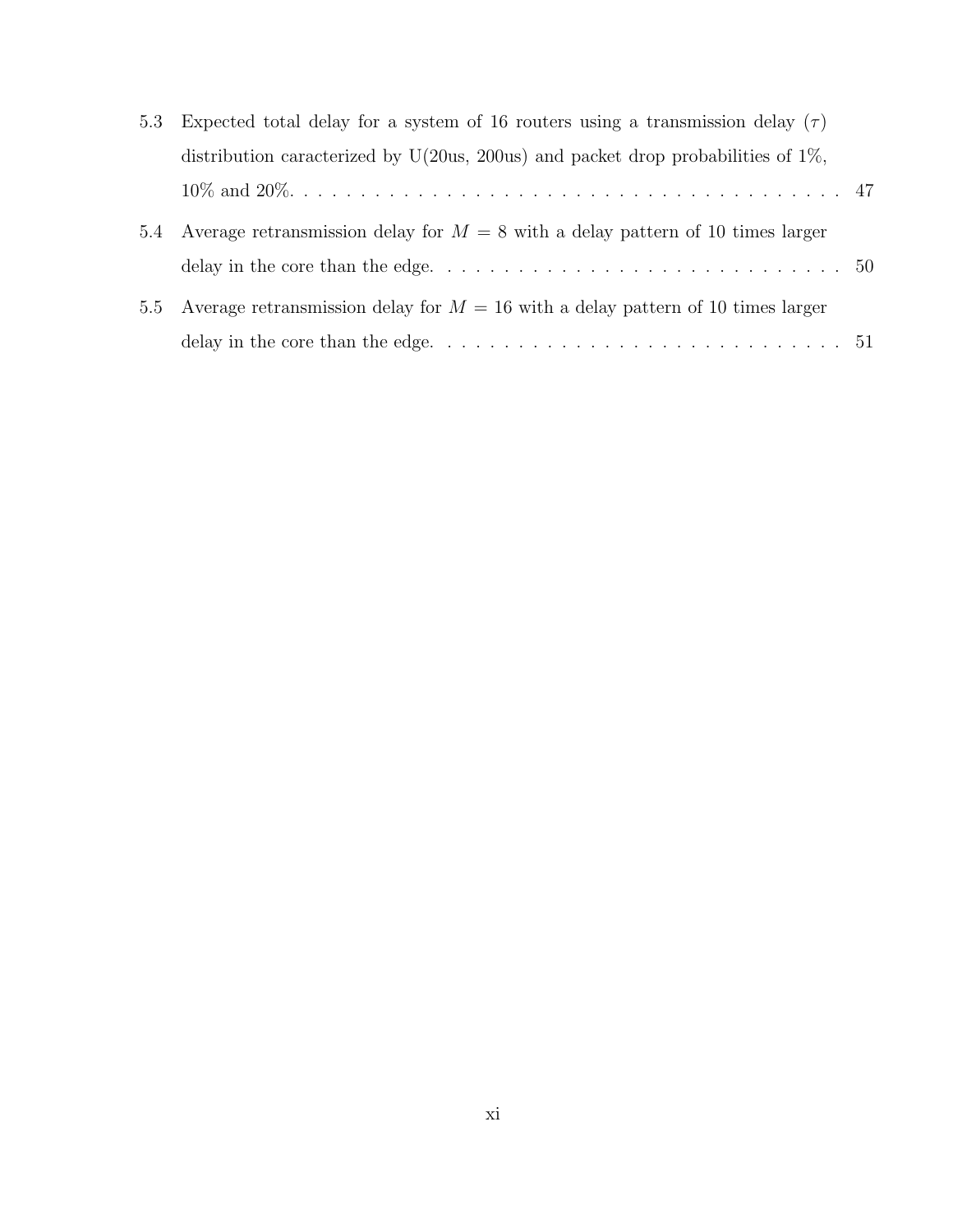# CHAPTER 1

# INTRODUCTION

# 1.1 Motivation

Recent trends show that video communication services, such as internet video to PC or video on demand, are projected to account for the vast majority of consumer traffic in packet-switched communication networks within the next years [1]. A major challenge with video communication services over packet-switched networks is the delivery of low-error video content under the tight delay and bandwidth constraints inherent to video information. Video is particularly vulnerable to errors because in order to transmit video over a communication network the video content has to be compressed to match the transmission rate of the communication channel. The compression and coding techniques introduce vulnerabilities in the video signal such as the possibility of error propagation, due to temporal prediction in the encoding, or the fact that an error in a single bit can result in the damage of a large portion of a video frame [2]. Similarly, video is very vulnerable to errors when transmitted over a packet-switched network because the loss of a packet may result in the loss of a significant part of a video frame, thus, resulting in poor video quality.

Several error control and recovery techniques exist that mitigate the effects of bit errors or packet loss in video communication. However, there is always a trade-off between the gain in video quality and the expense of using the error control and recovery techniques. For instance, one type of error control technique consists of encoding the video signal with redundancy bits so that the decoder at the receiver side can recover damaged sections in the video frame. While this technique provides an effective way of recovering from damaged bits, including redundancy bits in the codewords, it increases the bandwidth required to transmit the same amount of video information in comparison to transmitting without redundancy. Another technique used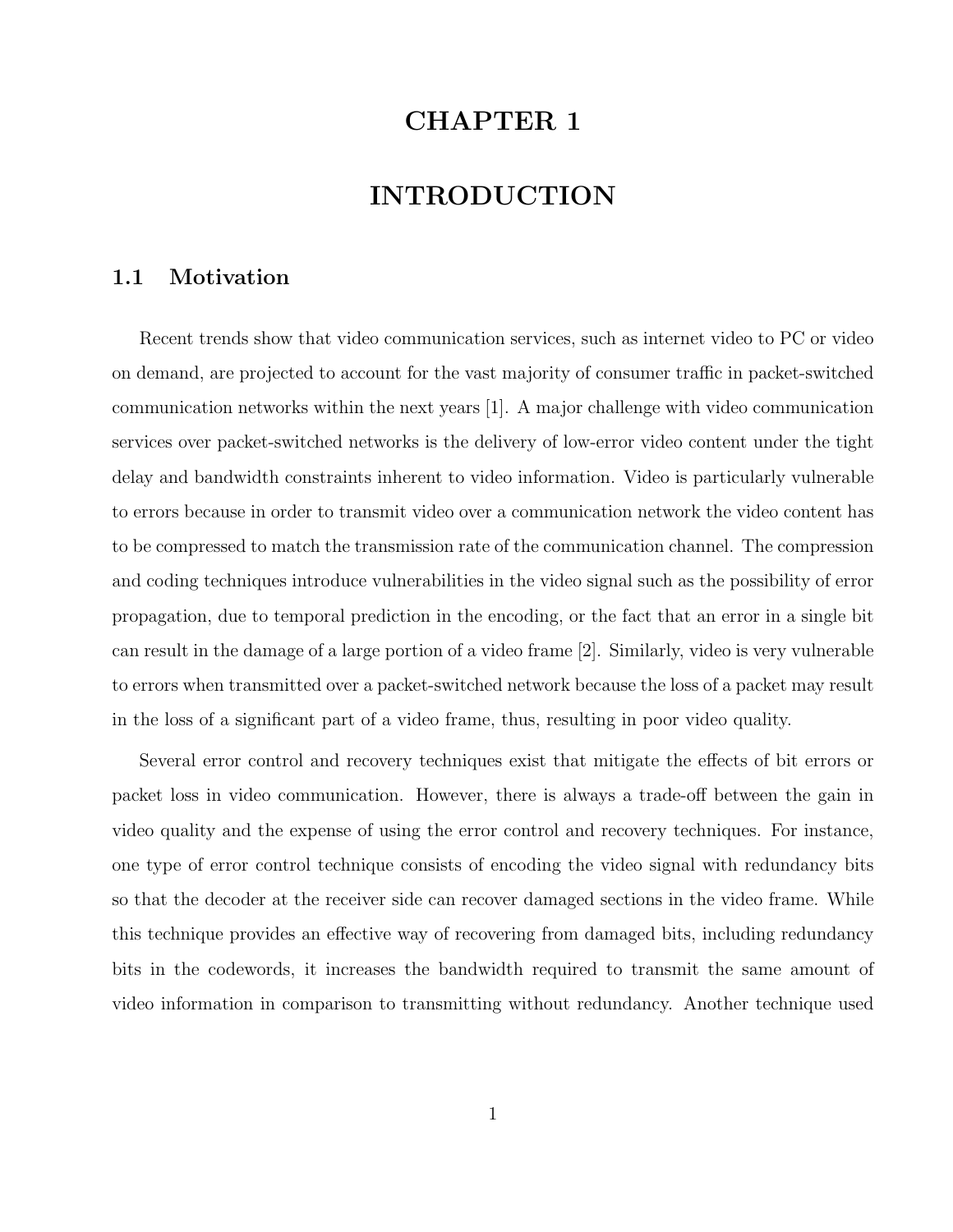to recover from errors in communication is the Automatic Repeat request (ARQ) which consists of retransmitting lost packets repeatedly until successfully received. This technique comes with a trade-off as well; reliable transfer of packets is ensured at the expense of extra delay incurred by the retransmission of lost packets.

One error recovery technique in particular was found to have great potential and the majority of this thesis is focused on improving this technique. Specifically, the reduction of the delay expense of ARQ by means of caching is investigated. In the case of packet loss in a video communication network, retransmission requests of the lost packet can be serviced by intermediary routers with caching capability rather than by the source, thereby reducing the retransmission delay and energy consumption. While other work had already proposed the idea of caching video packets in intermediary routers for robust transmission [3, 4], this thesis proposes a solution to the optimization problem of placing a limited amount of caching routers in a network. In other words, this thesis focuses on the optimal placement of the caching routers in a network rather than the protocol to cache the packets or the optimal selection of video content to be cached.

A mathematical program was formulated with the objective to minimize the retransmission delay and energy consumption of ARQ for video. A dynamic programming solution was found that yields an optimal placement of caching routers [5]. Furthermore, a computer simulation model was developed to validate the results of the analytical model (dynamic programming solution) giving more strength to the conclusions of the analysis presented in chapter 5. Through extensive experimentation with the analytical model and the simulation model, it was found that an optimal placement of cache-capable routers in a network yields a significant reduction in retransmission delay and energy consumption, thus, making ARQ a more enticing error recovery technique for video communication over packet-switched networks.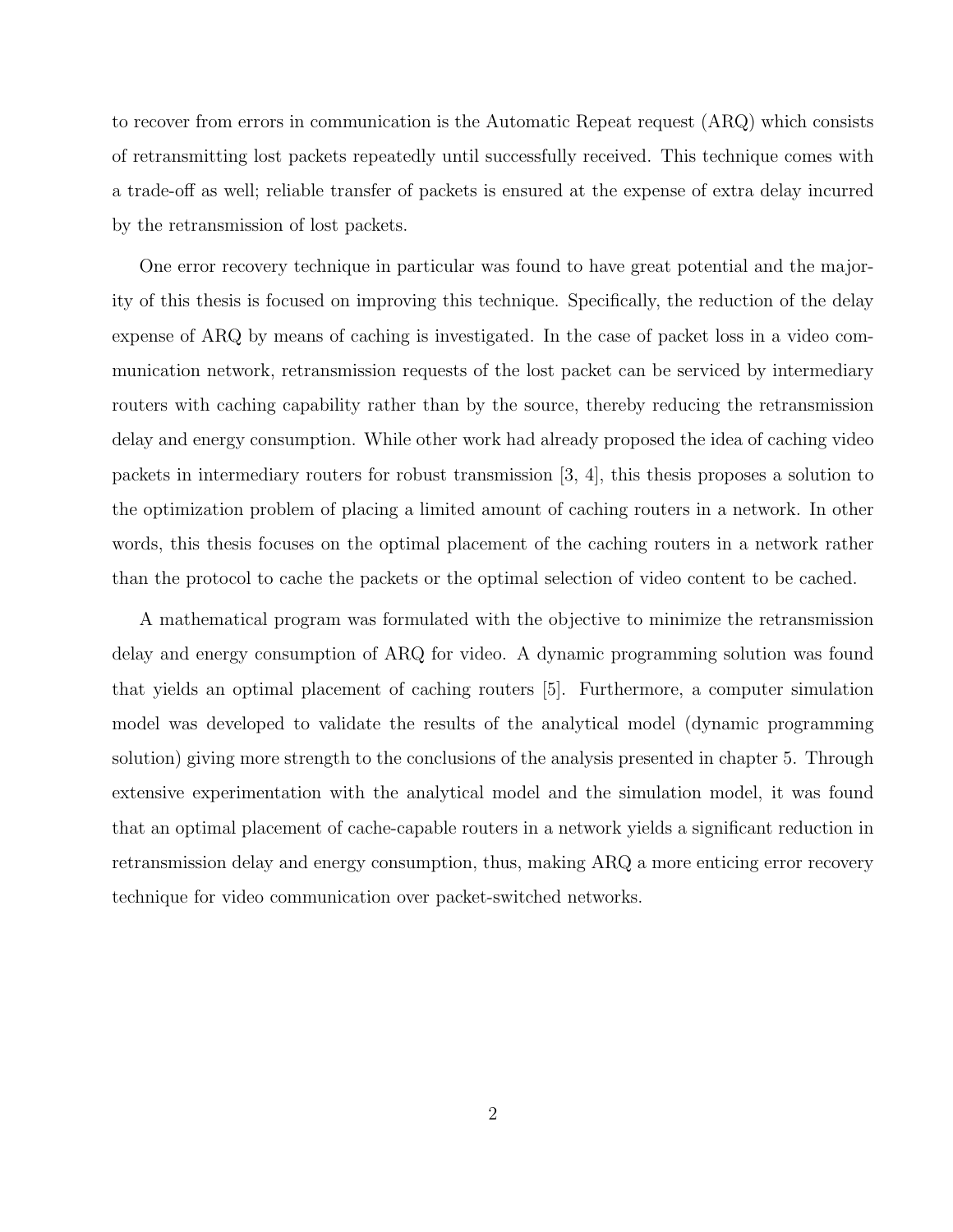### 1.2 Thesis structure

The rest of this thesis is organized as follows. First, an extensive literature review of error control and recovery techniques is presented in Chapter 2. The taxonomy used to describe the literature review can be observed in Figure 2.1. Several error control and recovery techniques of each group are discussed in this chapter along with examples of current implementations of such techniques.

Next, Chapter 3 formulates the research problem investigated in the rest of the thesis. The chapter starts by introducing the network structure used in the analysis to characterize a typical path in a video communication network. Then, the parameters used to describe the behavior of the network, such as the drop probability and the average transmission delay, are described in detail. Finally, a detailed explanation of the metrics used to measure the performance of the proposed solution is presented. These metrics are the average retransmission delay and the average energy consumption. The main purpose of this thesis is to find the optimal placement of caching routers to minimize these two metrics.

The analytical model developed in previous work (of which I am co-author) to find the optimal placement of caching routers is briefly described in Chapter 4; it is followed by a detailed explanation of the computer simulation model. The computer simulation model was developed to validate the results found using the analytical model and to conduct an extensive set of experiments to measure the performance of the optimal placement of caching routers. Finally, at the end of this chapter a brief discussion of how the simulation model was used to extend the unicast analysis to a multicast scenario is presented.

The set of experiments conducted to measure the performance of the optimal placement is described in Chapter 5. The different experiments and their results are presented in this chapter accompanied by visual representation of the data obtained.

Finally, Chapter 6 presents a summary of the thesis as well as the conclusions and proposed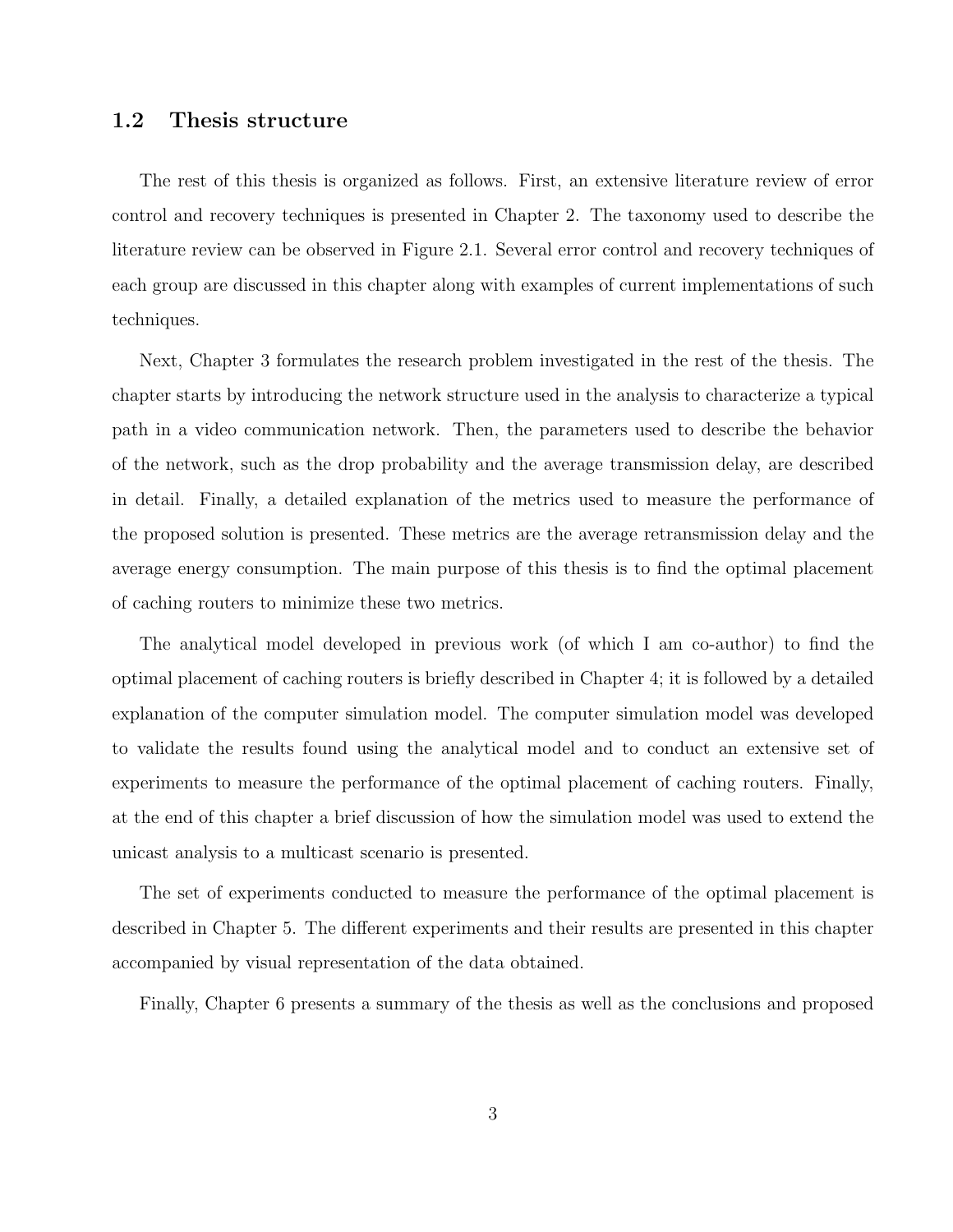future work.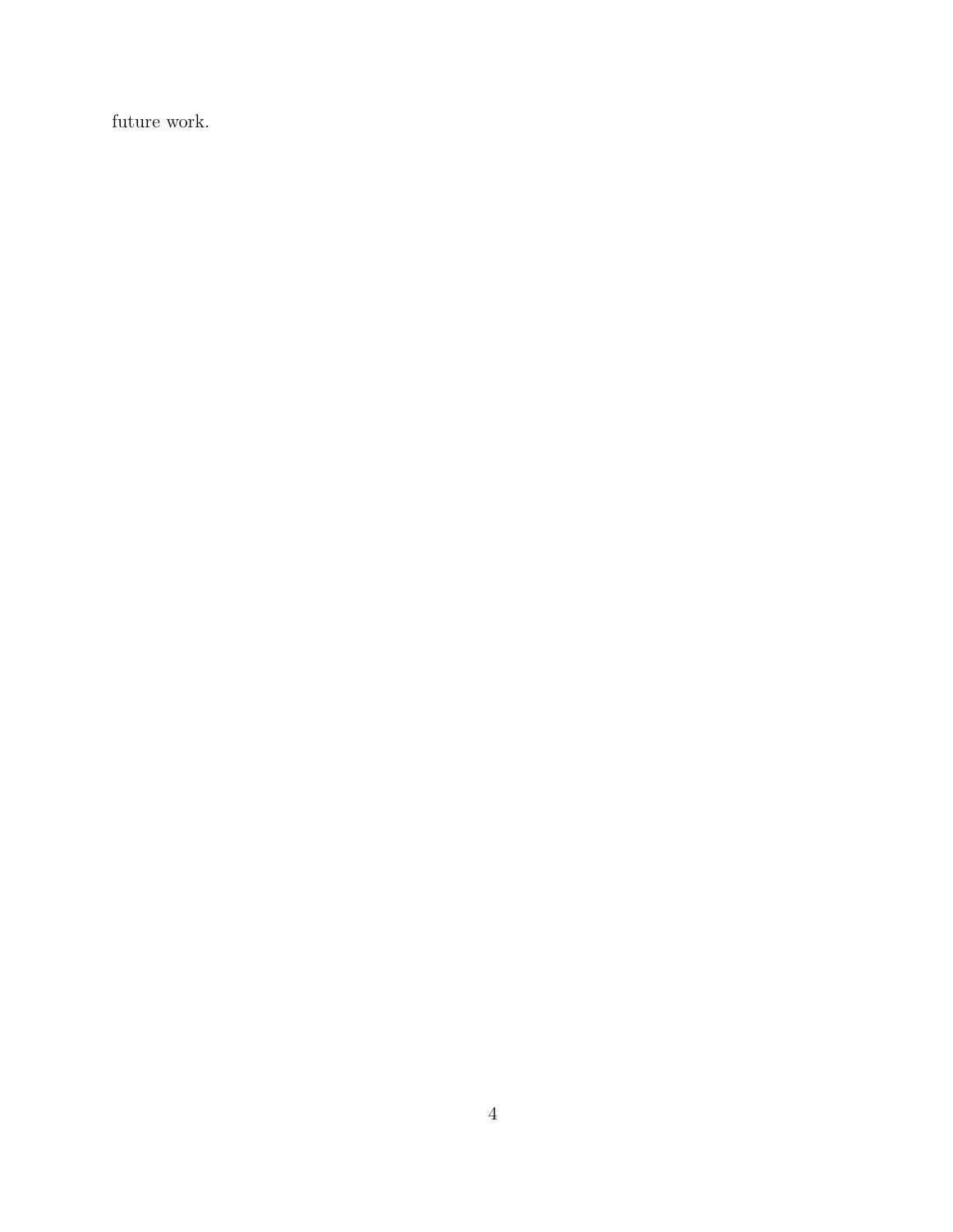# CHAPTER 2

# BACKGROUND AND RELATED WORK

### 2.1 Error Control and Recovery Techniques

Extra care must be taken when designing the system levels in a video communication system and the error control and recovery techniques in addition to error concealment techniques have to be included in the design. On the one hand, error control and recovery refers to techniques that achieve the full recovery of lost packets. Specifically, error control refers to techniques that add redundancy to the bit stream in such a way that the decoder can recover damaged bits in a packet using the redundancy bits, this way the damaged packet is fully recovered. Error recovery also refers to techniques that aim at recovering the original video content in a lost packet; but in this case other techniques such as retransmissions are used. On the other hand, error concealment refers to techniques that aim at reconstructing the received signal in order to obtain the closest approximation to the original signal. Furthermore, error resilience refers to encoding techniques that generate robust bit streams to guarantee certain levels of quality or to minimize the decrease in quality upon the occurrence of errors [2].

The four groups are: transport level, encoder level, decoder level and interactive error control. Error-resilient coding techniques must be applied at the source of the video communication system. These error-resilient coding techniques are discussed in the transport level and encoder level error recovery sections. In the decoder level error concealment section, error concealment techniques used when designing the decoder are discussed. Finally, error recovery techniques that involve cooperation between the encoder and the decoder are discussed in the interactive error recovery section. The taxonomy used to describe the research work on error contro and recovery for video communication is shown in Figure 2.1.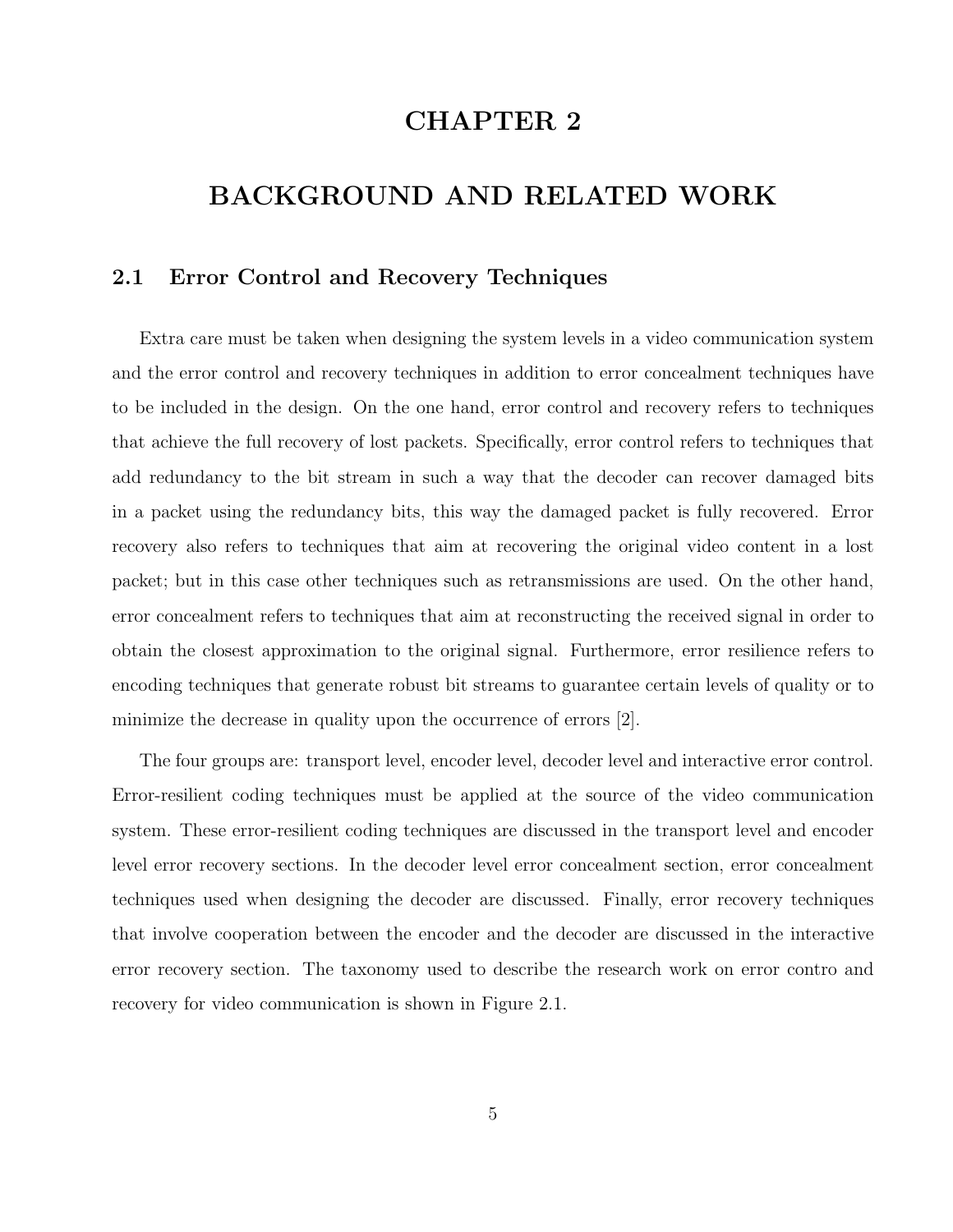

Figure 2.1: Taxonomy of error control techniques

#### 2.1.1 Transport Level Error Control

Error control at the transport level is the most important because it provides the basic quality of service that can be further improved by applying error control and recovery techniques at the encoder or decoder levels [2]. There are many techniques developed to provide transport level error control; in this section three main techniques are described: forward error correction (FEC), interleaved packetization and unequal error protection or layered coding.

#### 2.1.1.1 Forward Error Correction

Forward Error Correction attaches redundant or parity bits to the compressed bit stream prior to transmission in order to increase the data reliability. The encoder inserts redundancy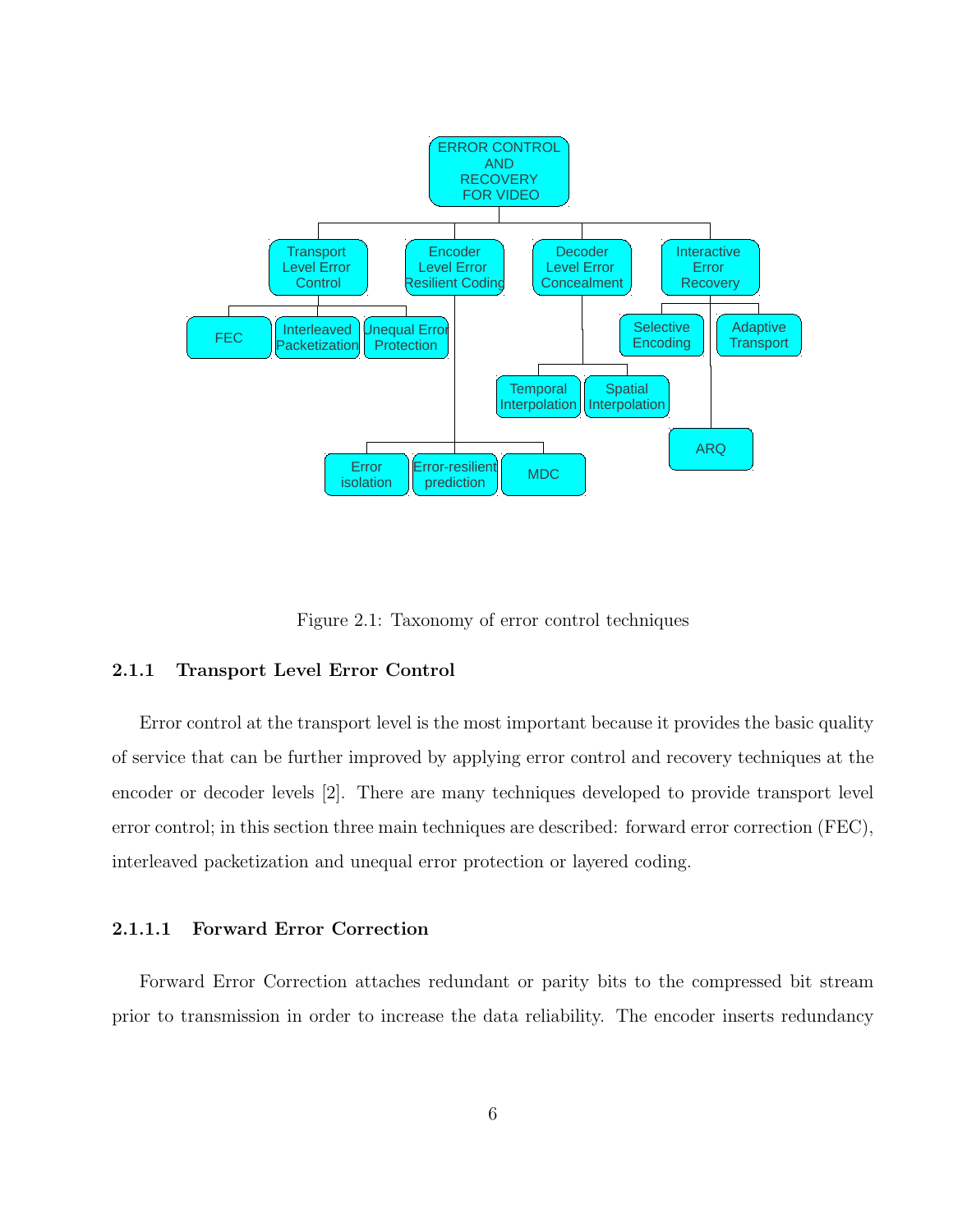bits into the bit stream to form codewords. The codewords are, then, transmitted and received by a suitable decoder that can extract the original data from the codeword and possibly correct the data sequence in case of corruption or damage. Since forward error correction increases the number of bits in a single transmission due to redundancy bits, the bandwidth requirements increase with the use of FEC. For that reason FEC must be used with special care when dealing with video signals, since video transmission already has very tight bandwidth requirements. Also, when FEC is used on packet-switched networks additional techniques must be used to support it. For instance, block interleaving can be used so that packet loss only results in the loss of a part of the FEC block and not the entire block. This allows the encoder to be able to recover from packet loss in which many bits are lost [2].

A popular FEC code is the Reed-Solomon error correction code. Reed-Solomon (RS) codes belong to the family of linear block codes. Block codes work on fixed sized blocks or packets, as opposed to arbitrarily long bit streams. An RS  $(n, k)$  code encodes a sequence of k bits into a sequence of n encoding elements or codewords [6]. Such encoding enables the detection and correction of bit errors. Another popular FEC code is the Hamming code. The Hamming code adds extra parity bits to the codewords in order to detect errors; however, Hamming codes not only detect errors but can also correct one-bit errors. For instance, the Hamming(7,4) code encodes 4 bits of data into 7 bits of data by adding 3 check bits [7]. Yet another type of FEC code is the turbo code [8].

An implementation of forward error correction for video multicast is presented in [9]. In this technique, FEC is combined with stream replication in order to mitigate packet losses. In this FEC scheme, the server determines the optimal number of FEC packets and replicated streams to meet certain packet loss requirements while maintaining the bandwidth budget under control. The clients, then, autonomously choose based on their local packet loss rate whether to subscribe to the recovery packets or not. According to the Chan, et al. the combination of forward error correction and stream replication yields a reduction in error rate of more than 50% [9].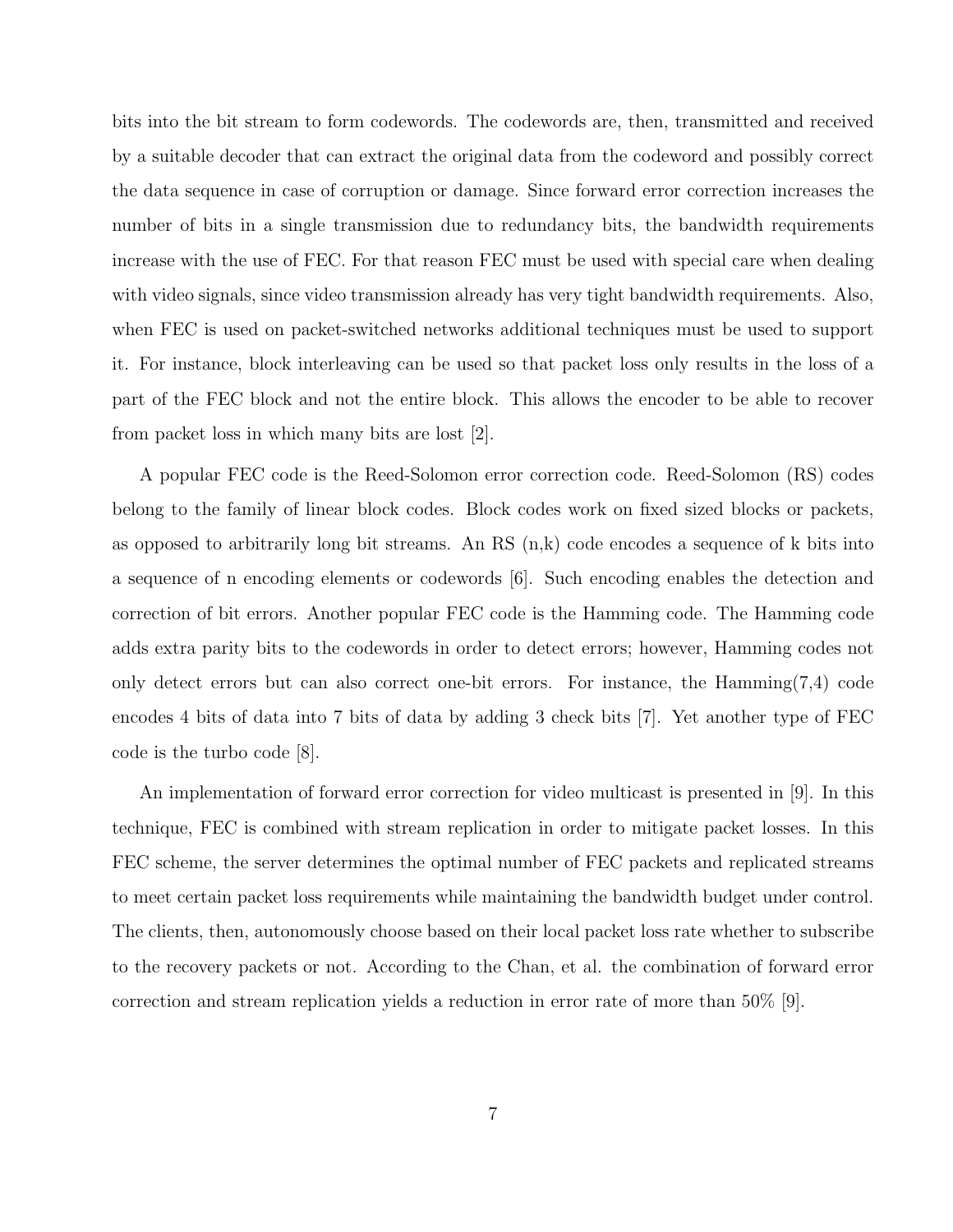#### 2.1.1.2 Interleaved Packetization

Another way of controlling errors at the transport level is to packetize the video information in such a way that packets contain independent coded data blocks and the error can be isolated. By using interleaved packetization, loss of contiguous blocks can be avoided. That is, if adjacent blocks are put into separate packets, the loss of a packet will only result in the loss of the block contained in that packet and not in the loss of the adjacent blocks too [2]. An implementation of interleaved packetization is presented in [10]. In this technique, block interleaving is combined with a packetization scheme to suppress the effect of packet loss. For this scheme the authors propose a simple even/odd block interleaving scheme in which successive packets are first filled by even-indexed blocks followed by odd-indexed blocks in the same slice of the macroblock. This way, if an even block is damaged, it will be surrounded by odd-indexed blocks and the corrupted even-indexed block can be recovered. Moreover, the blocks are packetized at the codeword level in the same even/odd interleaving scheme along with the even/odd index information and the address of the first block in the packet. This way, the codewords in each packet can be easily decoded. According to the authors of this technique, this interleaved packetization scheme effectively suppresses the effect of packet loss at the cost of 3.4% of overhead by the added redundancy [10].

#### 2.1.1.3 Unequal Error Protection

Transport level error control can assign priorities to different layers. Naturally, not all of the bits in a compressed bit stream are equally important. Header and side information, for instance, are more important than block data. Moreover, some types of video frames carry more important information than others. For instance, in a group of pictures, Intra coded frames (I-frames) contain most of the information in a scene and are coded without any prediction. Predicted frames (P-frames) use prediction from one reference in the encoding and contain only the motion information with reference to the previous I-frame or P-frame. Bi-predicted frames (B-frames)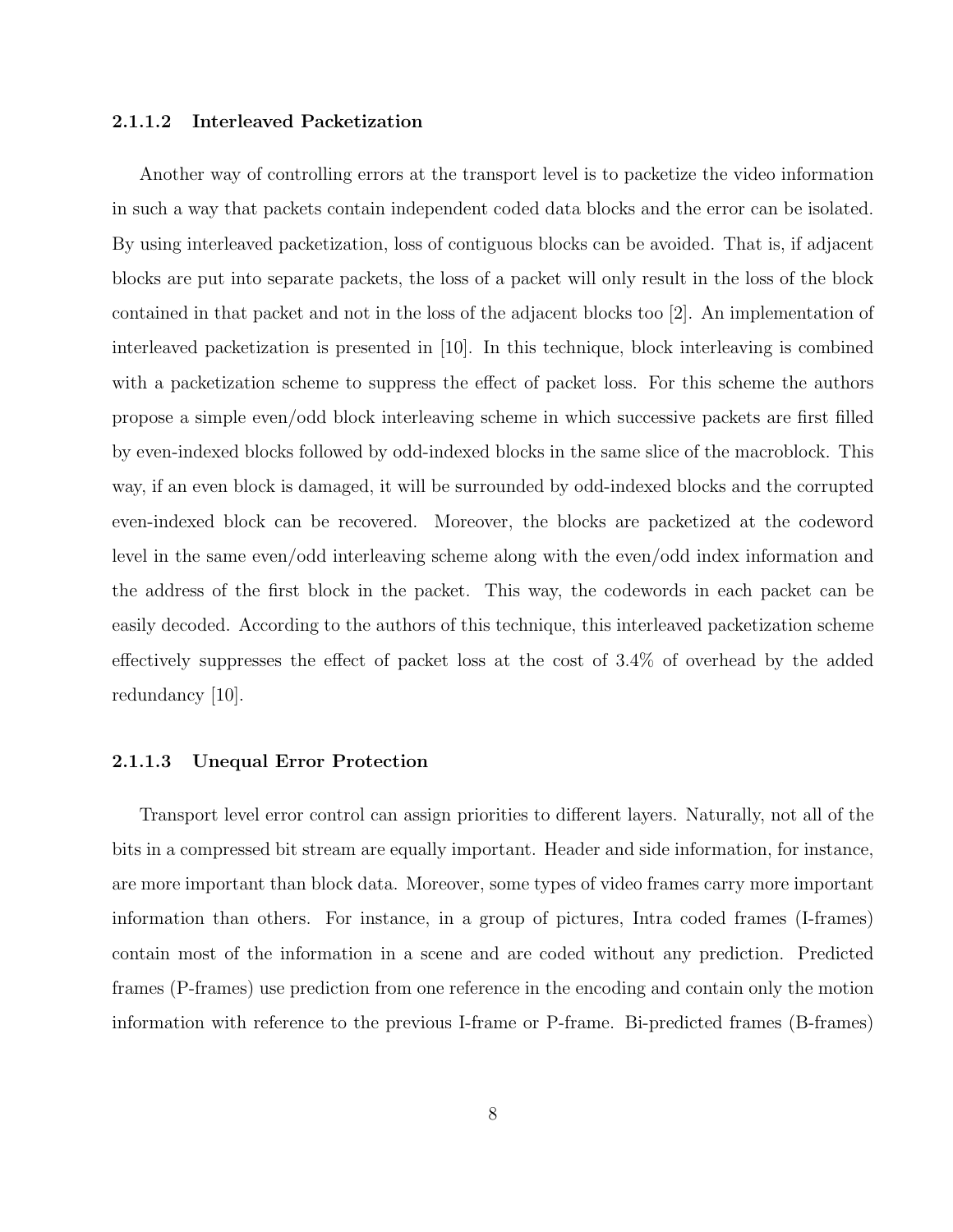are the most compressed because they contain only the differences between the current frame and the two frames in both directions; that is, the previous frame and the following frame [2]. Hence, the transport controller can assign a higher priority to more important frames (I-frames) or to more important bits in a bit stream such as the header. Besides assigning a higher priority to those bits, extra protection can be provided to make sure the important information gets to its destination without errors [11]. An implementation of unequal error protection in which different levels of FEC are implemented for each bit plane is presented in [12]. In this implementation, more redundancy is added to higher bit planes in order to maximize the quality of the decoded video. Moreover, in this implementation several sub-streams are created and interleaved in such a way that an error in one sub-stream does not affect other sub-streams. Also, different levels of power are used to transmit the sub-streams based on their priority which adds more transport prioritization [12].

#### 2.1.2 Encoder Level Error Control

Source coding techniques are designed to produce a robust bit stream resilient to errors in such a way that the effect on the decoder's ability to extract a good quality signal is minimized. Error-resilient encoding techniques help to obtain good quality decoded video at the expense of introducing overhead in the form of redundancy bits [2]. Three major techniques to use redundancy in order to provide error-resilient encoding are discussed in this section.

#### 2.1.2.1 Error Isolation

Error isolation techniques confine an error within a limited region in order to avoid the propagation of the error and to facilitate error concealment at the decoder level. Two error isolation techniques are described in [2]. The first technique is based on the introduction of synchronization markers. In this technique, the source data is divided into fixed size blocks of data and each block is compressed independently. Easily identifiable synchronization markers are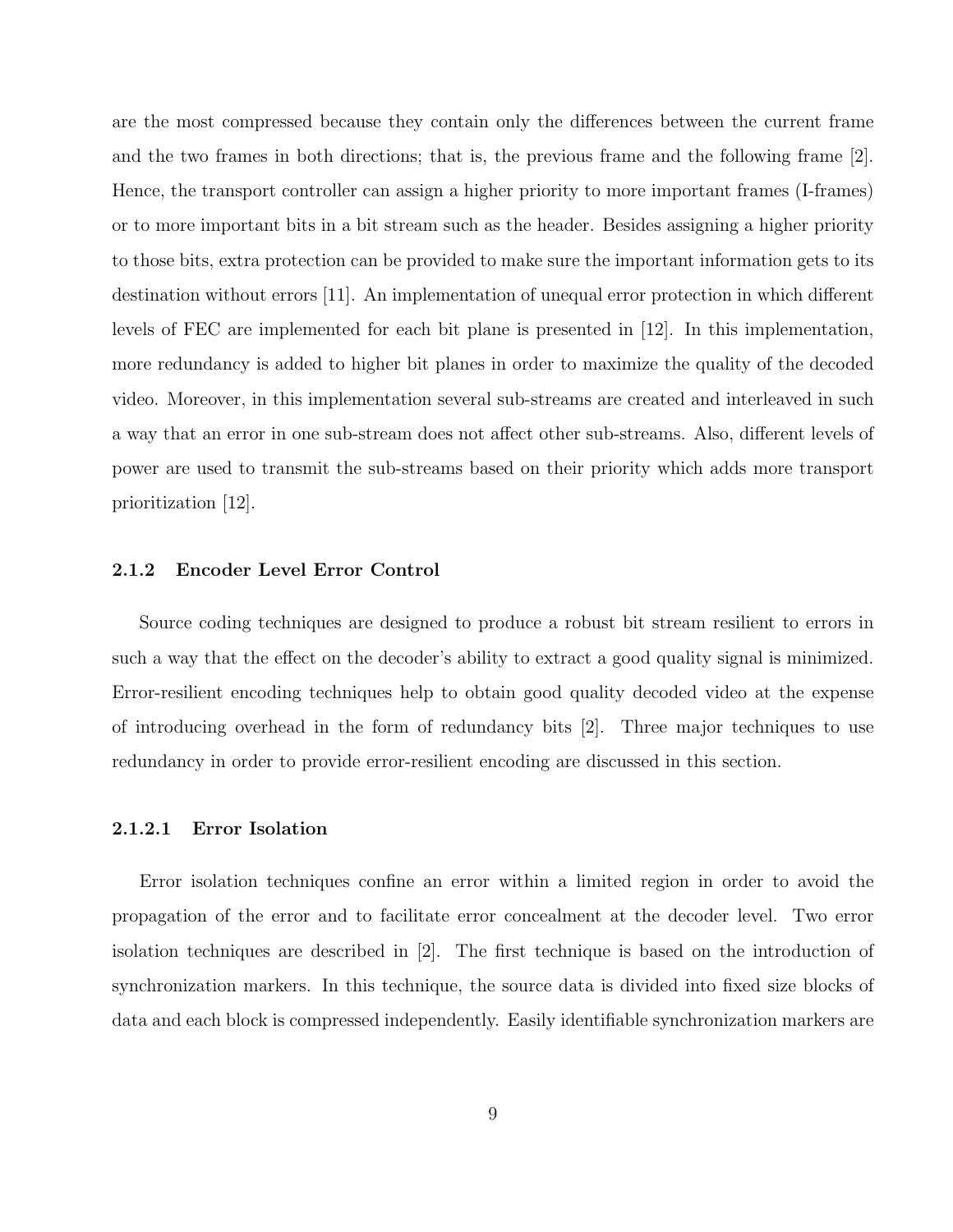inserted between each block. The decoder, then, reconstructs the data of each block and expects a synchronization marker at the end of each block. If the decoder does not find a synchronization marker at the end of a block then it knows there was a channel error and that block is corrupted. In that case, the decoder looks for the next synchronization marker and resumes the decoding from there [2].

Another error isolation technique is called data partitioning. Using synchronization markers all the data between two synchronization markers has to be discarded in case of error. However, if the data between two synchronization markers is further divided by smaller synchronization markers to make individual logic units, in case of an error, only the affected logic unit need be discarded and the rest of the units can be correctly decoded. This way, important sections of a bit stream, such as the header or the motion vectors, can be located in individual logic units and be correctly decoded [2].

### 2.1.2.2 Error-Resilient Prediction

A major issue in error control for video is the propagation of error due to the temporal prediction used at the encoder and decoder. That is, once an error occurs in a frame at the decoding stage, every following frame will be reconstructed erroneously because the previous erroneous frame is used as a reference. Two major techniques to stop error propagation are to insert intra-blocks periodically and to divide the data into independent segments [2]. By using intra-coded blocks periodically the error propagation is effectively controlled because the error can now only propagate in between intra-blocks; once it finds an intra-coded block, the error stops and proper decoding resumes. A similar approach is to split the data into independent segments so that the the encoder/decoder perform temporal prediction only within independent segments and the error does not propagate outside the segment  $|11|$ .

Weigand, et al. propose a long term memory predictor to avoid error propagation in [13]. In this implementation the number of intra-coded blocks is balanced against the number of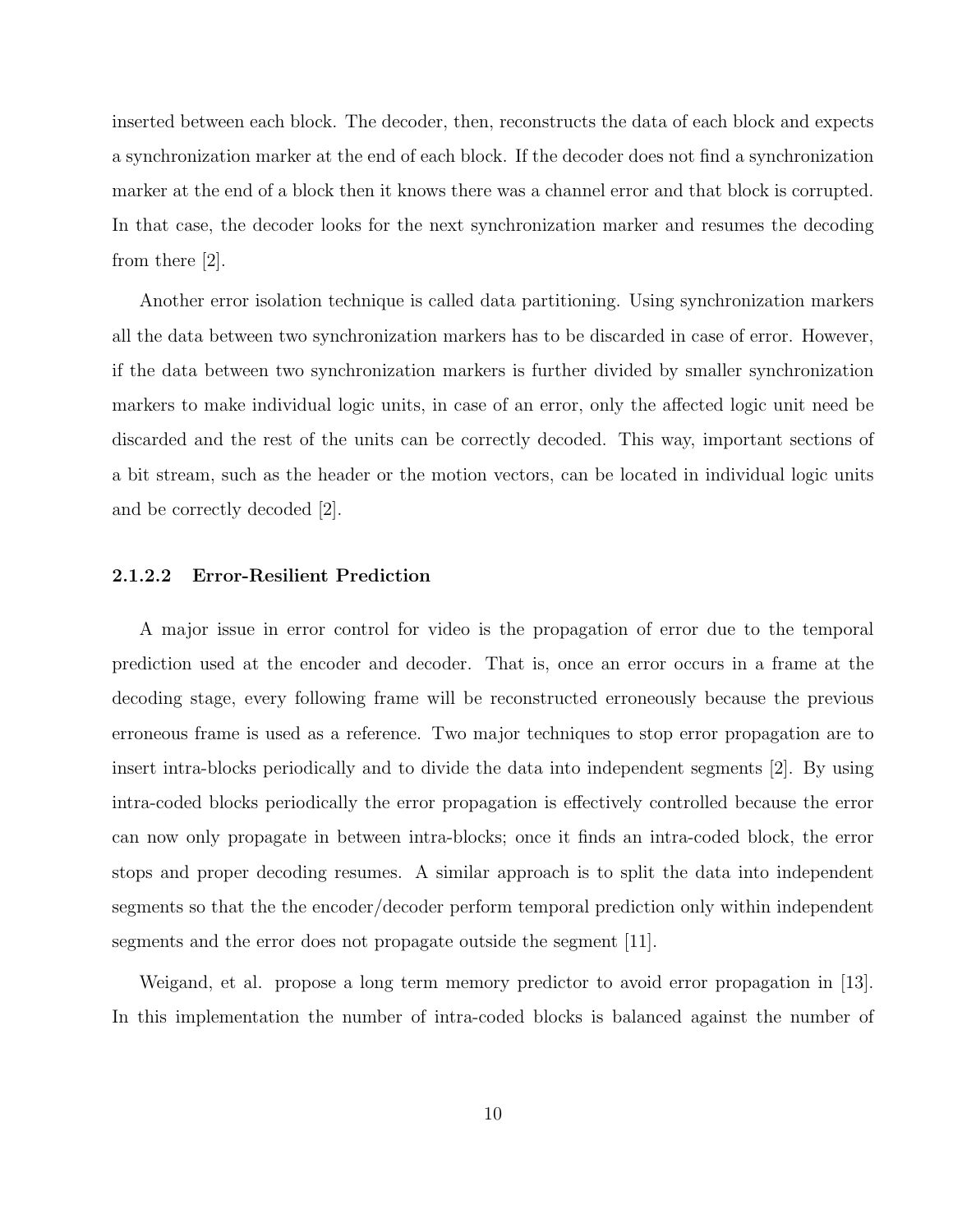propagating errors because the use of intra-coded blocks is generally less efficient than intercoded blocks. Also, they use a long-term memory motion compensated predictor that uses several previously decoded frames instead of using only the previous frame in order to stop the possible error that occurred in the previous frame from propagating [13].

#### 2.1.2.3 Multiple Description Coding

Yet another method to avoid error propagation is to generate multiple bit streams, also referred to as descriptions, and transmit each bit stream on a different channel. Then, the decoder will use whichever description arrives without error to reconstruct the video signal. Each description is designed so that the complete video signal can be reconstructed from it with good quality, and extra quality can be obtained by using more descriptions [2]. An issue with the use of multiple descriptions when transmitting video is the assignment of bandwidth to the descriptions. Xia, et al. formulated this issue as an optimization problem and determined the optimal bandwidth assignment for the descriptions given that the number of descriptions to be used does not fall under a predetermined threshold [14].

#### 2.1.3 Decoder Level Error Concealment

These techniques are possible with the help of error-resilient coding techniques, such as the techniques described in the previous section that insert redundancy in the bit stream to be later used to reconstruct the video signal at the decoder. Moreover, the compressed bit stream also contains some statistical redundancy that can be used to reconstruct the video signal. There are three main types of information that need to be recovered from a damaged block: Texture information, motion information and coding mode. Spatial and temporal interpolation are used to recover texture information from damaged blocks due to the inherent low-frequency components of natural scenes that make variation in adjacent pixels very smooth [11]. Two techniques used to recover texture information are described in this section. Motion vectors and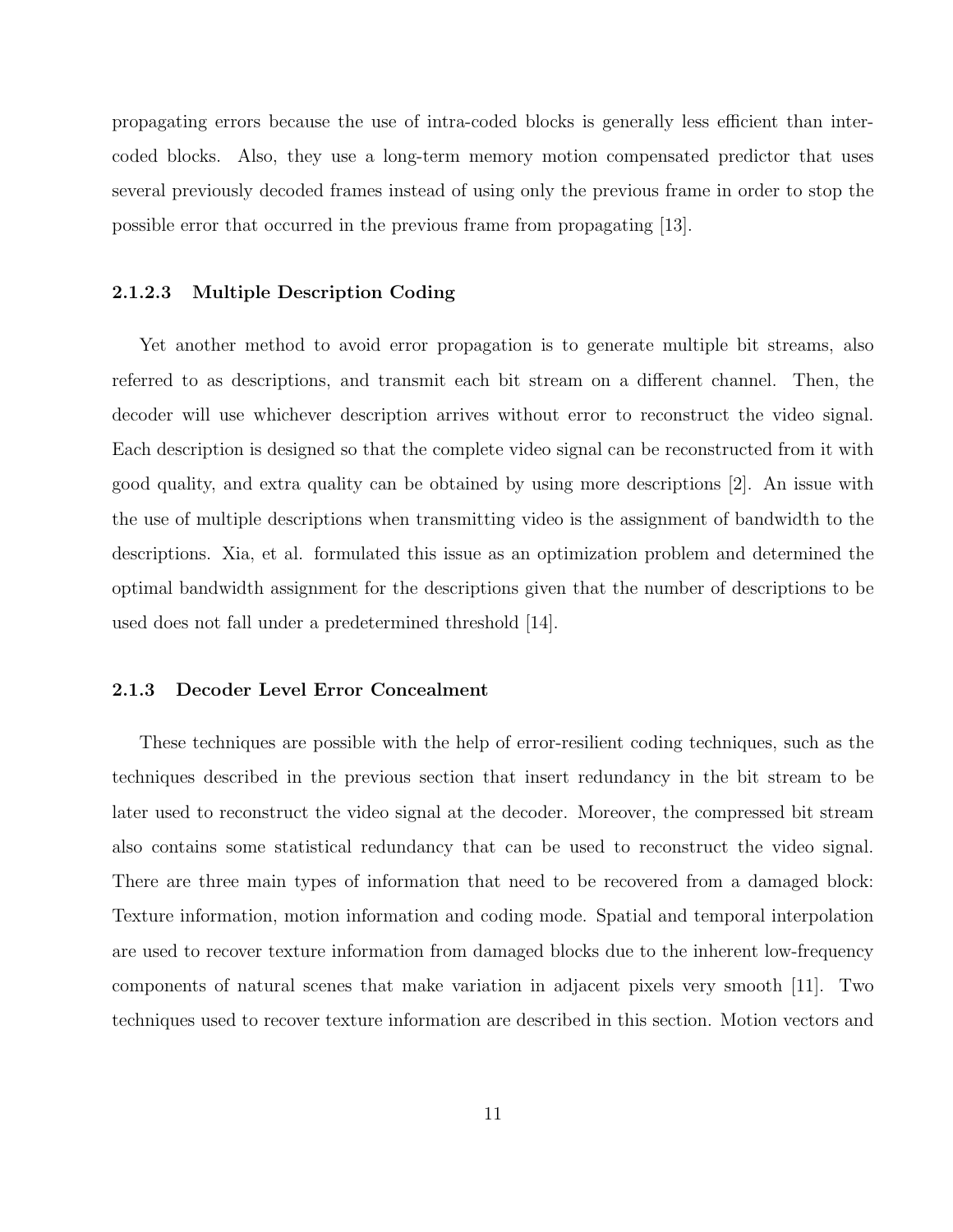coding mode can also be interpolated from adjacent blocks due to the ineherent temporal and spatial smoothness.

### 2.1.3.1 Temporal Error Concealment

Temporal error concealment techniques take advantage of temporal redundancy in a sequence and are used for inter-coding pictures since there is motion present. Two techniques are described in [15]. The first technique consists of merely copying the previously decoded macro-block into the damaged macro-block. The second technique is more efficient because it takes into consideration the motion vectors and is combined with spatial interpolation. In this technique the macro-block pointed at by the motion vector in the damaged macro-block is used. Since errors result in a horizontal stripe, the nearest macro-blocks above and below are used for the spatial interpolation  $|15|$ .

### 2.1.3.2 Spatial Error Concealment

Spatial error concealment techniques take advantage of spatial redundancy in a picture and are used for intra-coded pictures, that is, frames with no motion information. In spatial error concealment techniques the pixels in a damaged block are interpolated from neighboring blocks or macro-blocks. Two techniques are discussed in [15]. The first technique consists of interpolating every block in a macro-block using the pixels in neighboring blocks. The second technique consists of interpolating every single pixel in a macro-block, instead of interpolating entire blocks, with the pixels in the four neighboring macro-blocks [15].

#### 2.1.4 Interactive Error Recovery

In this section the author describes interactive error recovery for video communication. Error concealment can be greatly improved if the encoder and decoder have some feedback path to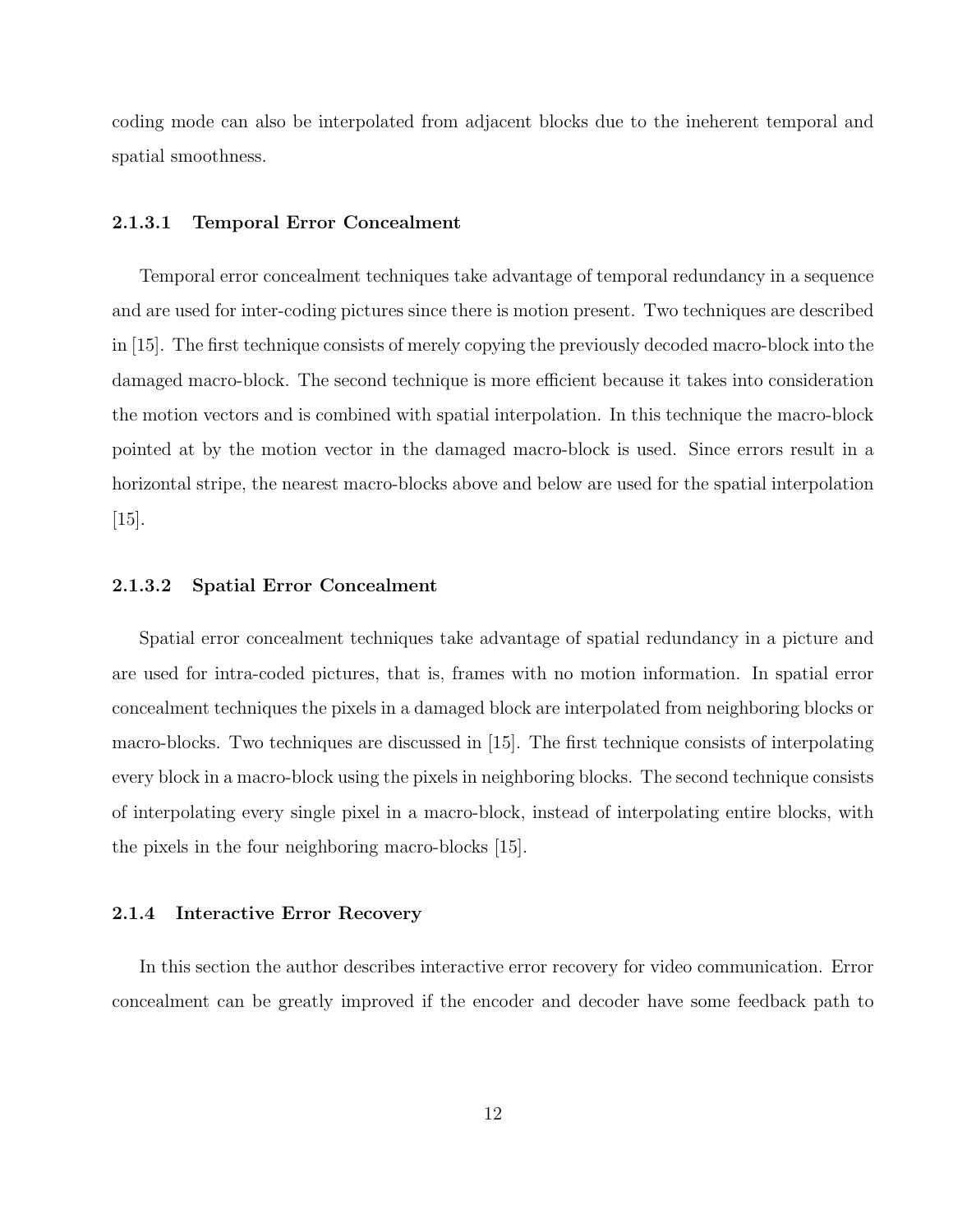communicate with each other. If such backward channel exists, the encoder and decoder can cooperate by making the encoder aware of damaged blocks so that it can change its encoding parameters (quantization values, reference frames, etc.) accordingly. Furthermore, the decoder can communicate with the transport protocol to control the amount of bandwidth used for forward error correction and for retransmission as well [11]. Two techniques of interactive error recovery are described in this section.

#### 2.1.4.1 Selective Encoding

Selective encoding techniques take advantage of the backward channel from decoder to encoder. When the decoder detects a faulty block, it communicates with the encoder and alerts it of the temporal and spatial location of damaged blocks so that the encoder can treat the affected areas differently; that way the error propagation is reduced. An example of selective encoding is shown in [16]. In this technique, when the decoder detects a damaged or lost packet it informs the encoder of the identity of the damaged packet and proceeds to perform error concealment in the damaged packet. In turn, the encoder determines the affected area from the information received from the decoder and continues the encoding but it does not use the affected area for prediction.

#### 2.1.4.2 Automatic Repeat Request

Automatic repeat request (ARQ) is an error recovery technique that provides reliable data transfer based on retransmissions. Three protocol capabilities are required in ARQ to handle errors: error detection, receiver feedback and retransmissions [18]. Detection of lost or damaged packets in ARQ is achieved by using timers, by receiving negative acknowledgements from the receiver, or by detecting a lost positive acknowledgment. Every time a packet is sent out by the sender, a timer is started. If the timer expires and the sender has not received acknowledgement of the reception of the packet, the sender assumes the packet was lost and retransmits it. Positive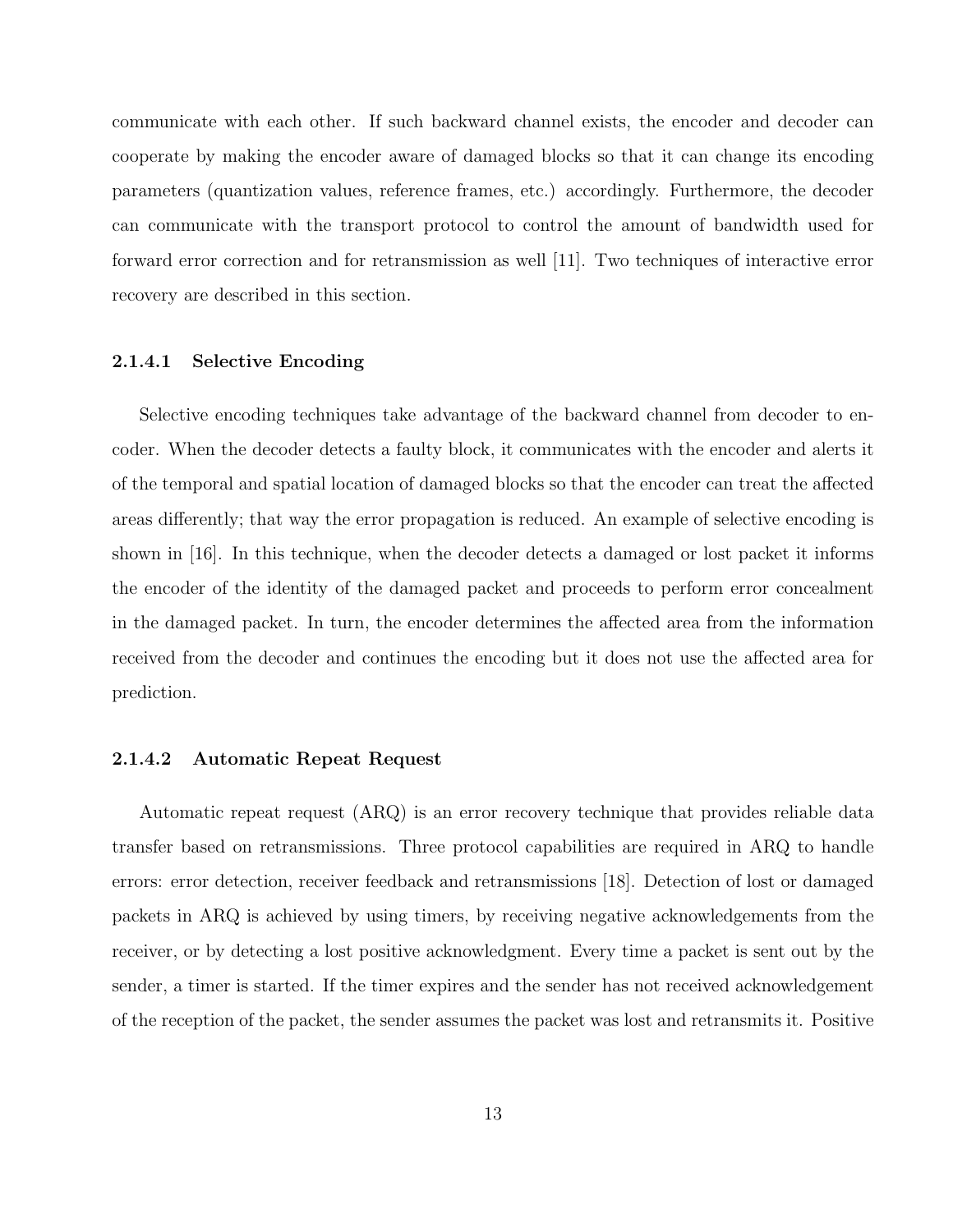acknowledgments (ACK) are used to notify the sender that a packet or group of packets has been received correctly. On the other hand, the receiver uses a negative acknowledgement (NAK) to notify the sender that a packet was lost or damaged. The receiver feedback is used to send positive or negative acknowledgments between the sender and receiver.

There are two main categories of ARQ protocols: Stop-and-Wait ARQ and Sliding-Window ARQ [17]. In a stop-and-wait ARQ protocol, the sender cannot send a new packet until it is sure that the last packet sent was correctly received, by means of a ACK packet. If the packet was lost, the sender retransmits it and waits for the acknowledgement. This process is repeated until the packet is correctly received and the sender is properly acknowledged. At this point the sender can proceed to send a new packet. In a sliding-window ARQ protocol, the sender may transmit several packets without having to wait for the acknowledgement of each packet. In other words, there might be multiple in-transit unacknowledged packets. The number of unacknowledged packets is bounded by the size of the transmission window. Sequence numbers are used to keep track of the outstanding or unacknowledged packets. This type of ARQ protocols is sometimes referred to as pipelined error recovery [18].

While ARQ is a very widely used error recovery technique for data communication, the use of ARQ in video is restricted because of the extra delay caused by retransmissions. The rest of this thesis is dedicated to reducing the retransmission delay cost of ARQ, as well as the energy consumption cost, to make ARQ a more attractive error recovery technique for video communication.

#### 2.1.4.3 Adaptive Transport

Adaptive transport techniques take advantage of the feedback channel too. However, with these techniques, the transport level protocols are the ones that use the information received from the decoder, not the encoder. The information received from the decoder affects the decisions taken at the transport level, such as retransmissions. As mentioned before, retransmission is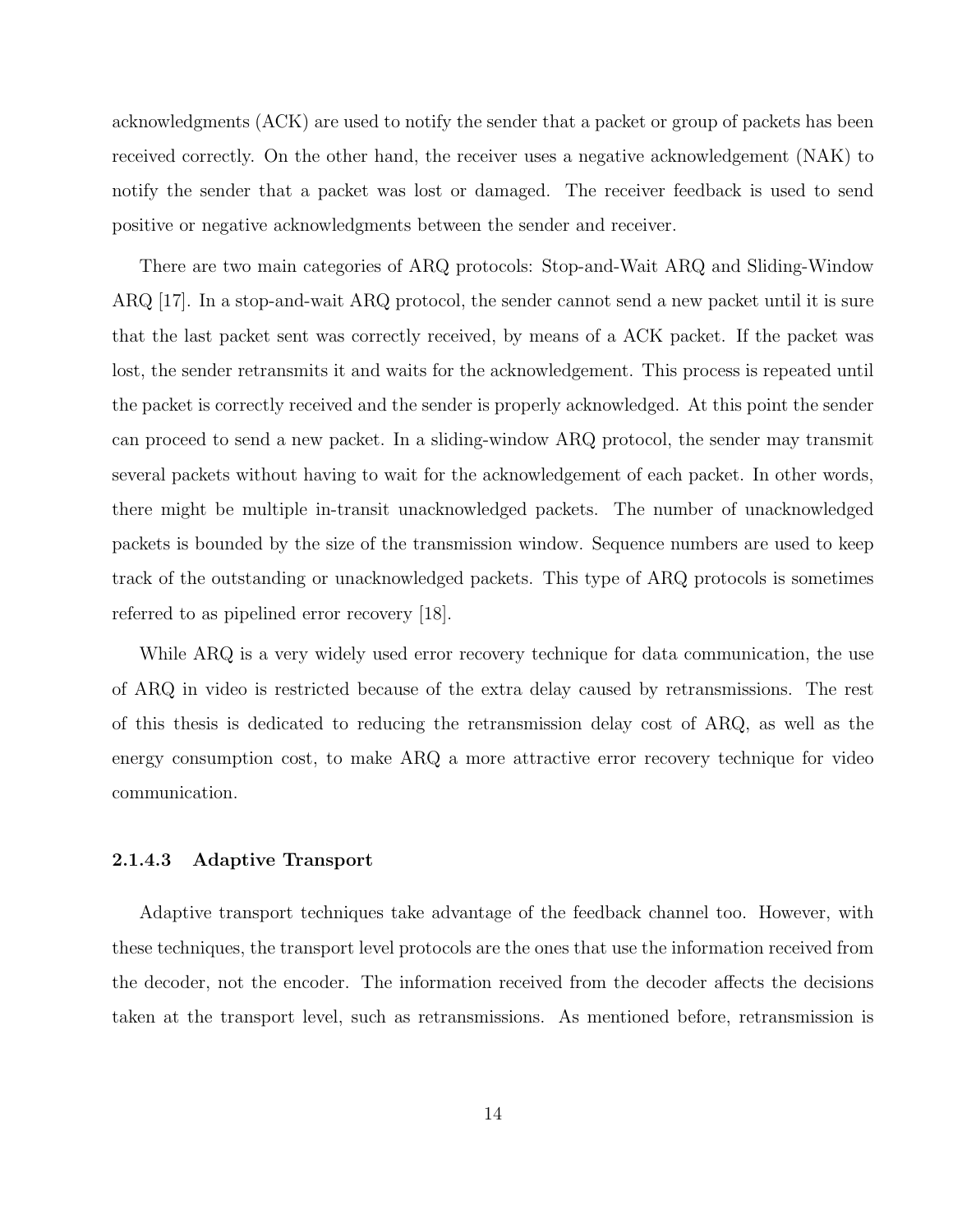generally not a good idea for real-time video communication. However, when properly controlled, retransmissions can be a great help in the process of error concealment.

An example of an adaptive transport technique is retransmission without waiting which is explained in great detail in [19]. In this technique, when a damaged block is detected the decoder sends a retransmission request to the encoder and then proceeds with error concealment in the affected area. Additionally, the decoder records a trace of the affected area for future use. When the decoder receives the retransmitted block, the affected area, previously recorded, is corrected using the retransmitted data and the recorded trace. In the end, the affected area is reproduced as if no error had occurred [19].

Another example of adaptive transport is shown in [11]. This technique effectively combines unequal error protection and retransmission. With this technique, when a retransmission request is received, multiple copies of the packet are sent to increase the probability of successful arrival and to reduce the number of retransmissions required to correct the damaged area. As opposed to data communications, the number of retransmission trials is bounded by the delay constraints inherent in video communication, which is why multiple copies are retransmitted at once.

The downside of retransmitting multiple copies is the overhead in the output rate of the encoder. In order to satisfy output rate constraints at the encoder, the output rate has to be throttled to accommodate the retransmission traffic. When the output rate at the encoder is reduced, layered coding is used so that low-priority blocks, such as enhancement layers, are partially transmitted or even omitted. In this technique the number of retransmission trials is proportional to the priority of the damaged block; in this way unequal error protection and adaptive transport are effectively combined to optimize the error concealment process [11].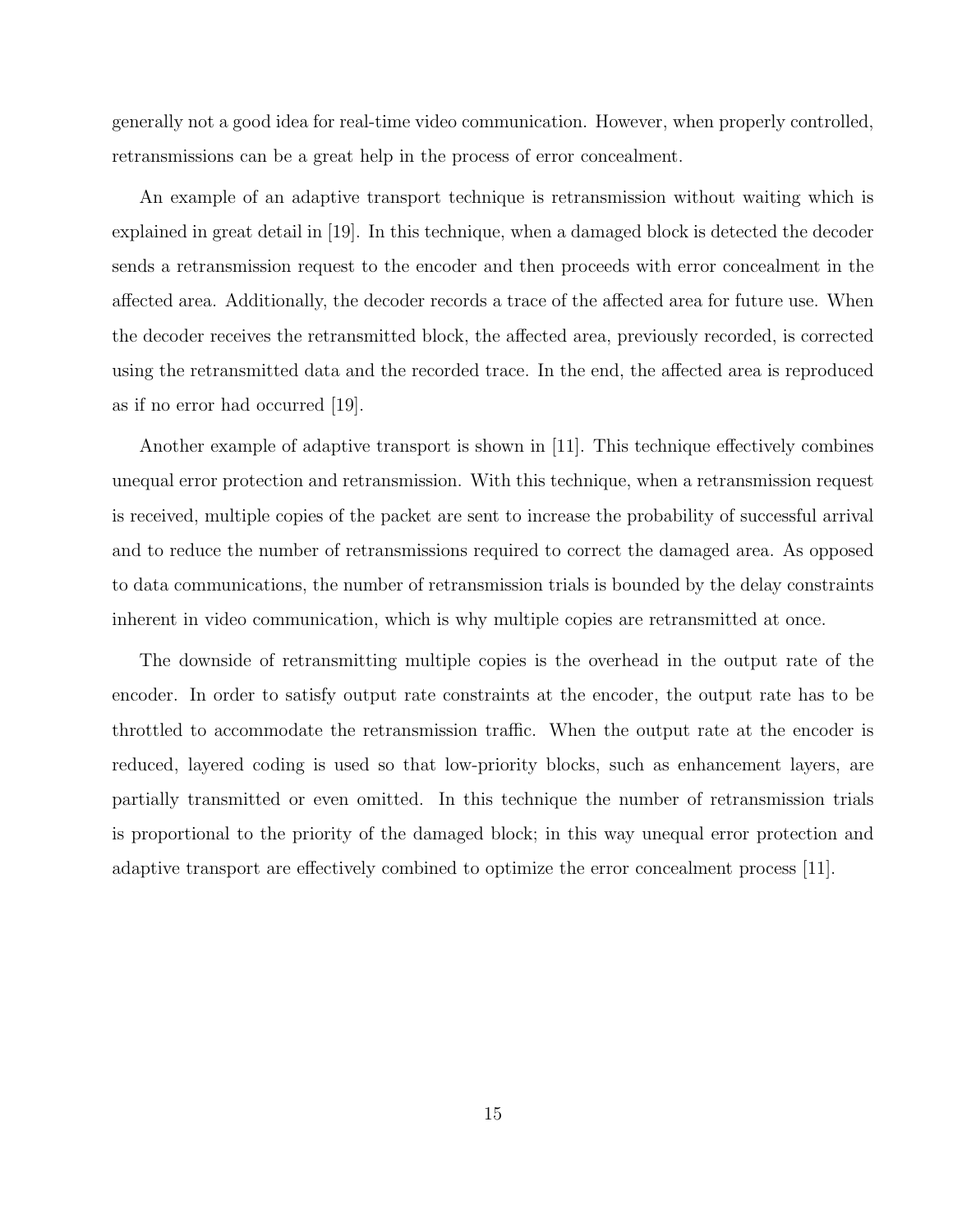### 2.2 Caching of Video Packets to Reduce Retransmission Delay

In the remainder of this chapter we discuss previous work related to the caching of video packets in a communication network.

The idea of caching packets containing video was first proposed in [3]. In this work the authors classify packets according to their contribution to the overall quality of the video and select the most important packets, in this case packets containing intra-coded frames, to cache in intermediary routers. Also, the authors developed a model that characterizes the gain in quality obtained by selectively caching packets. In [4] the authors expand their idea of classifying packets and investigate the optimal selection of packets that minimize video distortion to improve the overall video playback quality. The work in this thesis focuses on the optimal placement of caching routers, rather than the optimal selection of packets; therefore the research efforts complement one another.

In [20, 21] the authors discuss the architecture of intermediary nodes capable of caching real-time video packets with the purpose of reducing retransmission paths. They propose a new protocol, called Real-Time Media Engine (RTME), which describes the detail of how packets can be cached inside routers. Even though the authors developed a model for the reduction of retransmission delay and discuss improvements to energy consumption, no mathematical model for the minimization of the average retransmission delay or the average energy consumption is presented in their work. Also, they do not provide a solution to the optimization problem of finding the optimal placement of caching routers.

In [22] the authors propose a peer-assisted protocol that describes how lost packets can be retransmitted in a decentralized manner by having end-user set-top boxes coordinate with an intermediary retransmission server to service the retransmission requests in a multicast IPTV network. The optimal placement of caching devices was not discussed in this work. Since this protocol is designed specifically for IPTV networks, the optimal placement of caching routers de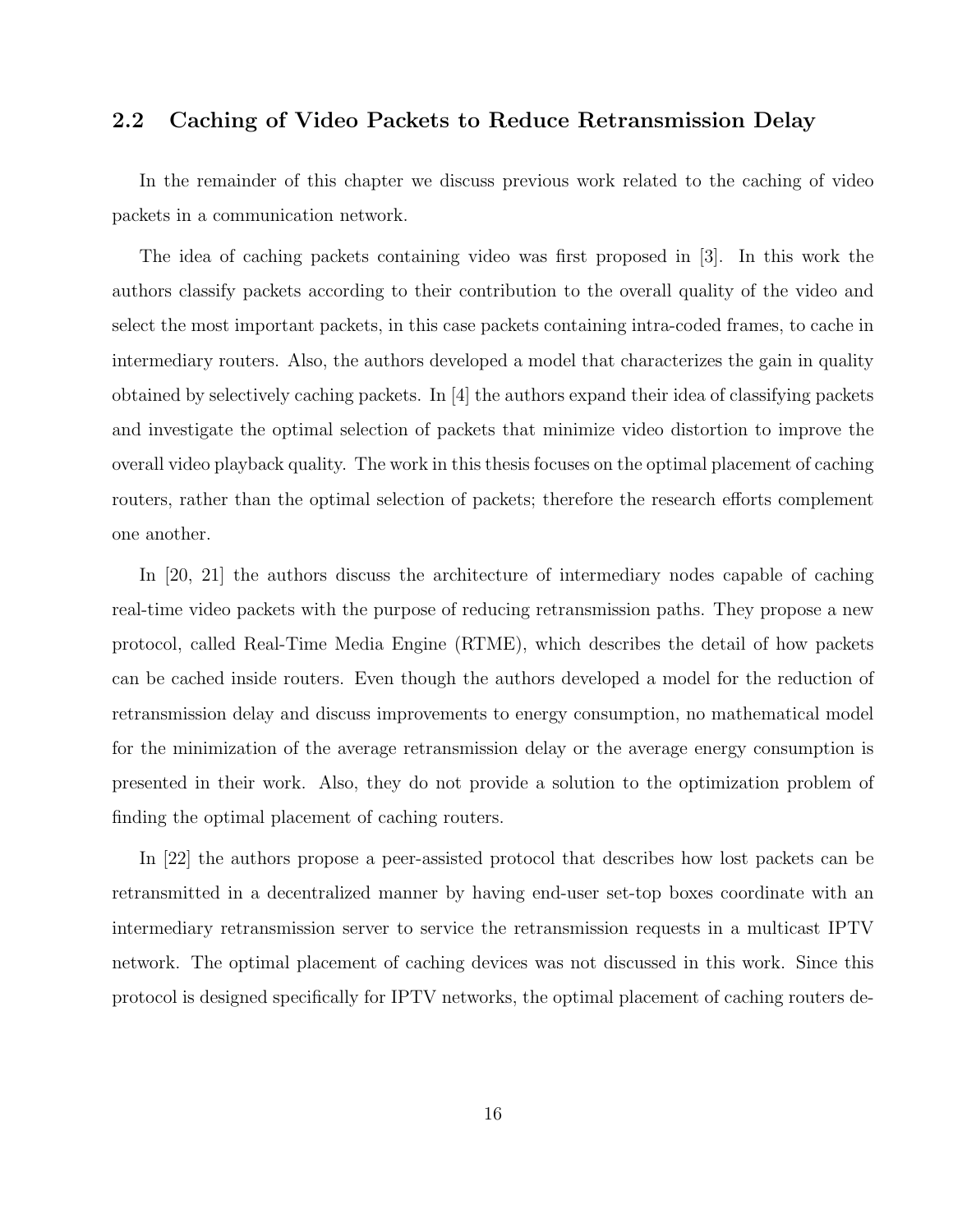scribed in this thesis provides a more general solution and could be employed in conjunction with the retransmission servers and set-top boxes in an IPTV network to reduce the retransmission delay.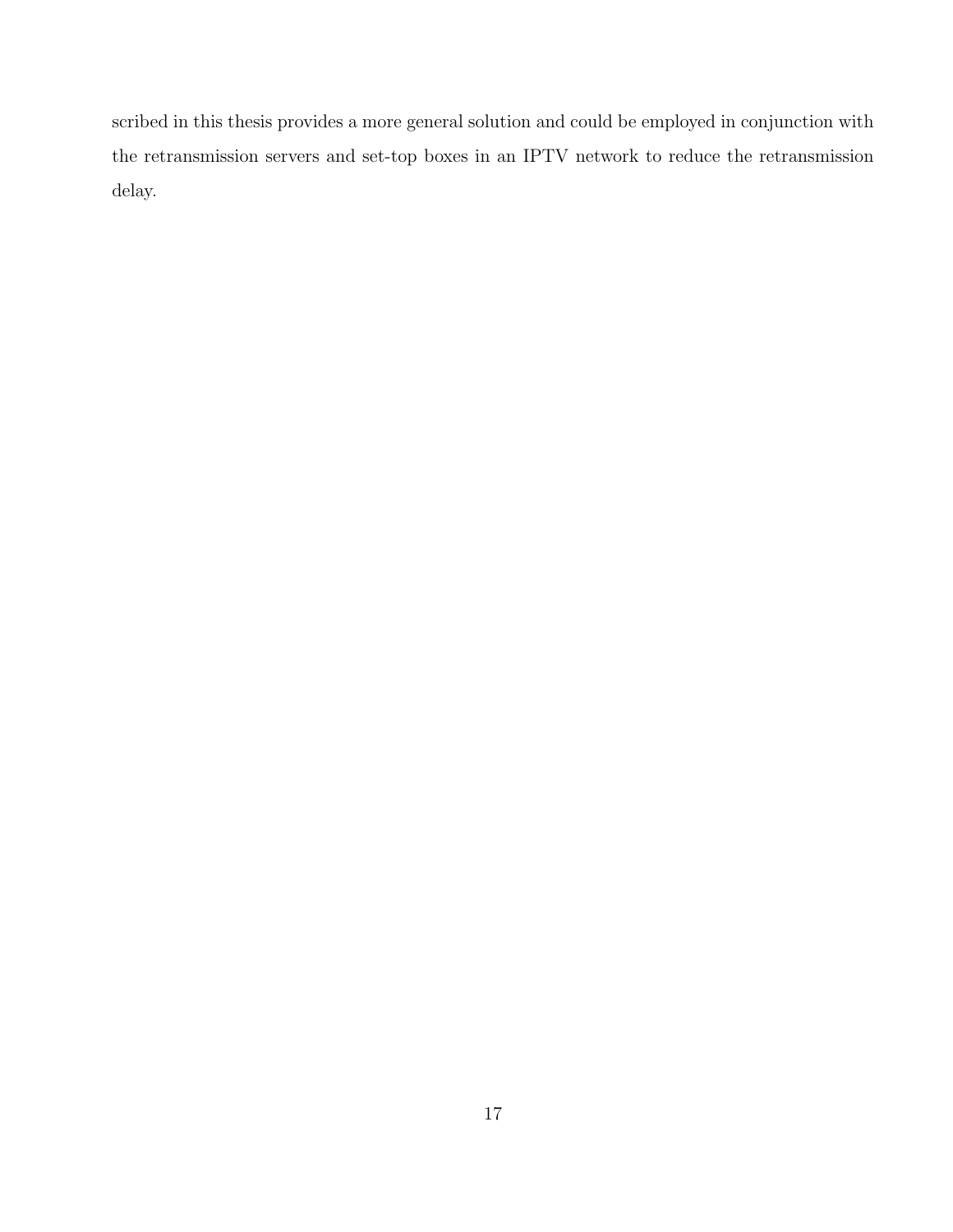# CHAPTER 3

# PROBLEM FORMULATION

The main purpose of this thesis is to reduce the average retransmission delay and the average energy consumption by using intermediary routers that cache video packets to service retransmission requests. If certain routers are designed with the ability to cache video packets for a prescribed period of time and with the ability to service retransmission requests, the average packet retransmission delay can be reduced. Moreover, since the retransmission requests are potentially going to be serviced by intermediary routers rather than the source itself, the distance traveled by the retransmitted packet is shortened, thus, reducing the energy consumed to retransmit a packet. As we discussed in Chapter 2, the idea of caching video packets has been explored before. However, the optimal placement of the caching routers in the network has not been investigated. In this thesis, the effect of the placement of caching routers on the average retransmission delay and average energy consumption is investigated. In order to analyze the optimal placement of caching router, let us first characterize the network and its parameters.

### 3.1 Network Structure

With the purpose of characterizing the video communication network in the experiments, a typical path in a network is considered. The typical path consists of a video source, several intermediary routers, and a video sink all arranged in a lineal topology for the unicast scenario and in a tree topology for the multicast scenario. To illustrate, consider a typical path with a total of M routers; router 0 is the video source. With the purpose of illustrating the effect of the placement of caching routers on the retransmission delay, the number of routers with caching ability  $(N)$  available is limited. In other words, not all of the routers can be empowered with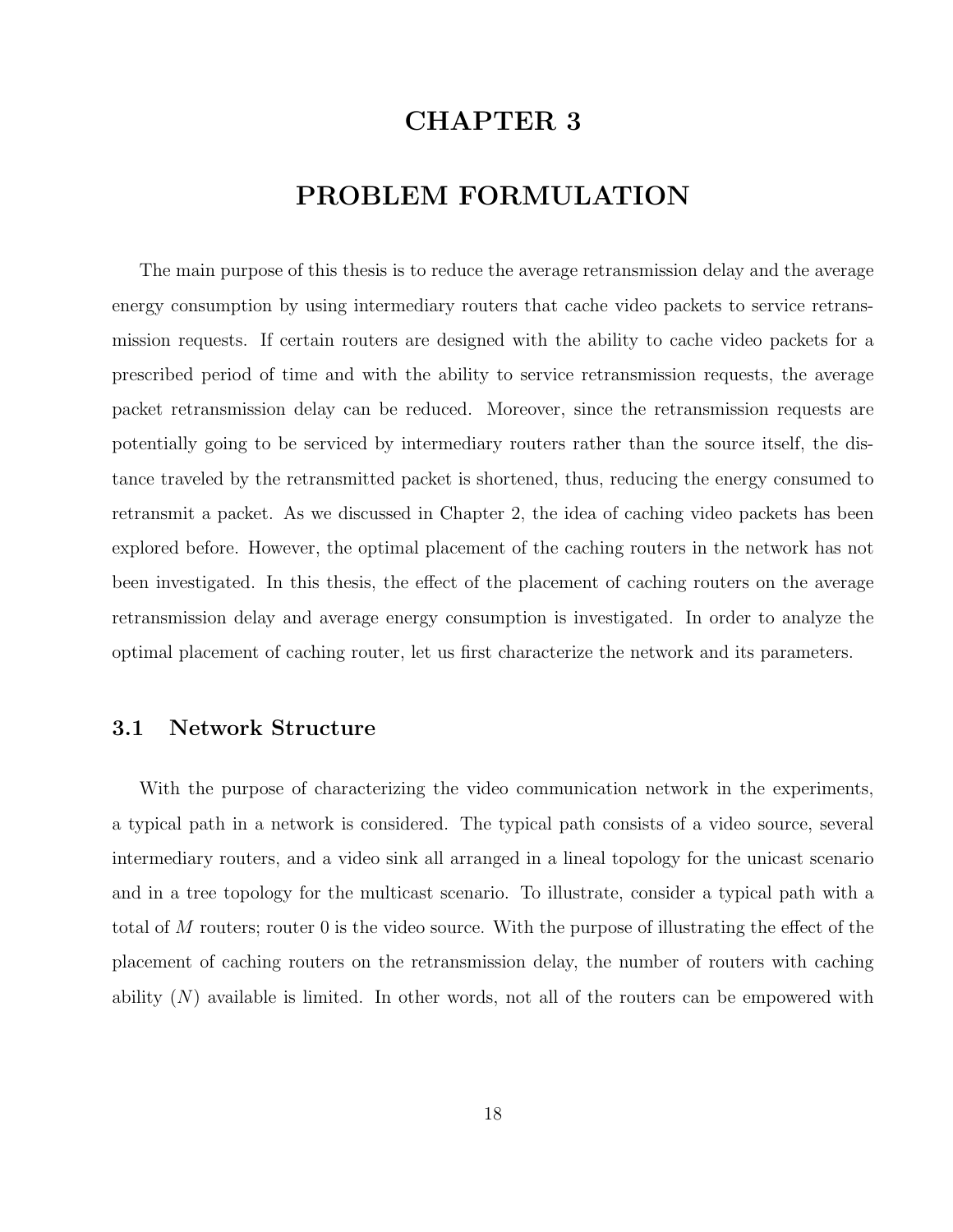

Figure 3.1: Illustration of a network path with video packet caching routers. There are eight routers (i.e.,  $M = 8$ ) in the illustrated path. Two routers, 3 and 6, have packet caching abilities  $(i.e., N = 2).$ 

the ability to cache video packets (i.e.  $N < M$ ).

When packets travel through a router in a typical path they suffer from different types of delays such as processing delays, queuing delays, transmission delays, and propagation delays [18]. In this thesis the delay between one router and the next is characterized by a cumulative quantity called average packet transmission delay; it is the summation of all delays from router i to router  $i + 1$ . A delay vector describes the average delay a packet suffers while traveling through a typical path. Specifically,  $\tau_0$  is the total delay from the video source to router 1;  $\tau_1$  is the total delay a packet suffers traveling through router 1 and until it arrives at router 2, and so on. The  $\tau$  vector includes  $\tau_0$  to  $\tau_M$ . Figure 3.1 illustrates a typical path with M=8 routers and  $N=2$  routers with caching ability (routers 3 and 6). Figure 3.2 illustrates a typical multicast network with a total of  $M = 6$  routers, 3 video sinks, and  $N = 2$  caching routers (routers 3 and 4).

### 3.2 Packet Drop Probability

In a real video communication network, as opposed to an ideal one, packets can be lost or damaged. For instance, at each router every packet has to be temporarily stored in a buffer before it can be transmitted; moreover, when the packet is ready to be transmitted it has to wait in an output queue until the transmission link is available. Depending on the congestion in the network, these buffers and queues might be filled up with other packets and a packet arriving at a full queue will be dropped. Furthermore, packets might also be damaged in a transmission link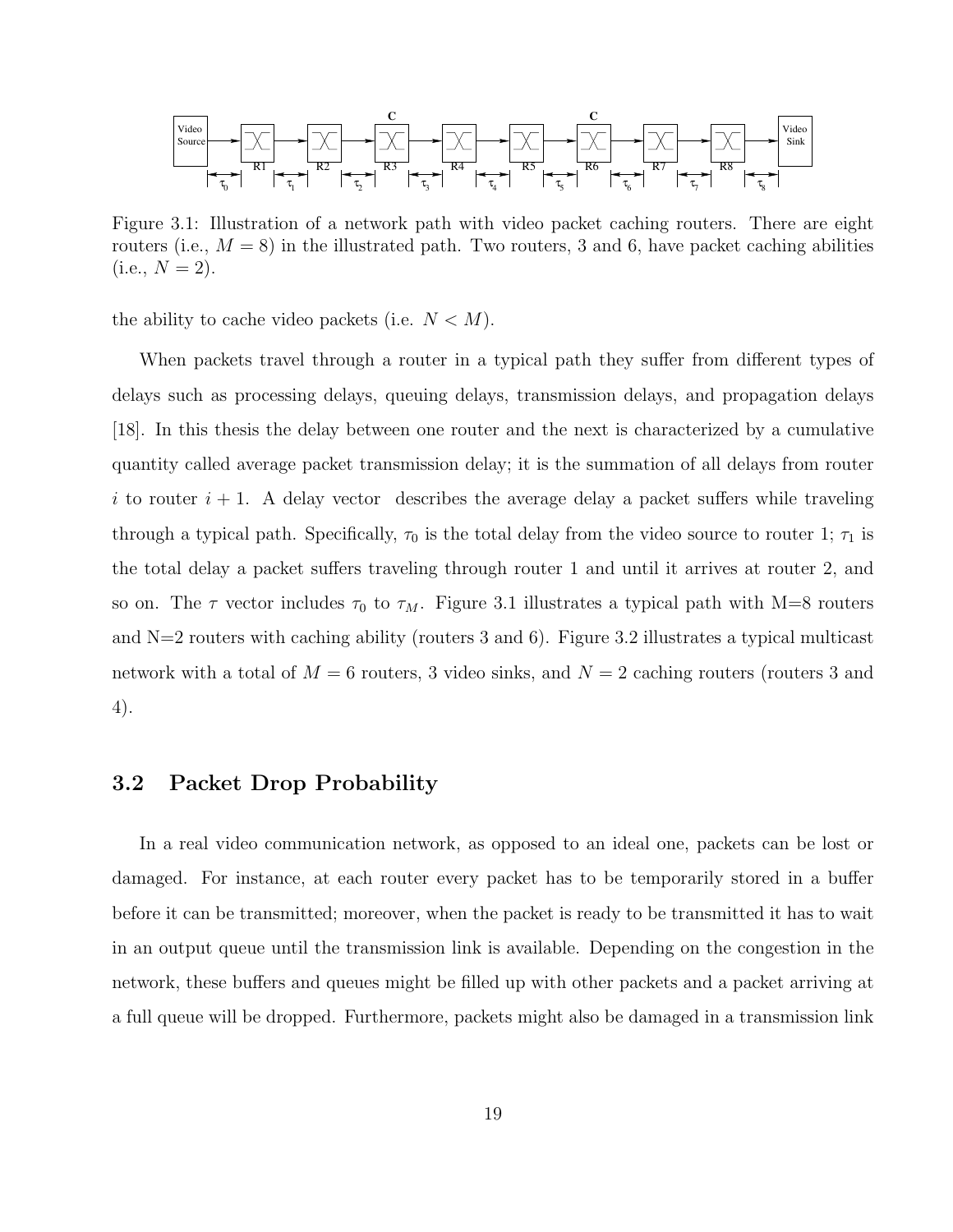

Figure 3.2: Illustration of a multicast network with video packet caching routers. There are six routers (i.e.,  $M = 6$ ) in the illustrated network. Two routers, 3 and 4, have packet caching abilities (i.e.,  $N = 2$ ).

where bit errors can occur. In other words, in a communication network packets can be dropped or suffer from excessive bit errors; in either case the packet is lost. In this thesis, packet loss is characterized by the probability that a packet is dropped at any given router and is computed as follows:

Let  $\rho_i$  be a binary random variable that is 1 when a packet is dropped at router i due to congestion or it being received severely errored and 0 otherwise,  $\Phi_i$  be the probability that  $\rho_i = 1$ ,  $Prob\{\rho_i = 0\} = (1 - \Phi_i)$  and  $Prob\{\rho_i = 1\} = \Phi_i$ , and  $\gamma_i$  be the probability a packet is dropped at router *i*. With independent  $\rho_i$  random variables,

$$
\gamma_i = Prob\left\{\bigcap_{k=1}^{i-1} \{\rho_k = 0\} \bigcap \{\rho_i = 1\}\right\} \tag{3.1}
$$

becomes,

$$
\gamma_i = \left[ \prod_{k=1}^{i-1} (1 - \Phi_k) \right] \Phi_i \tag{3.2}
$$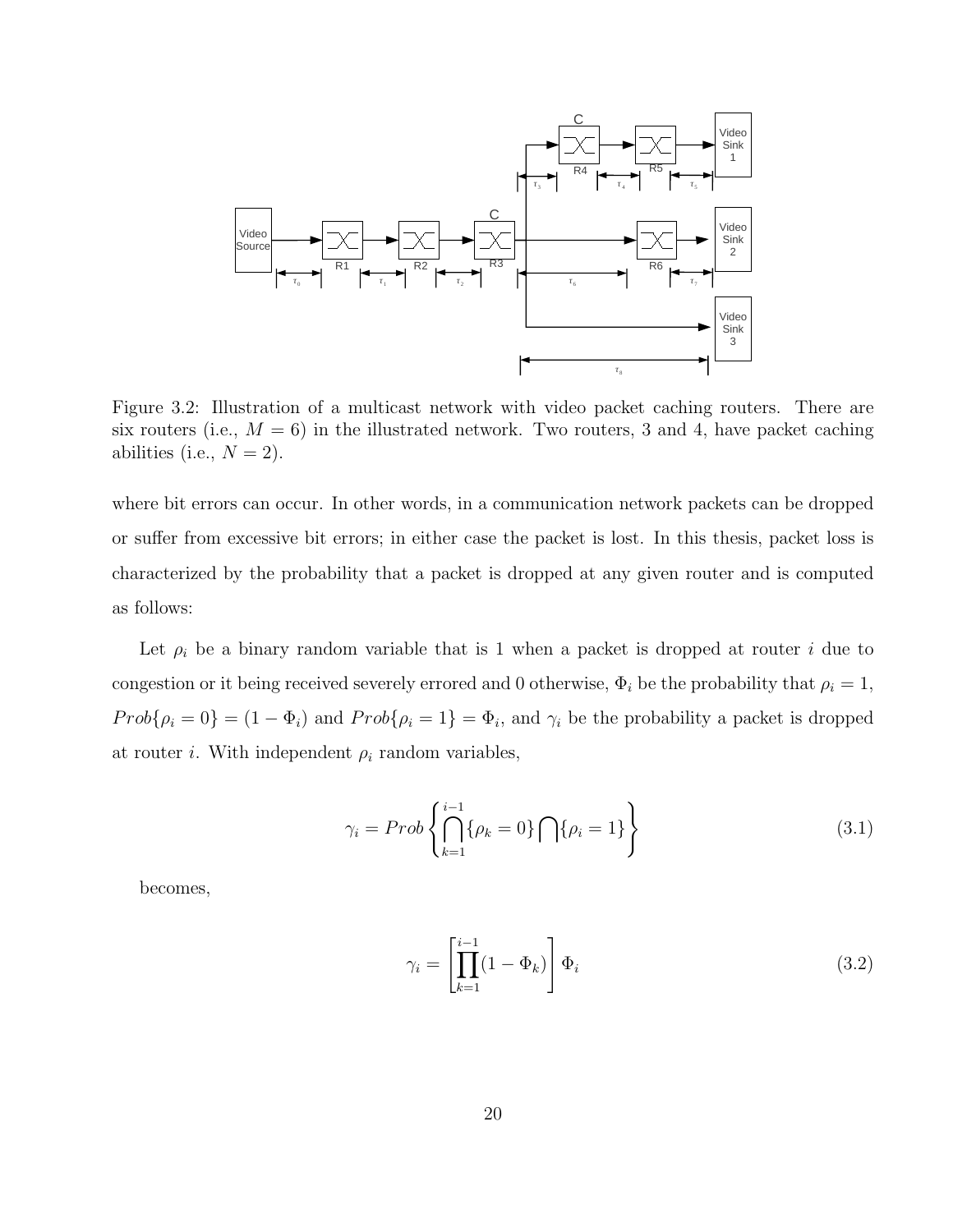### 3.3 Average Retransmission Delay

In order to measure the performance of the optimal placement of caching routers, the average retransmission delay has to be characterized because it is the most important metric to compare against other caching router placements. The retransmission delay of a packet depends on the router at which the packet is dropped. For any given packet the retransmission delay is twice the delay from the nearest caching router that contains the packet to the video sink, or twice the delay from the source to the sink in the case that no intermediary caching router contains a copy of the dropped packet. The retransmission delay is twice the delay from one point to the other if we assume symmetry in the typical path and to account for the round trip of an ARQ request. That is, the delay of the ARQ request from the video sink to the caching router or video source, and the delay of the retransmitted packet from the caching router or source back to the video sink. The average retransmission delay depends on the retransmission delay for each router in the typical path and the drop probability associated with each router and is computed as follows:

The analysis of retransmission delay applies to both wired and wireless networks. Let  $d_i$  be the retransmission delay for a packet when it is dropped at router  $i$ ,  $\mathbb{E}d$  be the average retransmission delay,  $\eta_i$  be a binary variable that is 1 if router i has caching abilities and 0 if router i does not have caching abilities, and  $\beta_i$  be the upstream caching router that would be able to retransmit a packet that was dropped at router  $i$  and is closest to the destination.  $d_i$  depends on the round trip delay to the nearest upstream caching router,  $\beta_i$ . A router j has caching capability if  $\eta_j = 1$ and is upstream from router i if  $j < i$ . Therefore,

$$
\beta_i = \max\{j : j < i, \ \eta_j = 1\} \tag{3.3}
$$

If we assume symmetric packet transmission delays and only consider single retransmissions, then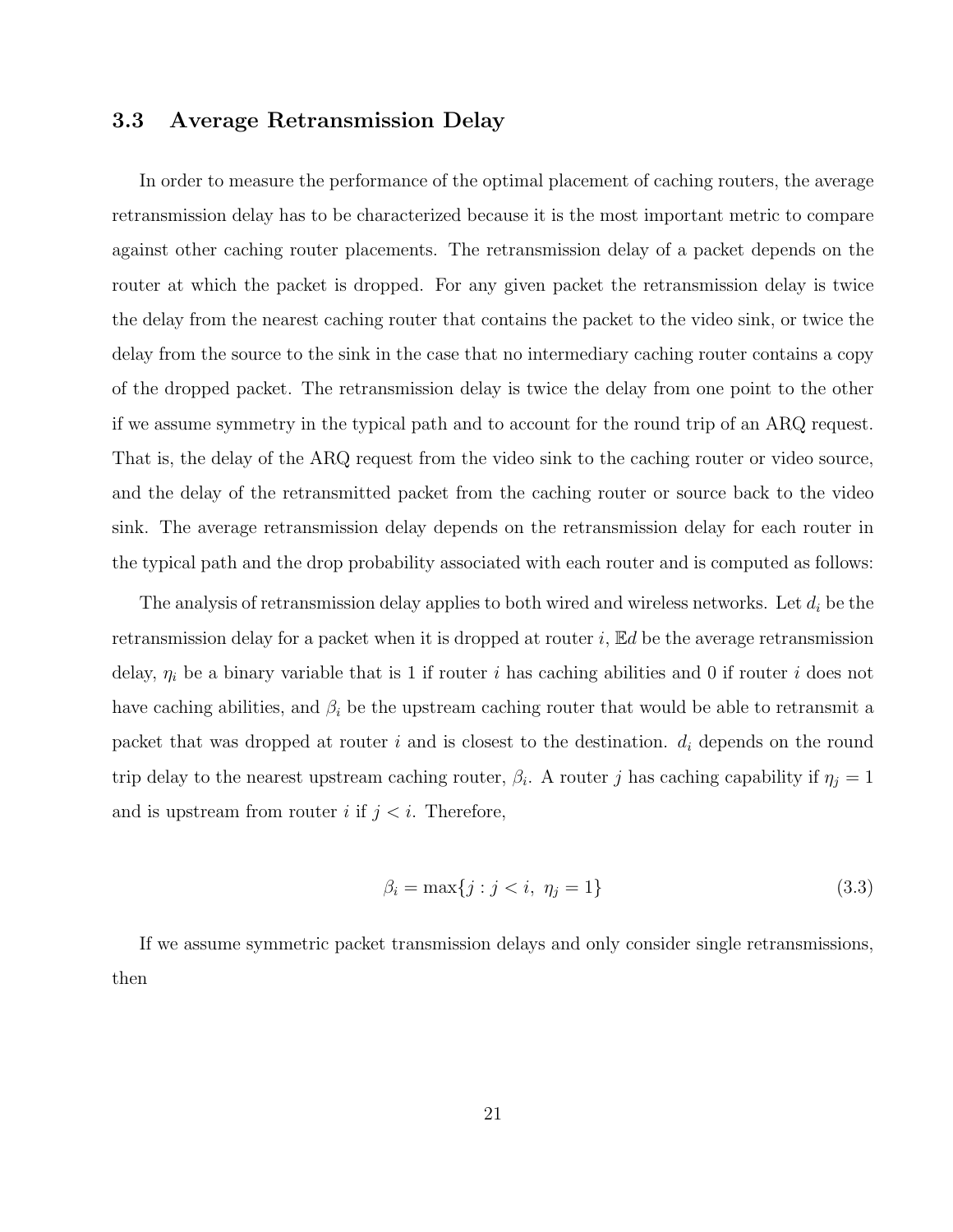$$
d_i = 2 \cdot \sum_{k=\beta i}^{M} \tau_k \tag{3.4}
$$

Using the expectation of a discrete random variable, we obtain

$$
\mathbb{E}d = \sum_{i=1}^{M} (d_i \gamma_i)
$$
\n(3.5)

### 3.4 Average Energy Consumption

Besides reducing the retransmission delay, the placement of intermediary caching routers to service retransmission requests potentially reduces the energy consumption of routers in the network as well. In a wireless network, the energy consumed to transmit a packet from one host to another depends on the distance between the hosts. By using intermediary caching routers, the retransmission distance is reduced to twice the distance from the nearest caching router containing a copy of the dropped packet to the sink, instead of twice the distance from the source to the sink. The reduction in the retransmission distance results in the reduction of the energy consumed to retransmit a packet. The average energy consumption depends on the energy consumption at each router in the typical path and the drop probability associated with each router and is computed as follows:

The analysis of energy consumption applies to wireless networks. Let  $E_i$  be the energy consumed transmitting one bit from router i to router  $i + 1$ ,  $e_i$  be the energy consumed for a retransmission of a bit of a packet that was dropped at router  $i$ , and  $\mathbb{E}e$  be the average energy consumption of a retransmitted bit.

 $E_i$  is composed of two parts [23]:  $e_{circ}$ , the energy consumed by one bit in the electronic circuitry of a transmitter or receiver and has the units  $Joules/bit$ , and  $e_{amp}$ , the energy consumed by one bit in the amplifier of a transmitter and has the units  $Joules/bit/m^2$ . For our analysis,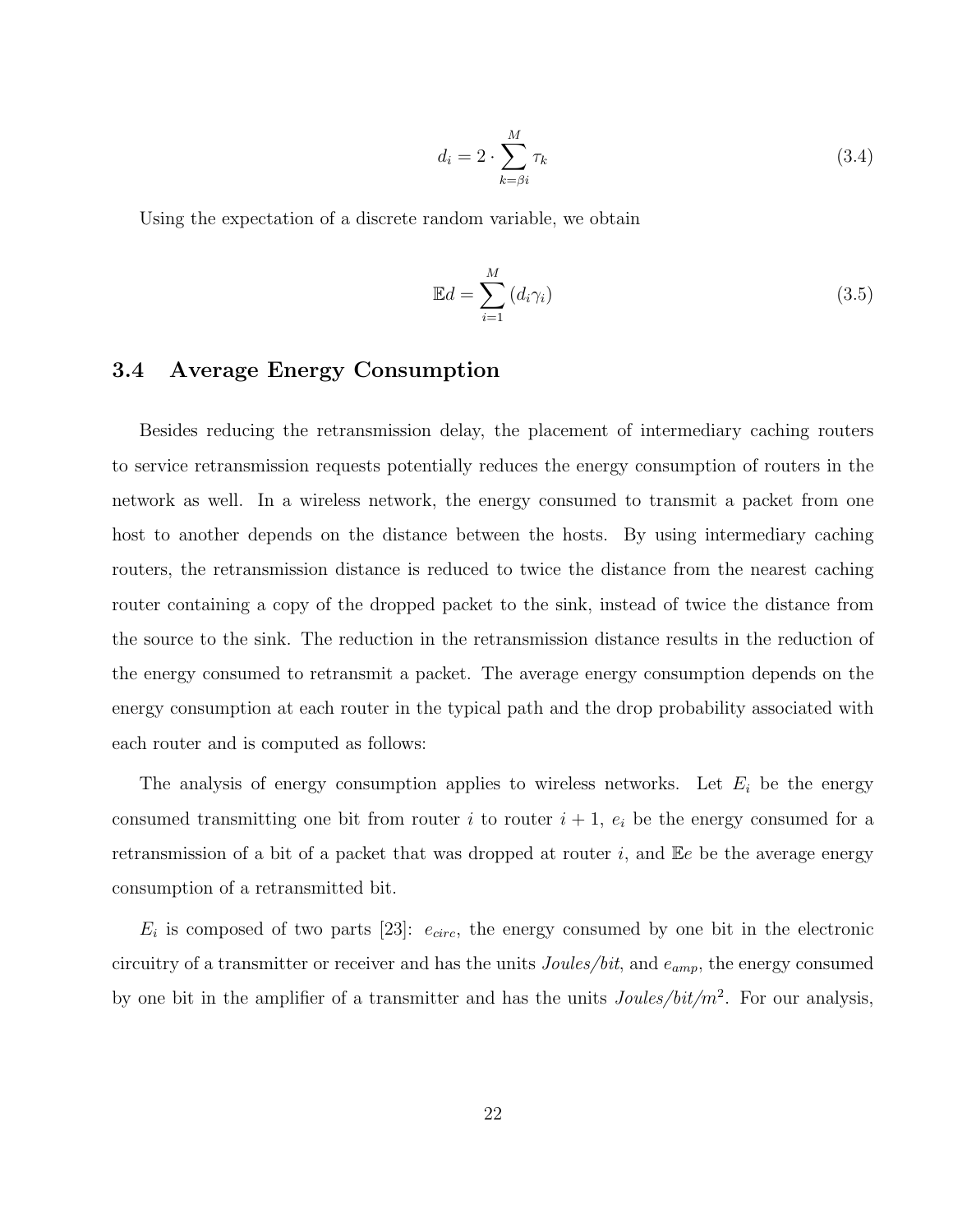both  $e_{circ}$ , and  $e_{amp}$  can be considered arbitrary constants. For transmission in free space the energy used to transmit a bit at the near end transmitter and receive that bit at the far end receiver is [23]:

$$
E_i = 2e_{circ} + x_i^2 e_{amp} \tag{3.6}
$$

Accounting for the round trip transmission,  $e_i$  is:

$$
e_i = 2 \cdot \sum_{k=\beta_i}^{M} E_k \tag{3.7}
$$

Using the expectation of a discrete random variable, we obtain

$$
\mathbb{E}e = \sum_{i=1}^{M} (e_i \gamma_i) + 0 \left( 1 - \sum_{i=1}^{M} \gamma_i \right)
$$
 (3.8)

$$
\mathbb{E}e = \sum_{i=1}^{M} (e_i \gamma_i)
$$
 (3.9)

### 3.5 Analytical Model

Before I describe the simulation model used to perform the experiments and prove that the delay cost of ARQ can be significantly reduced by using an optimal placement of caching routers in a typical path, let us first briefly discuss the analytical model developed in previous work (of which I am co-author) [5]. The analytical model was used to generate preliminary results and used as inspiration to develop the simulation model, later used to validate the results obtained with the analytical model. I wish to make it clear that, even though I am a co-author of the article where the analytical model is presented, the analytical model is not my work. My contribution in that area is that I added functionality to the analytical model by developing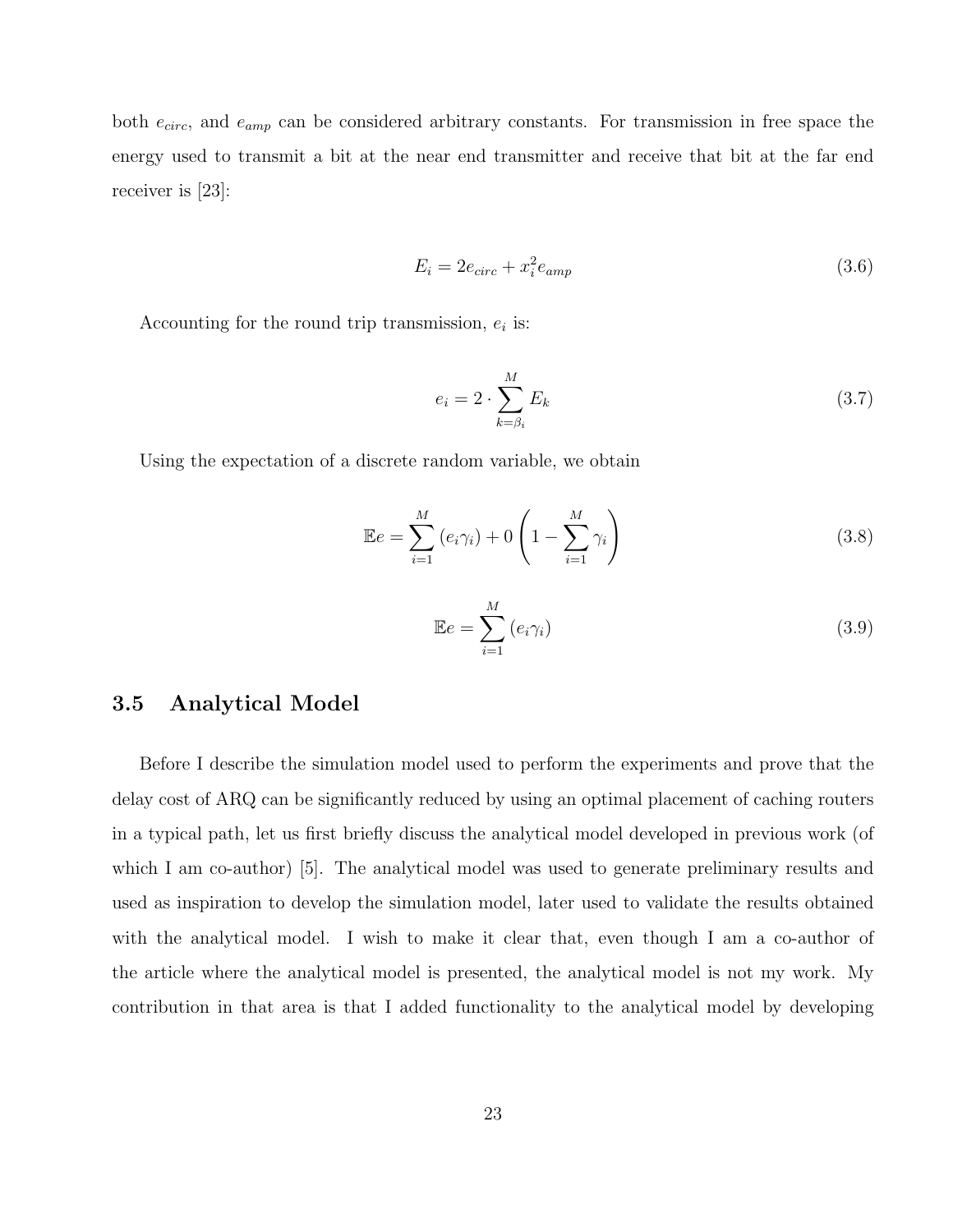functions that generate other typical placements of caching routers, such as lumped upstream, lumped downstream, spread uniformly, and the average arbitrary placement, to compare against the optimal placement. Also, I developed the functions that calculate the average retransmission delay of the typical placements. The functions I developed for the analytical model were used to conduct an extended numerical analysis to test the performance of the optimal placement against the performance of the typical placements; the results of this numerical analysis are shown in Chapter 5.

For the analytical model, two mathematical programs were developed; one that minimizes the average retransmission delay and the other to minimize the average energy consumption. Both mathematical programs are identical in structure and are solved by the same dynamic programing solution. The main purpose of the mathematical programs is to minimize the average retransmission delay or average energy consumption under the constraints that there are a total of M routers in the typical path, out of those routers only N can have the ability to cache packets, and the decision variables that indicates if a router has the caching ability are binary. The mathematical program for average retransmission delay is shown in Equation 4.1. The mathematical program for the average energy consumption is identical in structure with the delay between routers replaced by the distance between the routers, therefore is omitted.

minimize 
$$
f(\eta) = \sum_{i=1}^{M} \gamma_i \sum_{k=\beta i}^{M} \tau_k
$$
  
\nsubject to  $\eta_j \in \{0, 1\}, j = 1, \dots, M$   
\n
$$
\sum_{j=1}^{M} \eta_j = N
$$
\n(3.10)

The dynamic programming solution that solves both mathematical programs takes as input the aforementioned constraints as well as a delay vector to describe the network, and yields as output the optimal set of caching routers that minimize the average retransmission delay and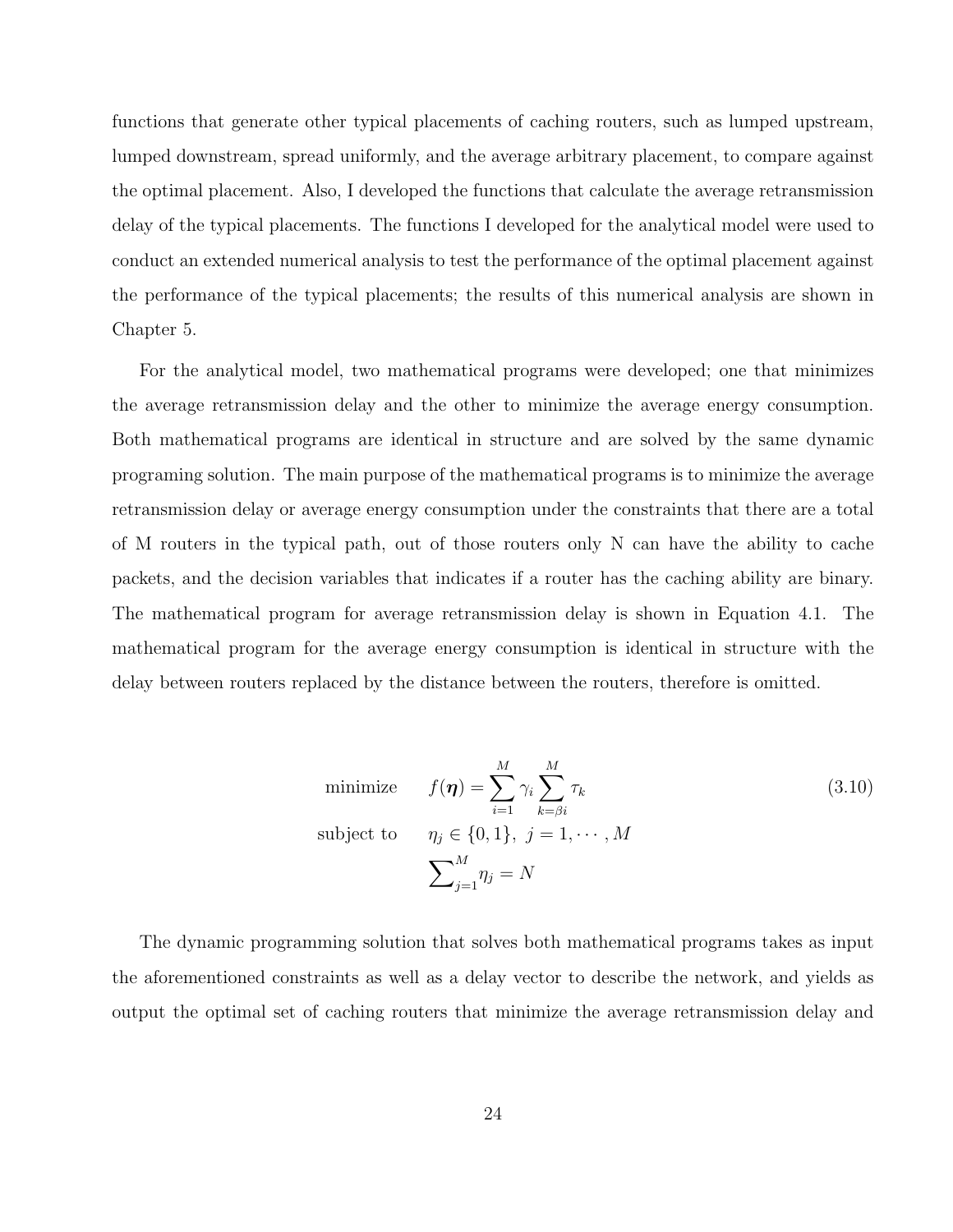energy consumption under the given problem instance. The interested reader is highly encouraged to read the work in [5] for a detailed explanation of the analytical model.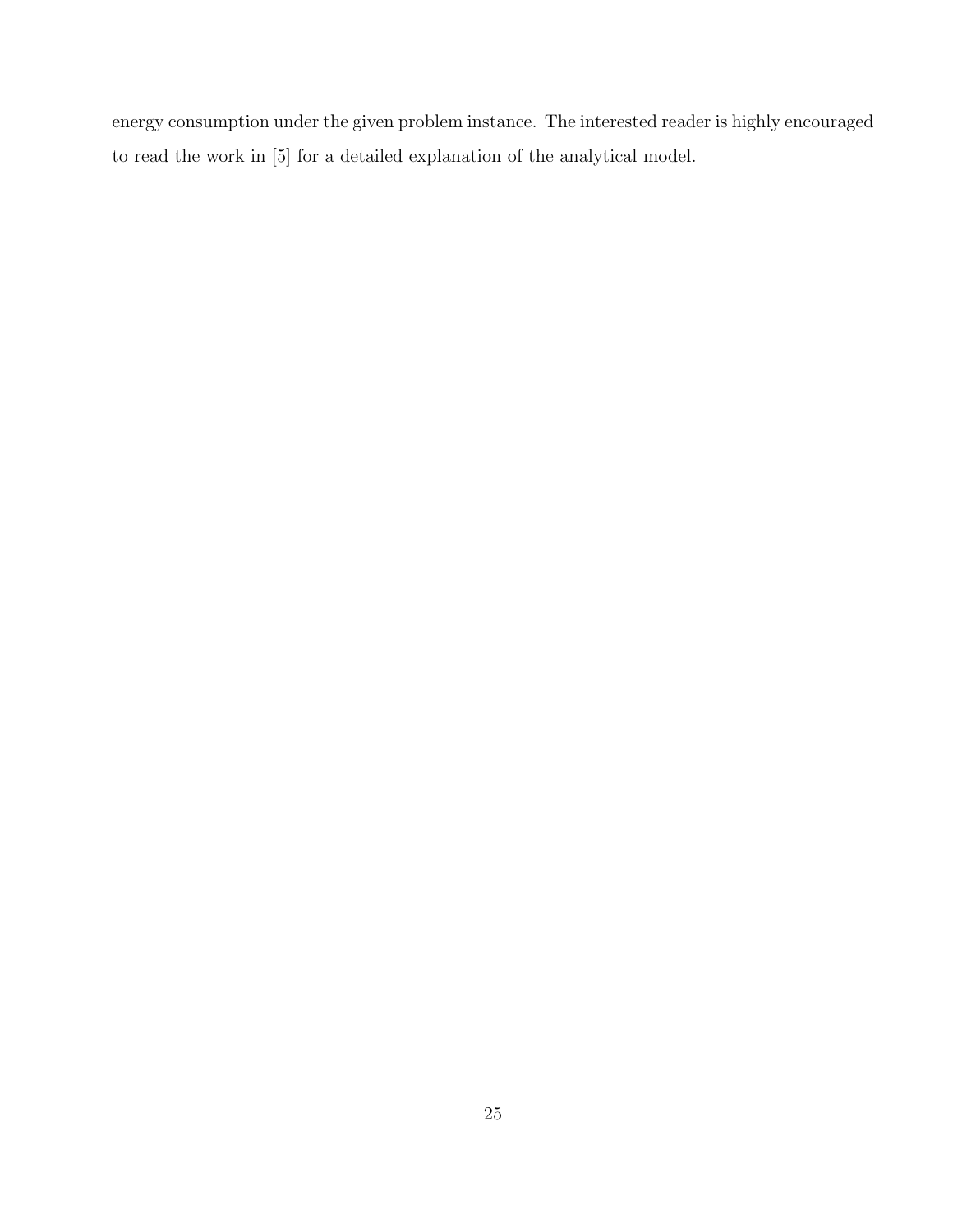# CHAPTER 4

# SIMULATION MODEL

We used a simulation model to validate our analytical models presented in Chapter 3. The model represents a network of eight routers arranged in a bus topology. Some of those 8 routers can have the ability to cache packets inside the router to later retransmit them in case packet loss occurs. The main goal of the model is to measure the impact of the placement of intermediate caching routers in the network on the expected retransmission delay. Furthermore, the simulation model was used to extend the analysis to a multicast scenario.

The unicast model consists of four modules developed in C++ using the OMNET++ discrete event simulation library. The four modules are: Source, Sink, Switch, and CacheRouter. Source generates the new packets at a given rate and also services retransmission requests. Sink receives all the packets, requests retransmissions (ARQ), and collects retransmission delay data. Switch is a generic packet-switching device that forwards packets in either direction (upstream or downstream) and keeps track of lost/dropped packets. CacheRouter acts as a packet-switching device as well, but it also caches video packets and services retransmission requests (ARQ).

The functionality of the model is as follows: the Source generates a certain number of packets at a given rate; the packets propagate through the network passing switches and caching routers along the way and finally arrive at the Sink. In the case of a packet loss/drop, the Switch or CacheRouter where the packet is dropped notifies the Sink of the packet drop and, in turn, the Sink requests a retransmission of the packet which is serviced by the nearest CacheRouter containing the lost packet or by the source in case none of the CacheRouter modules contain the lost packet.

The multicast model represents a network of one source, six routers, and three video sinks. The Network is arranged in a tree topology. In addition to the four modules used in the single-cast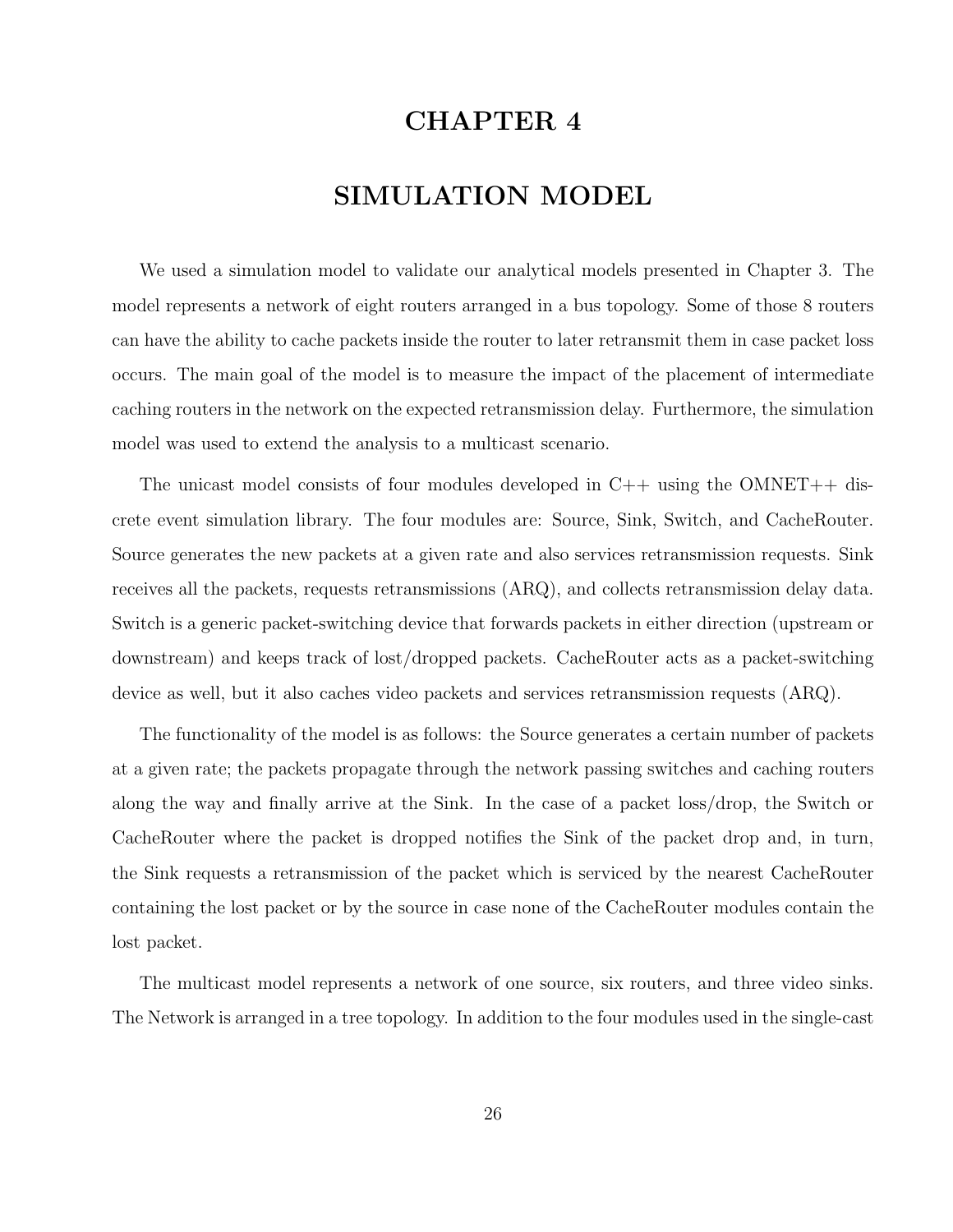model, two more modules are developed for the multicast model: MulticastRouter, which is the multicast equivalent of the switch module, and MulticastCacheRouter, the multicast equivalent of the CacheRouter.

### 4.1 Background

An OMNeT++ model consists of hierarchically nested modules, which communicate by passing messages to each other. OMNeT++ models are often referred to as networks. The top level module is the system module. The system module contains sub-modules, which can also contain submodules themselves. Modules that contain submodules are termed compound modules, as opposed simple modules which are at the lowest level of the module hierarchy. Simple modules contain the algorithms in the model. The user implements the simple modules in  $C++$ , using the OMNeT++ simulation class library. Both simple and compound modules are instances of module types. While describing the model, the user defines module types; instances of these module types serve as components for more complex module types. Finally, the user creates the system module as an instance of a previously defined module type; all modules of the network are instantiated as submodules and sub-submodules of the system module [24].

Modules communicate by exchanging messages. In an actual simulation, messages can represent frames or packets in a computer network, jobs or customers in a queuing network or other types of mobile entities. Messages can contain arbitrarily complex data structures. Simple modules can send messages either directly to their destination or along a predefined path, through gates and connections. In the  $OMNET++$  simulation class, packets can be simulated using a subclass of cMessage called cPacket which has several attributes such as kind, length and priority. Gates are the input and output interfaces of modules; messages are sent out through output gates and arrive through input gates. Modules can have parameters. Parameters can be assigned either in the NED files or the configuration file omnetpp.ini. Parameters may be used to customize simple module behavior, and for parameterizing the model topology [24].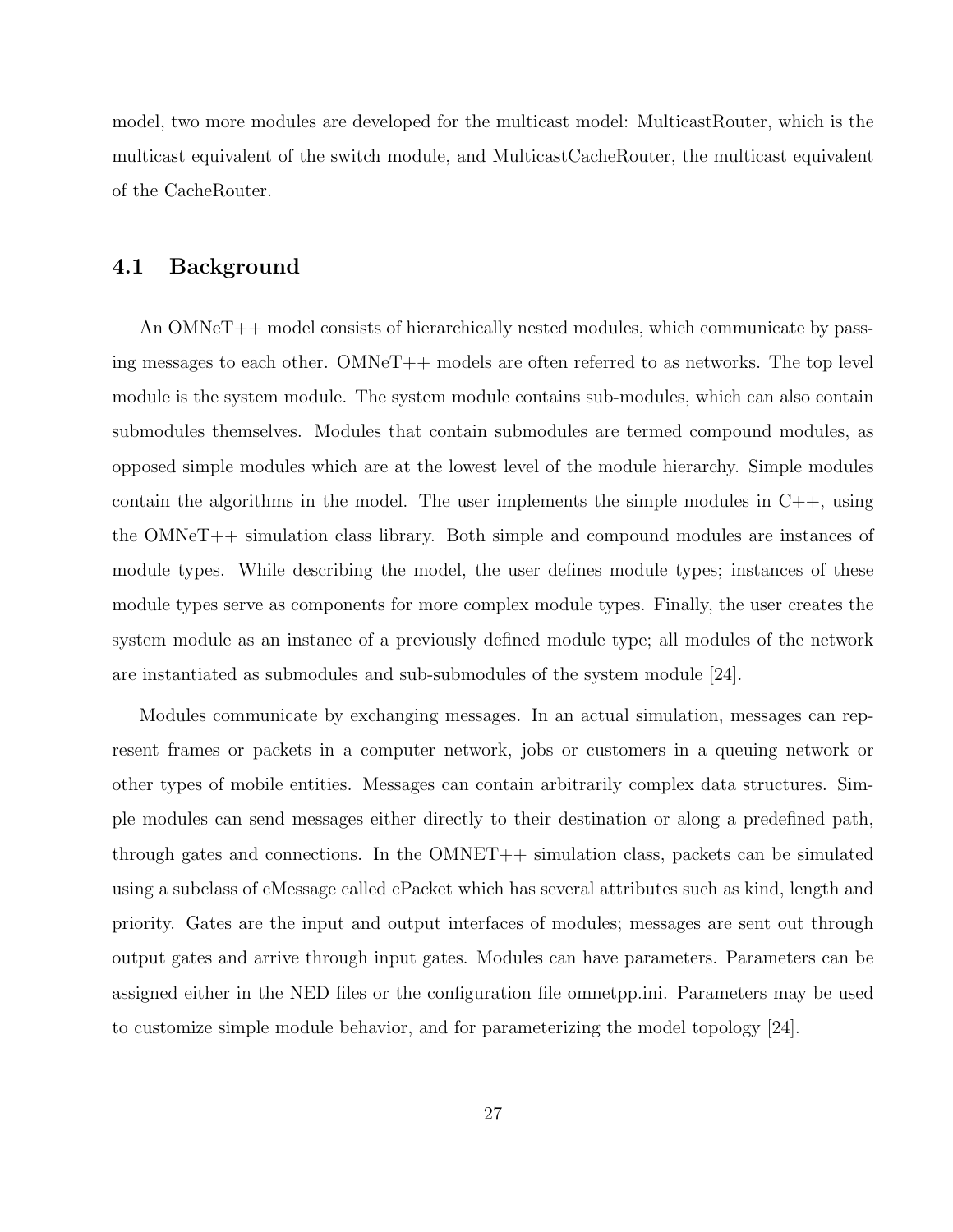In this particular simulation model, there are six functional modules that describe the model. The six modules are: Source, Sink, Switch, CacheRouter, MulticastRouter, and MulticastCacheRouter. Source generates the new packets at a given rate and also services retransmission requests. Sink receives all the packets, requests retransmissions (ARQ), and collects retransmission delay data. Switch is a generic packet switching device that forwards packets in either direction (upstream or downstream), and also keeps track of lost/dropped packets. CacheRouter acts as a packet switching device as well but it also caches video packets and services retransmission requests (ARQ). MulticastRouter is the equivalent of the Switch module in the multicast scenario and MulticastCacheRouter is the multicast equivalent of the CacheRouter Module.

### 4.2 Packet Structure

OMNET++ provides a useful way of extending cPacket or cMessage to add the fields you need for a specific packet structure. In this simulation model the message definition capability was used to create a customized packet structure; the structure is called MyPacket and is described in MyPacket.msg. Since MyPacket is a subclass of cPacket, it contains the same fields as the cPackets (i.e. kind, length, and priority) but also adds four more fields: srcAddress, destAddress, pktNumber, and dropAddress. The MyPacket class has setter and getter methods for each field in the structure. The packet structure is shown in Figure 4.1.

### 4.3 Modules

The six functional modules of this simulation model (i.e. Source, Sink, Switch, Cacherouter, MulticastRouter, and MulticastCacheRouter) are described in detail in this section.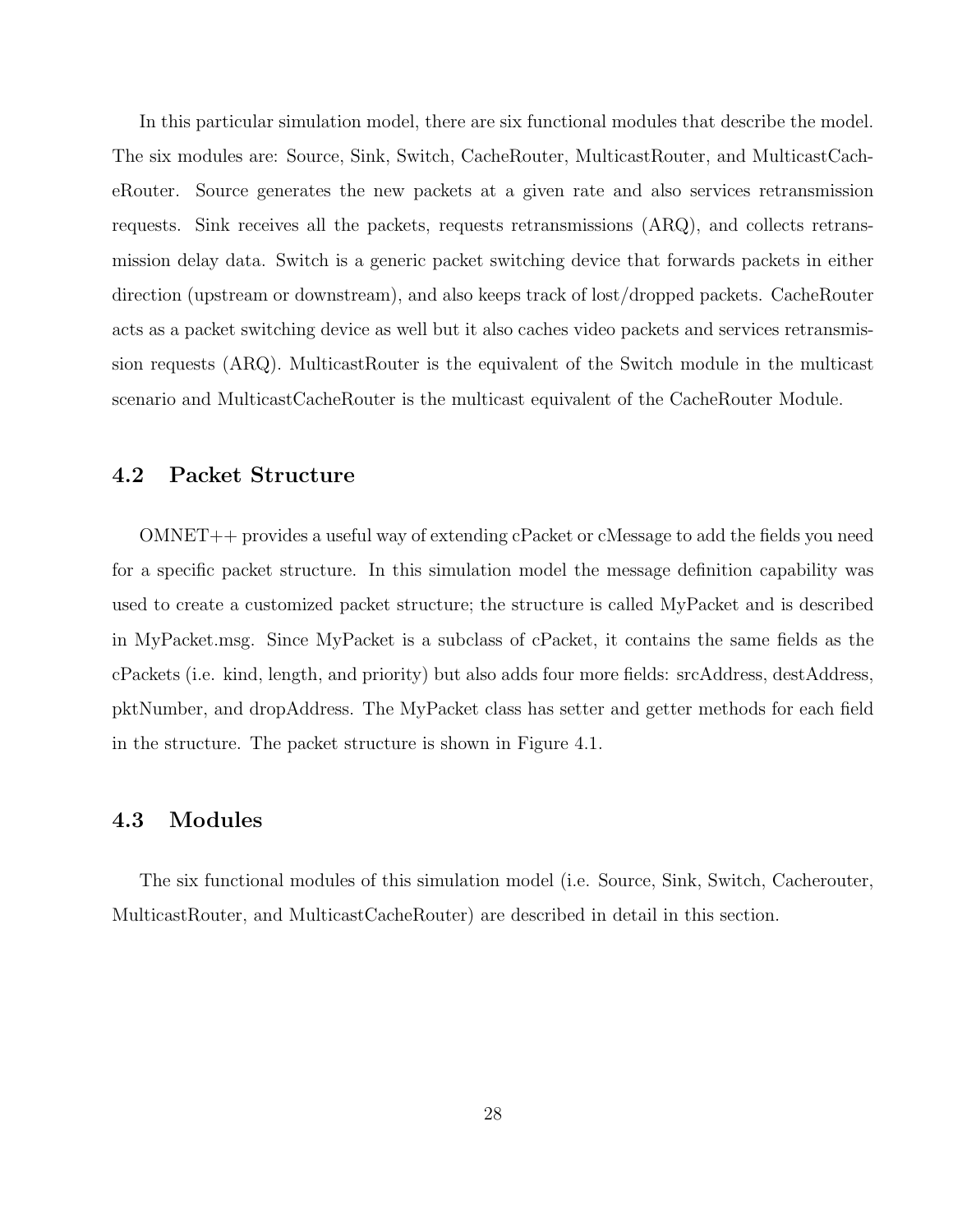

Figure 4.1: Packet structure

### 4.3.1 Source

The source module acts as the video source by creating packets at a given rate; the rate is specified by the parameter SendInterval, which can be modified in the NED file. The source module schedules self-messages (i.e. messages sent to itself), called timer, every SendInterval microseconds to indicate it's time to generate a new packet. When a new packet is created, a unique packet number is assigned to it; moreover, the packet is duplicated and the duplicate is cached in a queue. After copying and caching the packet, the original packet is sent on the output port towards the sink.

Besides generating packets, the Source module acts as a caching device too and services retransmission requests. If a retransmission request (ARQ message) is received, the copy of the dropped packet is found in the queue and a copy of it is retransmitted towards the sink with a time stamp associated with it that will later be used by the video sink to calculate the retransmission delay. To determine what packet to look for in the queue, the module inspects a field in the ARQ message called pktNumber. Every ARQ message contains the number of the packet that needs to be retransmitted as well as the address of the router at which the packet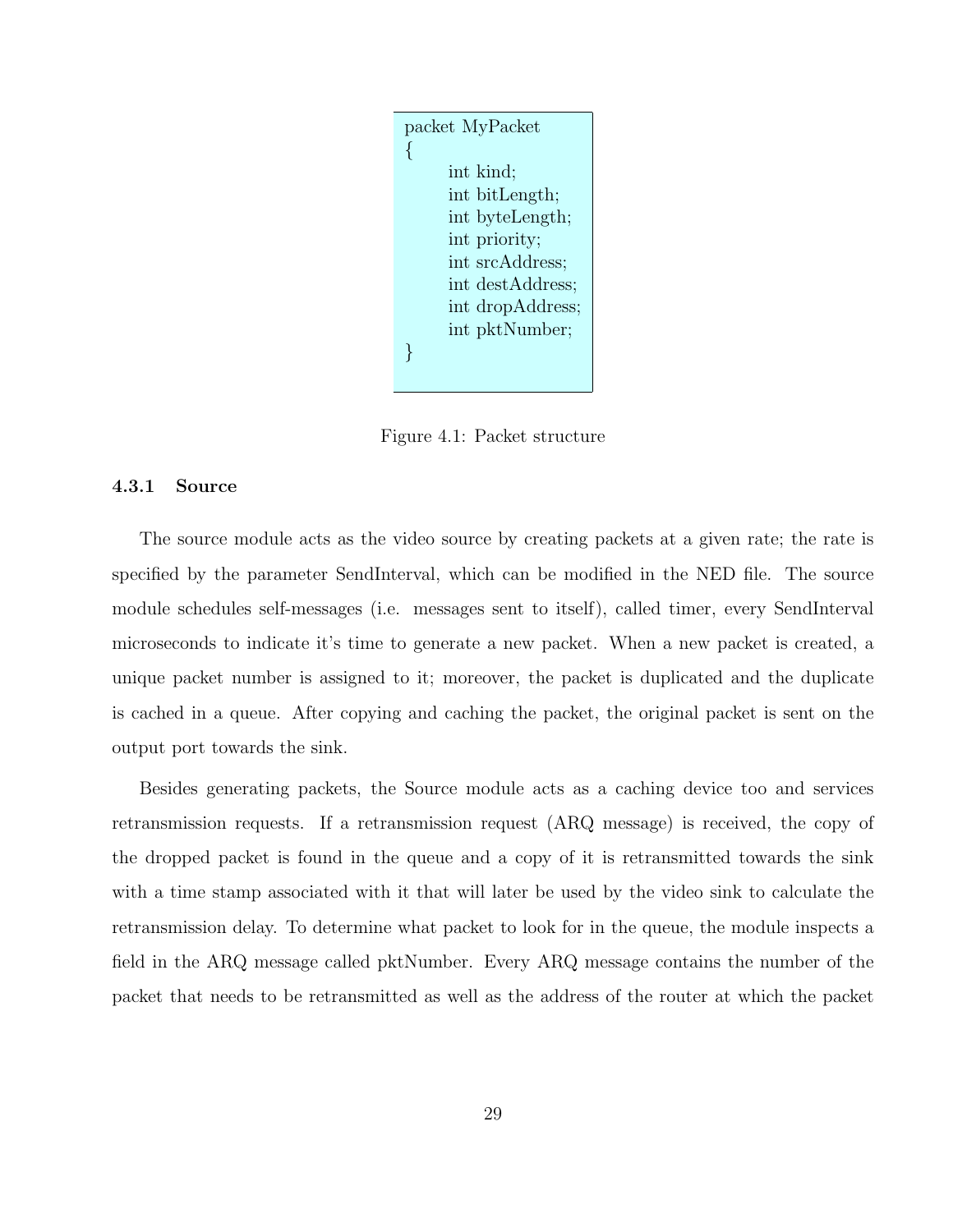was dropped. The flow diagram of the Source module is shown in Figure 4.2.

### 4.3.2 Sink

The sink module acts as the video sink by receiving all the packets and also requests retransmissions. Only two types of packets can arrive at the sink, either a DROP message, or a regular packet. If a DROP message is received, the module inspects the pktNumber field in the DROP message and creates a retransmission request message (ARQ) with the same packet number so that the caching router knows which message to retransmit. On the other hand, if a regular packet is received, there are two options; the packet can be either a retransmission or a regular packet successfully transmitted over the network. If the packet is a retransmission, the module inspects the timestamp as well as the dropAddress field to compute the retransmission delay. If the packet is a regular packet successfully transmitted over the network, then the module only increments the packets-received-counter and deletes the packet. In the end, the sink module computes and displays the average retransmission delay. The flow diagram of the Sink module is shown in Figure 4.3.

#### 4.3.3 Switch

The switch module acts as a generic packet switching device by forwarding packets upstream or downstream depending on the type of packet. If a DROP packet is received, the switch simply forwards the packet upstream towards the video sink. If, instead, the packet is an ARQ message, the switch forwards the packet downstream towards the nearest caching router. Now, if the packet received is a regular packet, the switch first checks if the packet arrived in error; if so, the packet is deleted and a DROP notification with the proper packet number and drop address is sent to the video sink, which in turn requests a retransmission. The packet number of the DROP notifications is set to the same number as the dropped packet. The drop address field is set to the id number of the router sending the DROP notification. If no error is found in the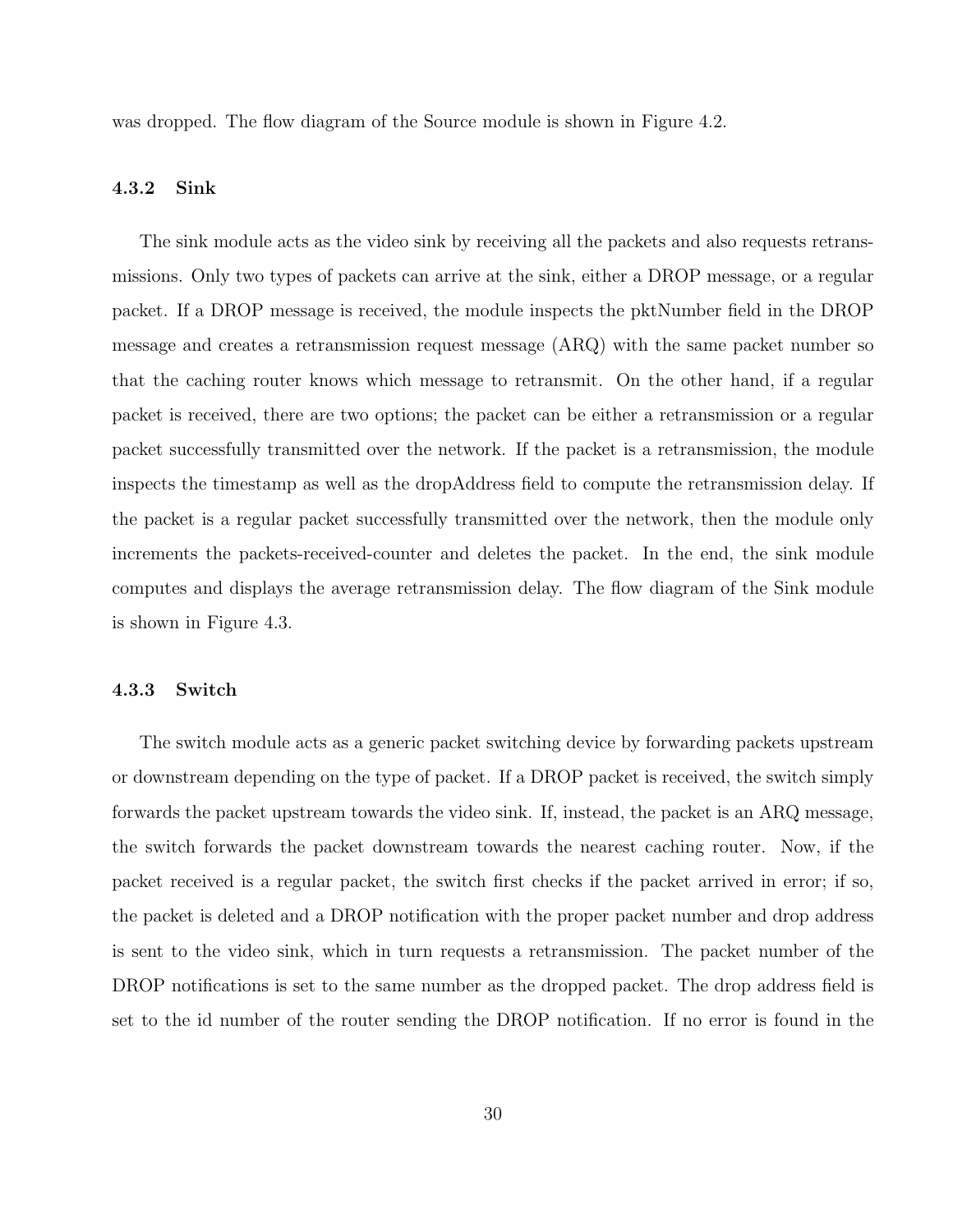

Figure 4.2: Flow diagram of the Source module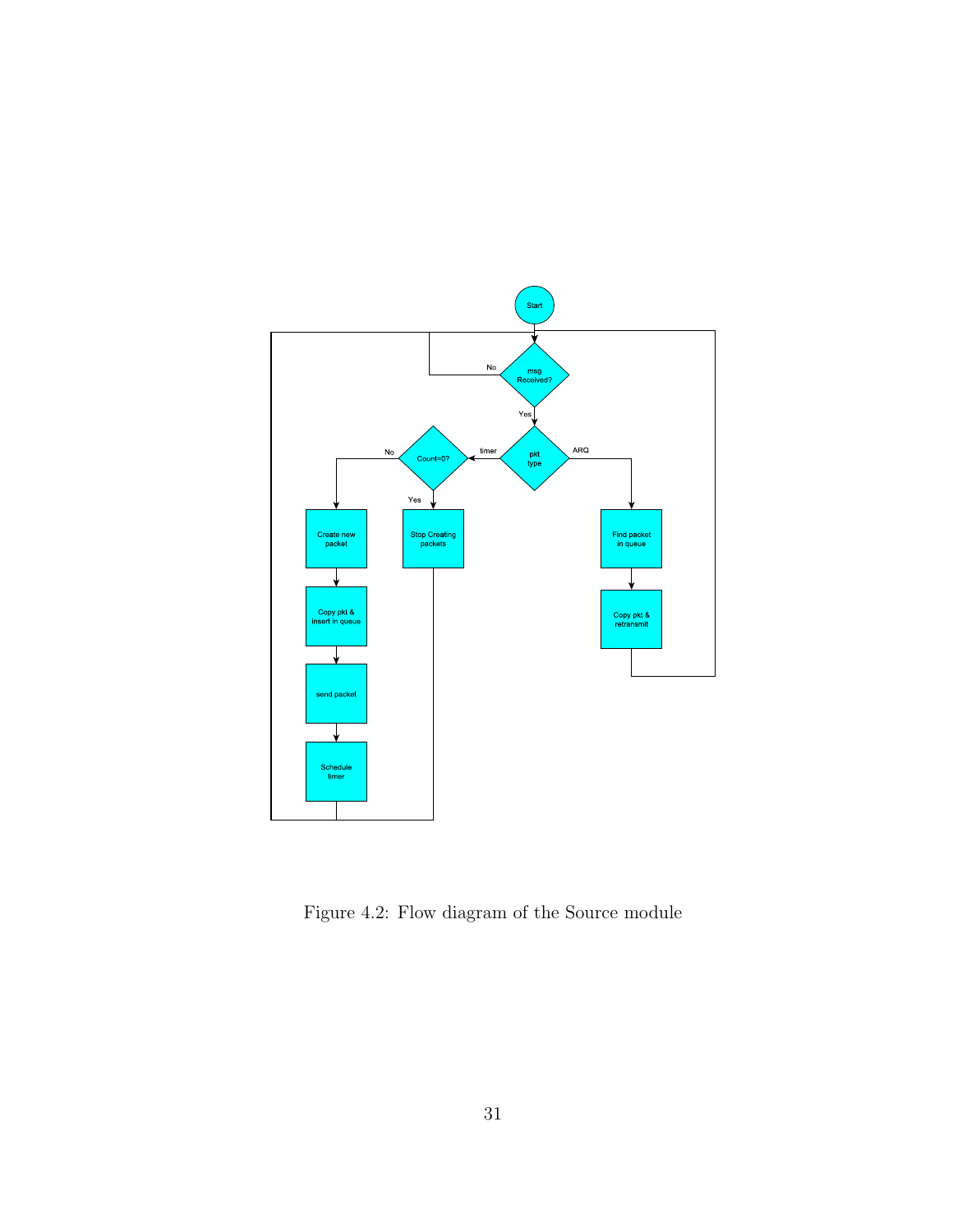

Figure 4.3: Flow diagram of the Sink module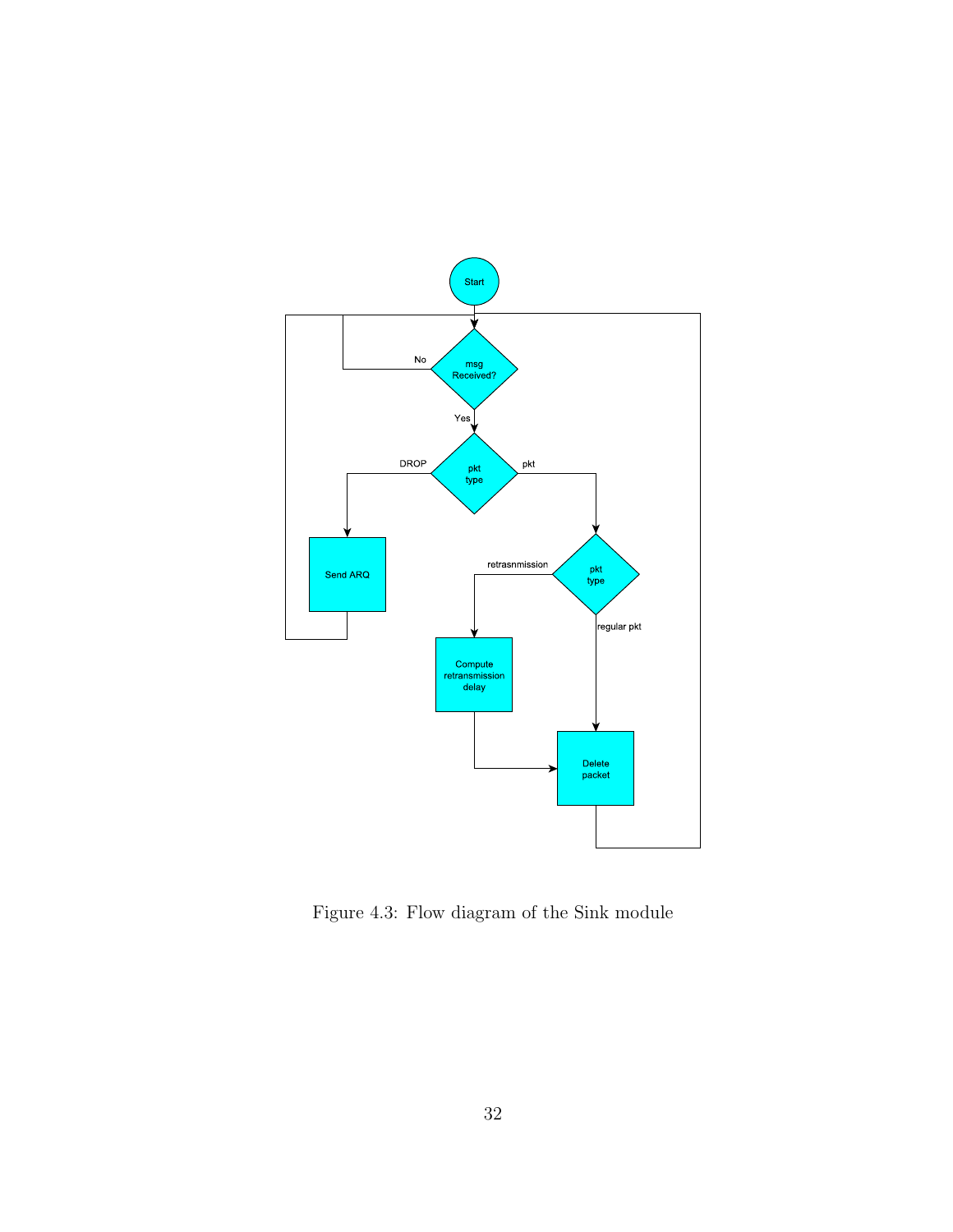packet, the packet is simply forwarded upstream towards the video sink. The packet errors are simulated using the packet error rate (PER) of the channels connecting the routers. The flow diagram of the Switch module is shown in Figure 4.4.

#### 4.3.4 CacheRouter

The CacheRouter module acts as a simple switching device but also acts as a caching device that services retransmission requests. If a DROP message is received, the CacheRouter module simply forwards the packet upstream towards the video sink. If a retransmission request (ARQ) is received, the module uses the packet number associated with the ARQ to resolve the name of the packet to retransmit and looks for it in its queue. If the packet is not found in the queue, this caching router cannot service the retransmission request and forwards the ARQ packet downstream towards the next caching router. If the packet is found in the queue, a copy of that packet is made; a time stamp is associated to the copy of the packet and then is retransmitted towards the video sink. If, instead, the packet received is a regular packet, the caching router checks for errors. If no error is found and the packet arrives in order, the packet is inserted at the end of the queue; however, if the packet arrives out of order but without errors, the packet is inserted in its corresponding place in the queue. On the other hand, if the packet arrives in error, the packet is deleted and a DROP notification is sent to the video sink. The flow diagram of the CacheRouter module is shown in Figure 4.5.

#### 4.3.5 MulticastRouter

The MulticastRouter module is the multicast equivalent of the Switch module. This module behaves exactly the same as the switch module to the arrival of packets; it merely forwards the packets to the right output depending on the type of packet. The only difference is that the MulticastRouter replicates the packets and sends a copy through each of the output ports when the packets are to be forwarded downstream. There is only one parameter in this module: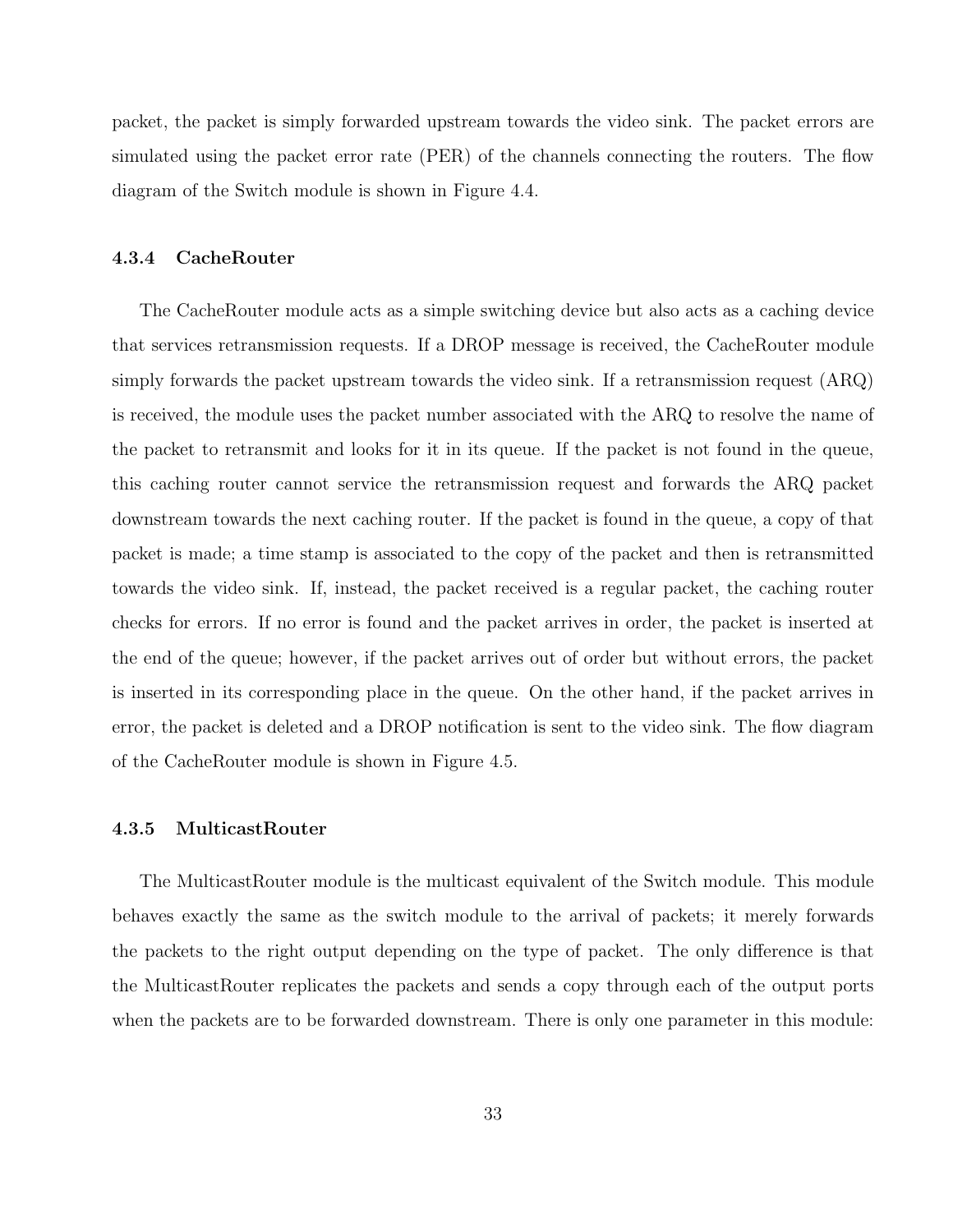

Figure 4.4: Flow diagram of the Switch module



Figure 4.5: Flow diagram of the CacheRouter module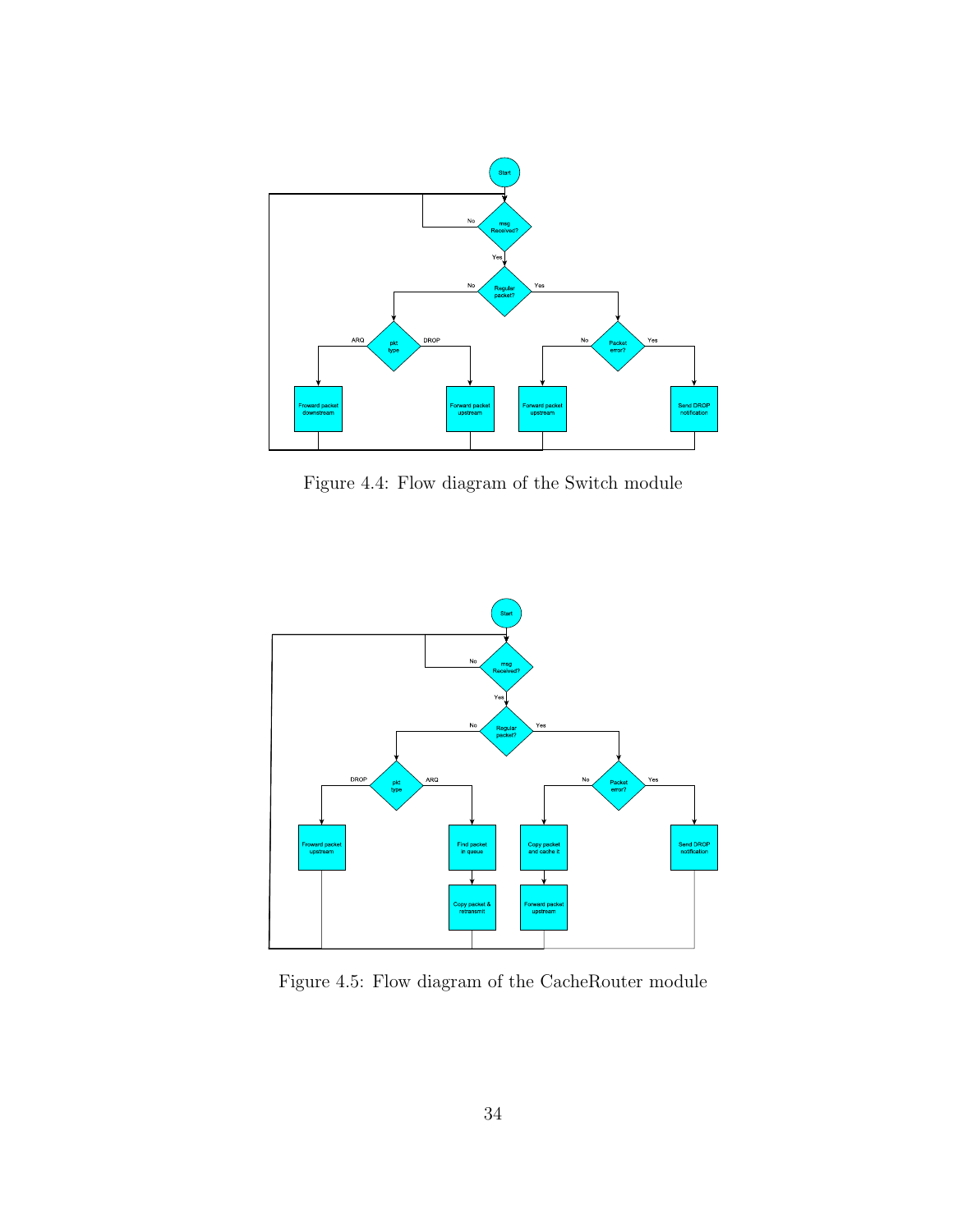numberOfOuputs, which determines the number of output ports in the multicast router and can be modified in the Ned file. The flow diagram of the MulticastRouter can be observed in Figure 4.6.

#### 4.3.6 MulticastCacheRouter

The MulticastCacheRouter is the multicast equivalent of the CacheRouter. This module acts as a simple packet switching device but also acts as a video packet caching device that services retransmission requests, just like the single-cast CacheRouter. The only difference between the two modules is that the multicast equivalent replicates the packets and forwards them to all of the output ports towards the multiple video sinks. There is only one parameter in this module: numberOfOuputs, which determines the number of output ports in the multicast caching router and can be modified in the Ned file. The flow diagram of the MulticastRouter can be observed in Figure 4.7.

### 4.4 Network Models

This is a compound module composed of all other simple modules. This module is what represents the actual network to be simulated. The network structures are defined in the NED files Unicast.ned and Multicast.ned and the network diagrams can be observed in Figure 4.8.

The unicast model consists of a typical path with a total of M=8 routers. The number of caching routers and the placement can be varied to simulate different scenarios. The vector can be varied as well. Any router can be empowered with the ability to cache video packets by modifying the NED file.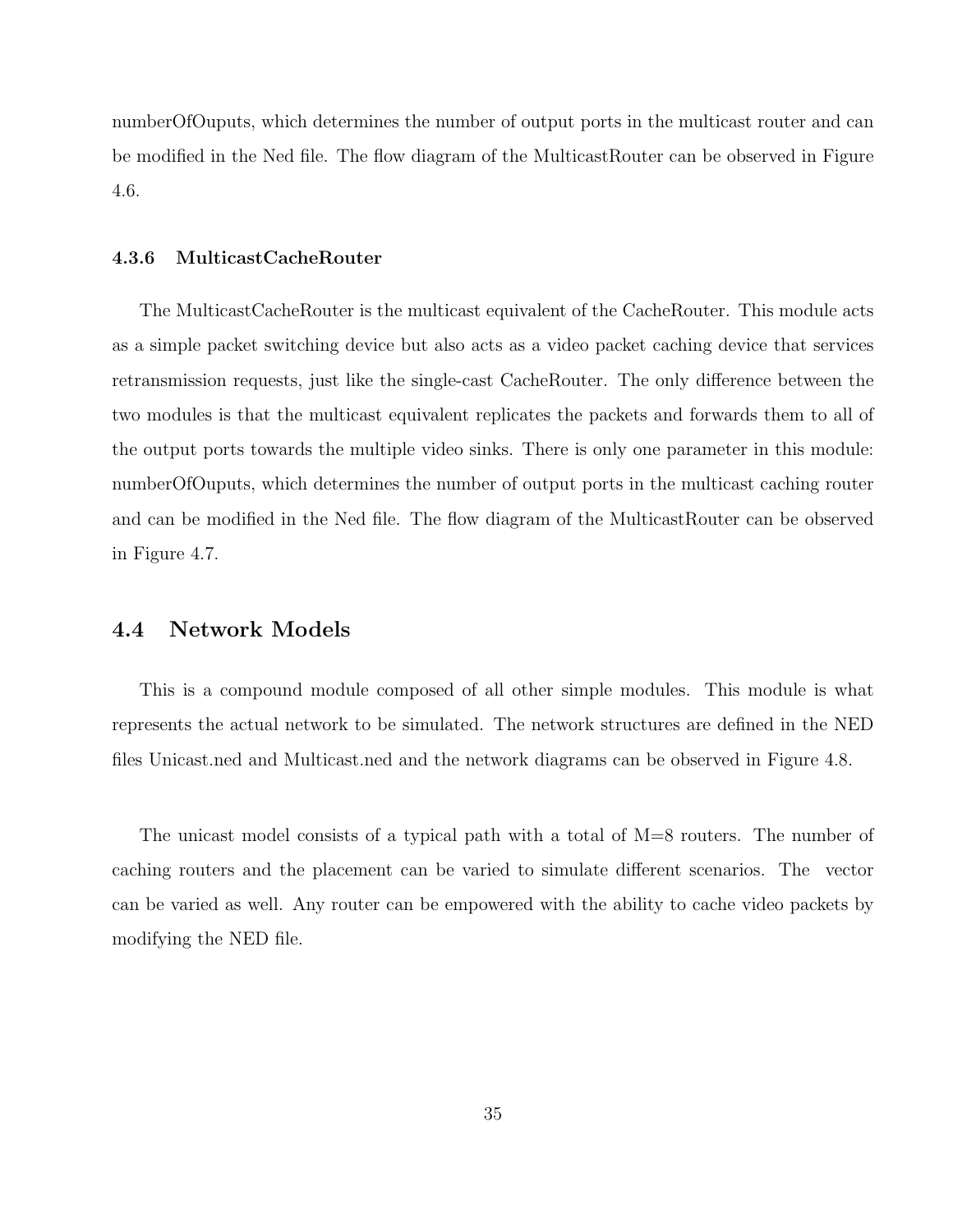

Figure 4.6: Flow diagram of the MulticastRouter module



Figure 4.7: Flow diagram of the MulticastCacheRouter module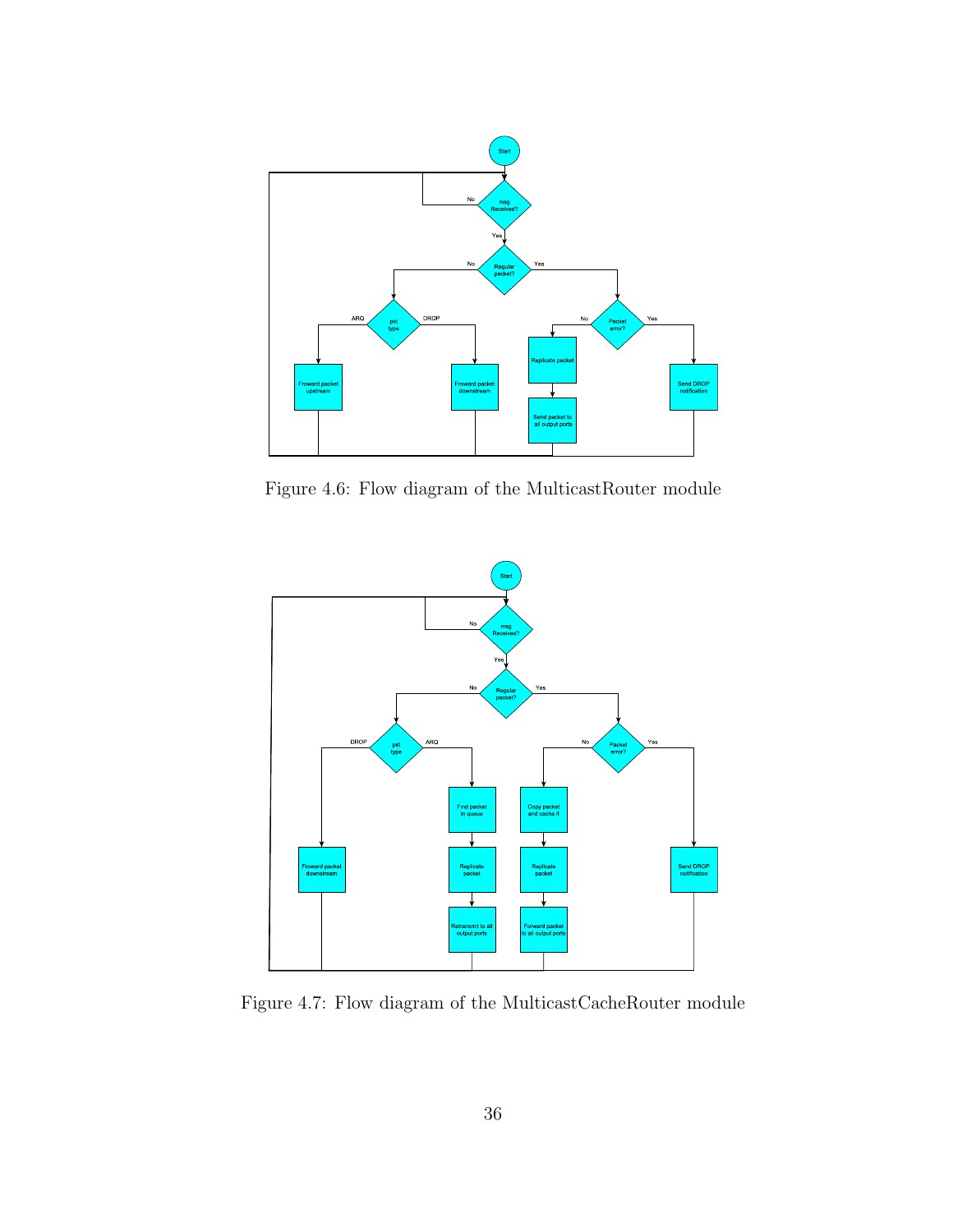#### 4.4.1 Multicast Analysis

The multicast model consists of a network with a total of M=8 routers arranged in a tree topology with a trunk of three routers and a three branches. The first branch has two routers and a video sink, the second branch has one router and a video sink, and the third branch only has a video sink. Any router can be empowered with the ability to cache video packets by modifying the NED file.

In the multicast analysis the video source generates packets which travel through the trunk and then are replicated in the last router of the trunk, which is a multicast router. Then, a copy of the packet is received at each of the branches video sinks. If a packet is lost in the trunk, the packet is retransmitted from the nearest caching router in the trunk or from the source and is delivered to all of the video sinks. On the other hand, if a packet is dropped at one of the branches and the retransmission request is serviced by a caching router in that branch, the packet is only retransmitted to the video sink of that branch. However, if the retransmission request cannot be serviced by a caching router in that branch, the packet is retransmitted by a caching router in the trunk or by the source and is sent to all video sinks. Duplicate packets received at any video sink are discarded. Each video sink records the retransmission delays of the packets it receives and computes their own average retransmission delay. An avenue for future work is to develop an analytical model of the multicast scenario and compute a global average retransmission delay to find the optimal placement of caching routers.

#### 4.4.2 Parameters

There are two important parameters in the simulation model: the delay distribution vector  $(\tau)$ and the drop probability  $(\Phi)$ . Both parameters are simulated in the channel. The tau distribution can be modified directly in the models network description file (NED), in the connections section, by modifying the delay parameter of the channel. Similarly, the drop probability can be modified directly in the NED file by modifying the packet error rate (PER) parameter of the channel.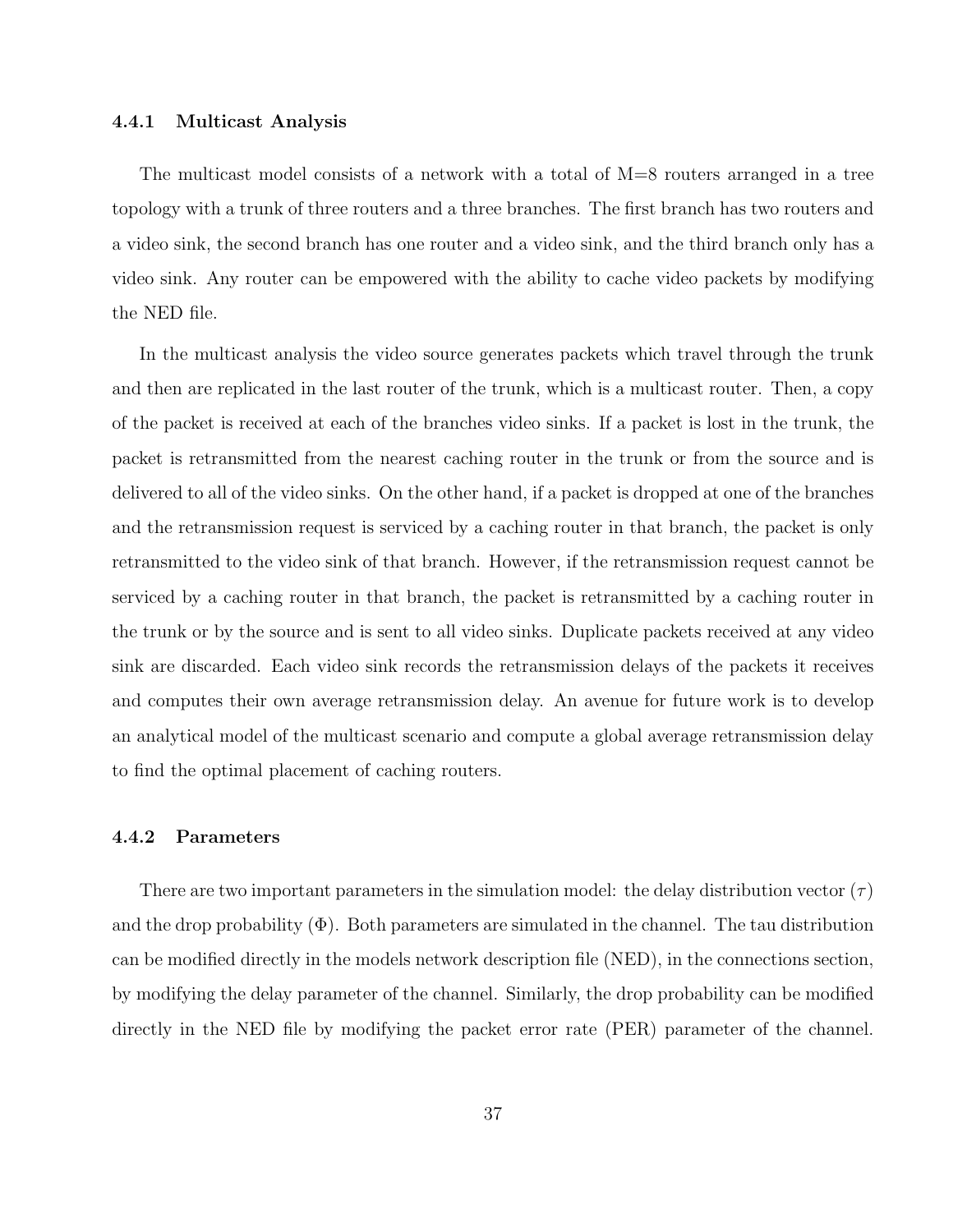Alternatively, the phi value can be varied in the initialization file (omnetpp.ini) to allow the simulation of scenarios with different drop probabilities. To illustrate, if one wants to model a network with drop probability of 10% the initialization file omnetpp.ini would look like Figure 4.9.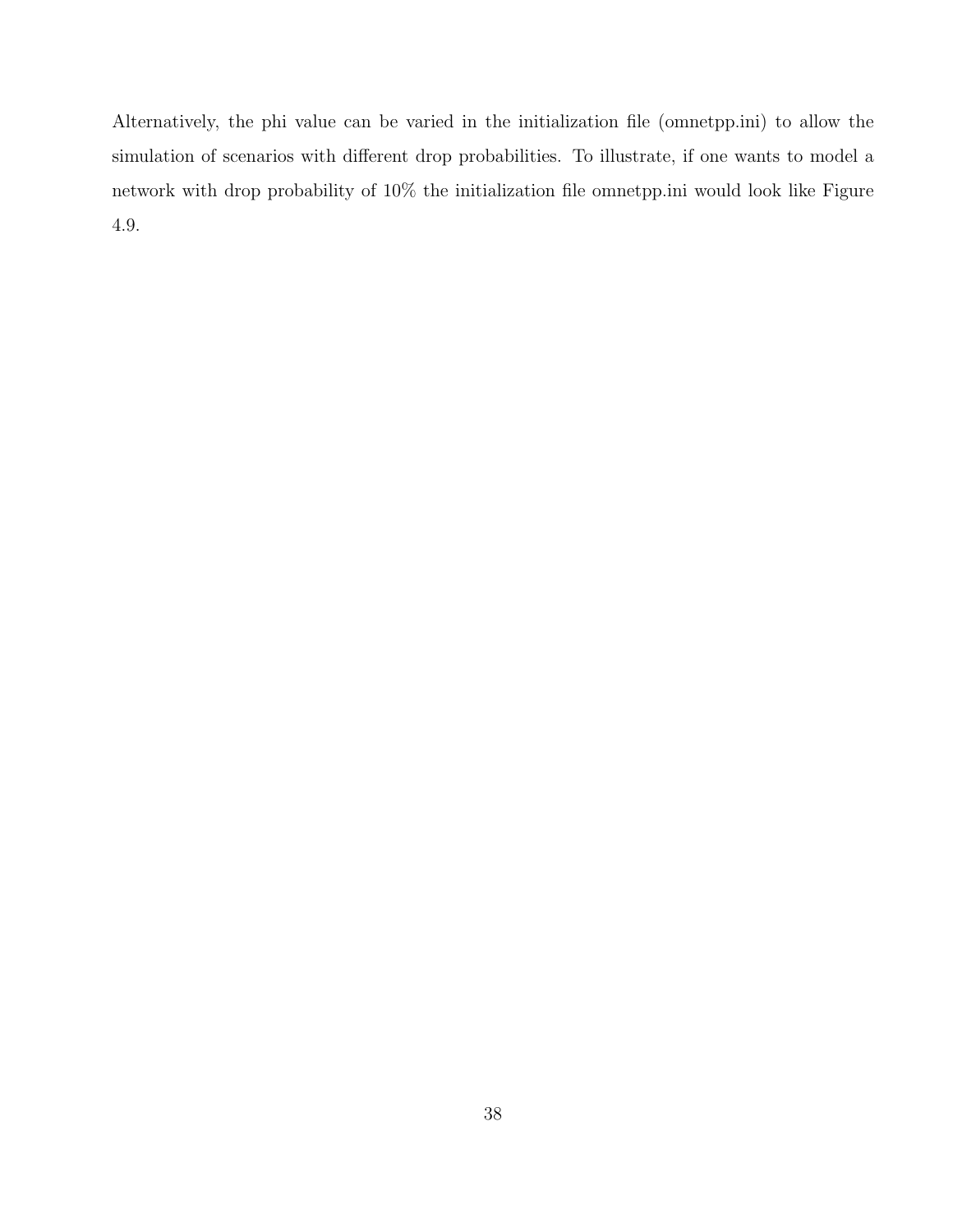



b) Multicast network diagram

Figure 4.8: Network diagram of the simulation models.

| [General]                     |
|-------------------------------|
| $network = NetworkModel$      |
| Config $[Phi10]$              |
| description = "Phi = $10\%$ " |
| ** Phi = $0.1$                |
| **.phi_index = $1$            |
|                               |

Figure 4.9: Sample Initialization File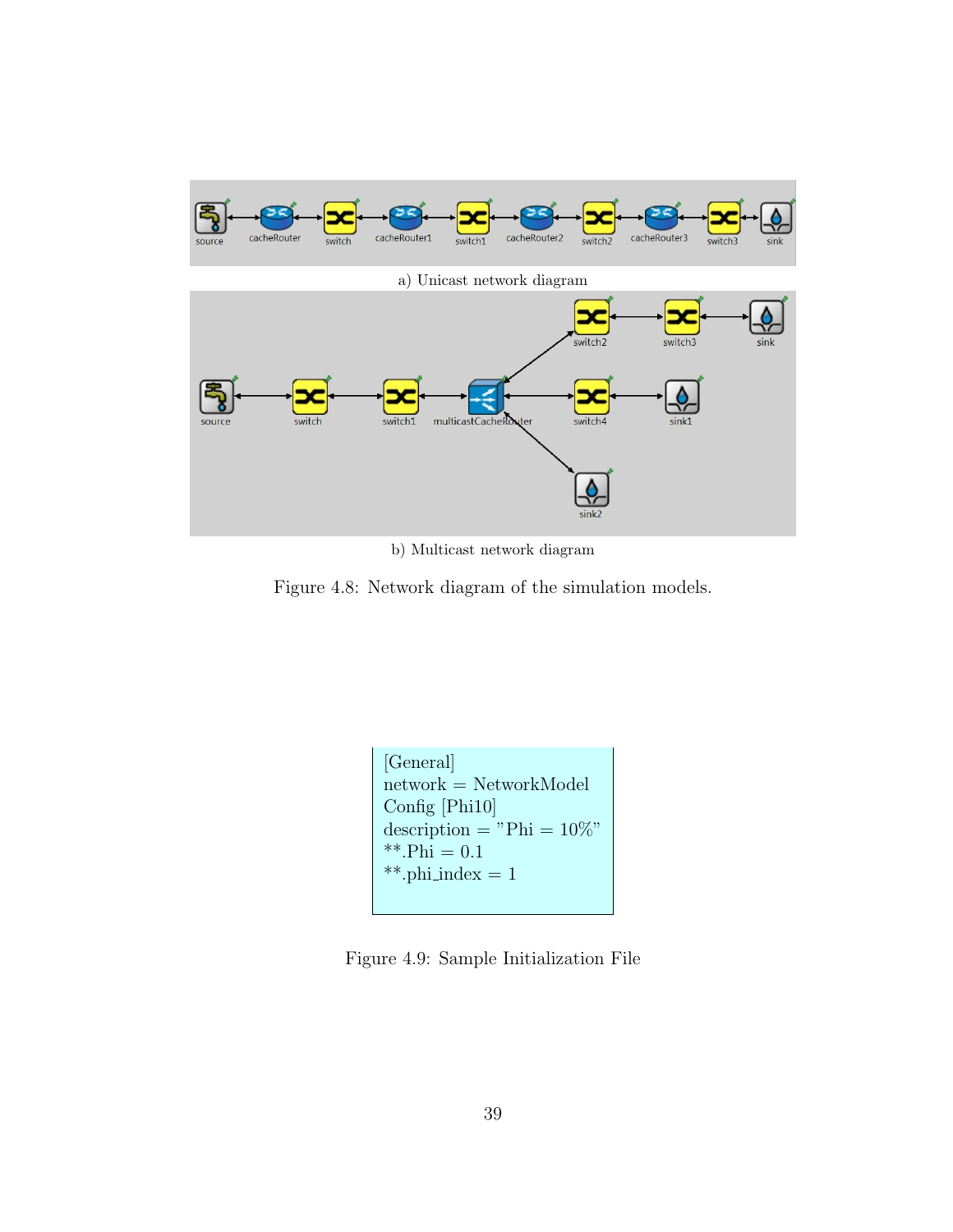# CHAPTER 5

# RESULTS ANALYSIS

A numerical analysis was conducted using both the analytical model and the computer simulation model to test the performance of the optimal placement of caching routers against the performance of the other typical placements. Since the mathematical programs for both energy consumption and retransmission delay are identical in structure and can be solved with the same dynamic programming solution, in this analysis I only mention the average retransmission delay as a metric to test the performance of the optimal solution; however, the reader should keep in mind that the use of caching routers to service retransmission requests results in the reduction of the average energy consumption to retransmit a packet that is directly proportional to the reduction in the average retransmission delay.

The first experiment consisted on using the behavioral model to validate the average retransmission results obtained with the analytical model. For this experiment, I set the total number of routers to  $M=8$ , the number of caching routers to  $N=4$ , the caching router placement to 10101010 (a 1 represents a caching router and a 0 represents a regular router), and the delay vector to  $=(44,47,64,67,9,83,21,36,87)$ . The drop probability was varied in the following set  $=1\%$ , 5%, 10%, 20%, 40%). The expected retransmission delay was measured and compared against the computed results. Table 5.1 shows the measured expected retransmission delays converge to their computed values with little error.

The next experiment consisted on observing the effects of different delay distributions and different drop probabilities on the optimal placement of caching routers. The different delay distributions ( $\tau$  vectors) used in this experiment are shown in Table 5.2. For this experiment the total number of routers was set to  $M=8$  and the drop probability to 10%. Most of the resulting optimal caching router vectors result directly from the delay pattern. For instance, a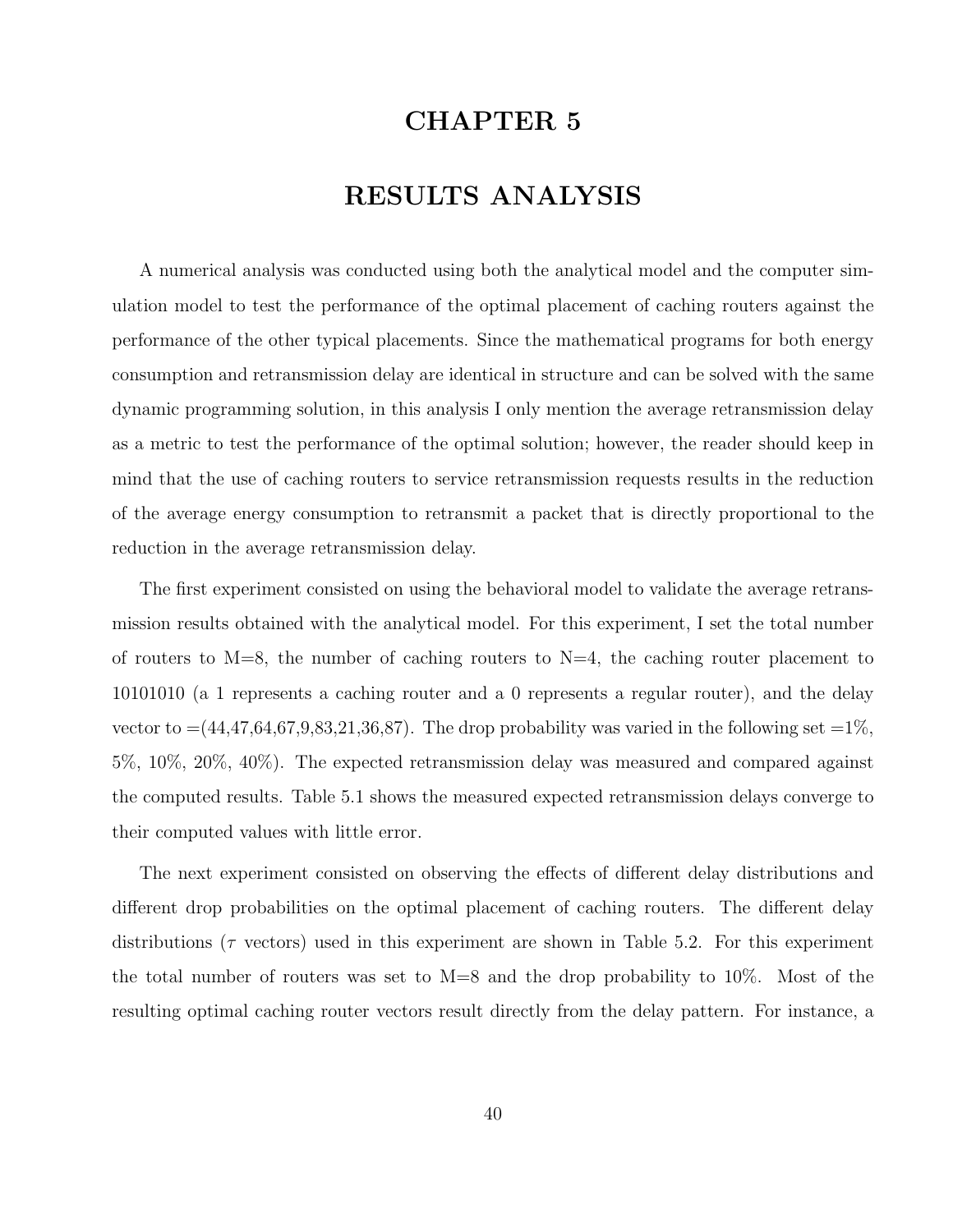| Φ     | $\mathbb{E}$ d meas. | $\mathbb{E}d$ calc. | Error   |
|-------|----------------------|---------------------|---------|
| $1\%$ | 48.02                | 48.79               | $1.6\%$ |
| $5\%$ | 216.10               | 218.82              | 1.2%    |
| 10%   | 379.56               | 383.86              | $1.1\%$ |
| 20%   | 600.06               | 601.12              | $0.1\%$ |
| 40\%  | 792.99               | 794.84              | 0.2%    |

Table 5.1: Average retransmission delay measured vs. calculated

network with higher delays in the core (heavy middle), rather than the edges, yields an optimal placement of caching routers with most caching routers in the core. Similarly, a typical path with the heavy upstream delay pattern yields a caching router vector with most caching routers lumped upstream. The exponential delay distribution results in a caching router placement with a tendency to place caching routers towards the video sink, where the delays are larger. Correspondingly, the uniform delay distribution yields a uniform placement of caching routers in the typical path. Other results, however, are not as intuitive as the previously mentioned. For example, one would expect caching routers placed on both edges if the typical path has a delay distribution of higher delays on the edges. On the contrary, the resulting placement with a heavy peripherals delay distribution has a tendency to lump the caching routers upstream with some caching routers placed in the core. This result shows us that the placement is not only affected by the delay vector , but also by the drop probability . The resulting optimal caching router placements can be observed in Table 5.3.

Another experiment consisted on observing the effect of the optimal placement of caching routers, compared to the typical placements, on the average retransmission delay. For this experiment I fixed the delay distribution to  $=(44,47,64,67,9,83,21,36,87)$  and the drop probability to =10%. The average retransmission delay without any caches is 521.7 sec. Table 5.4 shows the average retransmission delay with  $N=2,7$  for the different placements. Figure 5.1 shows a graphical representation. Using only 2 caching routers with the best placement yields a reduction of 32.5% in the retransmission delay compared to not using caching routers at all. Similarly, using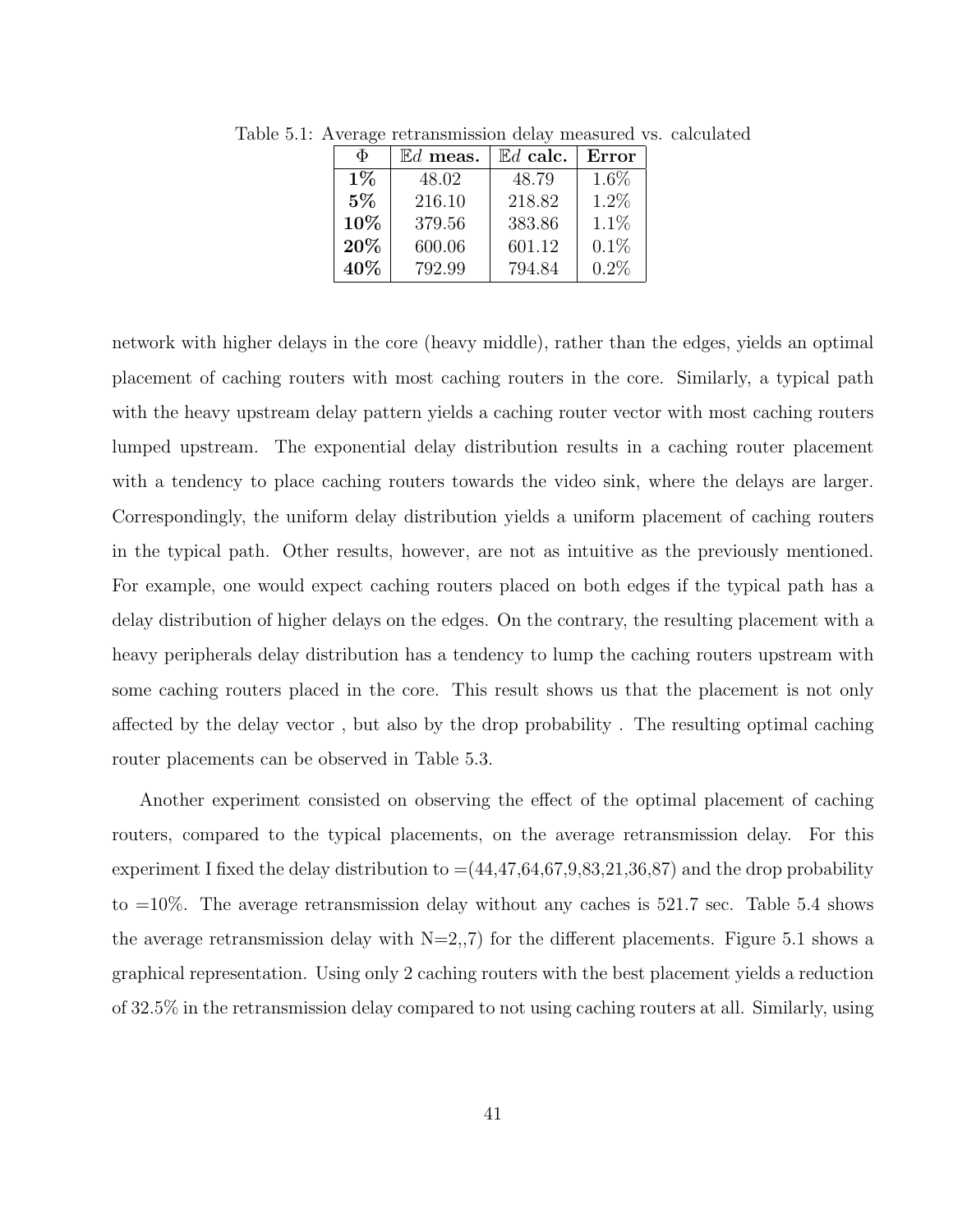| <b>Heavy peripherals</b> | 80 80 5 5 5 5 5 80 80                                       |
|--------------------------|-------------------------------------------------------------|
| Heavy middle             | 5 5 5 80 80 80 5 5 5                                        |
| Heavy downstream         | 5 5 5 5 80 80 80 80 80                                      |
| Heavy upstream           | 80 80 80 80 80 5 5 5 5                                      |
| Interleaved              | 80 5 80 5 80 5 80 5 80                                      |
| Inc powers 2             | 2 4 8 16 32 64 128 256 512                                  |
| Dec powers 2             | 512 256 128 64 32 16 8 4 2                                  |
| Inc powers 10            | $0.001$ $0.01$ $0.1$ $1$ $10$ $100$ $1000$ $10000$ $100000$ |
| Dec powers 10            |                                                             |
| Inc powers 1             | 10 11 12 13 14 15 16 17 18                                  |
| Inc powers 1             | 18 17 16 15 14 13 12 11 10                                  |
| Exponential              | random('expo', $100,1,9$ )                                  |
| Normal                   | random('norm', $100,1,9$ )                                  |
| Poisson                  | random( $'poiss', 100, 1, 9$ )                              |
| Uniform                  | random('unif', 20, 200, 1, 9)                               |

Table 5.2: Transmission delay  $(\tau)$  vectors

Table 5.3: Optimal caching router placement vectors for different transmission delay vector( $\tau$ ) distributions in a system of 8 routers and drop probability of  $10\%$ 

| tau distribution   | $N=2$    | $N=3$    | $N=4$    | $N=5$    | $N=6$    | $N=7$    |
|--------------------|----------|----------|----------|----------|----------|----------|
| Heavy peripherals  | 11000000 | 11001000 | 11010100 | 11110100 | 11111100 | 11111110 |
| Heavy middle       | 00010100 | 00011100 | 01011100 | 11011100 | 11111100 | 11111110 |
| Heavy downstream   | 00001100 | 00001110 | 01001110 | 10101110 | 11101110 | 11111110 |
| Heavy upstream     | 01001000 | 10101000 | 11101000 | 11111000 | 11111100 | 11111110 |
| <b>Interleaved</b> | 10001000 | 10101000 | 10101010 | 11101010 | 11111010 | 11111110 |
| Inc powers 2       | 00001010 | 00010110 | 00011110 | 00111110 | 01111110 | 11111110 |
| Dec powers 2       | 10100000 | 11010000 | 11101000 | 11111000 | 11111100 | 11111110 |
| Inc powers 10      | 00000110 | 00001110 | 00011110 | 00111110 | 01111110 | 11111110 |
| Dec powers 10      | 11000000 | 11100000 | 11110000 | 11111000 | 11111100 | 11111110 |
| Inc powers 1       | 01001000 | 01010100 | 11010100 | 11110100 | 11111100 | 11111110 |
| Dec powers 1       | 01001000 | 01010100 | 11010100 | 11110100 | 11111100 | 11111110 |
| Exponential        | 00001010 | 00011010 | 10011010 | 10011110 | 10111110 | 11111110 |
| Normal             | 01001000 | 01010100 | 11010100 | 11110100 | 11111100 | 11111110 |
| Poisson            | 01001000 | 01010100 | 11010100 | 11110100 | 11111010 | 11111110 |
| Uniform            | 00100100 | 10100100 | 10101100 | 10101110 | 11101110 | 11111110 |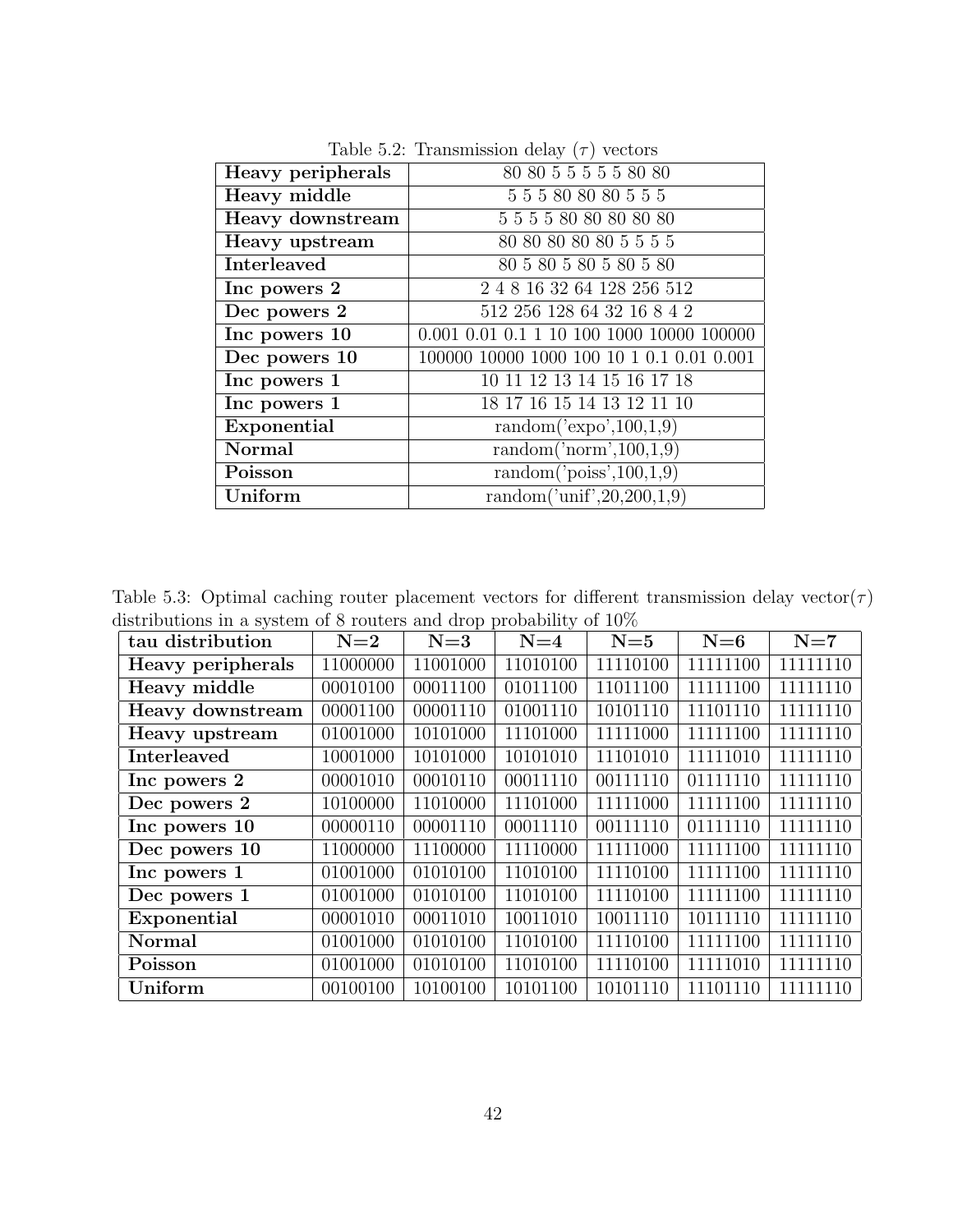the optimal placement of caching routers, as opposed to the worst placement, results in a 24.5% reduction in the retransmission delay. Uniform is the best performing typical placement in this case, but using the best placement still results in a significant reduction in the retransmission delay. Specifically, the optimal placement yields a 6.3% reduction compared to the uniform placement.

Using 4 caching routers and the best placement yields a 42% reduction in retransmission delay compared to not using caching routers at all. In comparison with the worst placement, the optimal placement yields a 17.4% reduction in the retransmission delay. Comparing the optimal placement with the best performing typical placement in this case, which is lumped upstream, yields a 3% reduction in the retransmission delay.

|             | Table 0.4. Tryerage Tetransmission delay for unicrent placements |         |         |         |                       |         |  |  |
|-------------|------------------------------------------------------------------|---------|---------|---------|-----------------------|---------|--|--|
| $\mathbf N$ | $\operatorname{Best}$                                            | Worst   | Average |         | Upstream   Downstream | Uniform |  |  |
| $\bf{2}$    | 393.501                                                          | 489.646 | 427.133 | 444.697 | 489.646               | 418.631 |  |  |
| 3           | 374.922                                                          | 456.272 | 404.13  | 406.485 | 456.272               | 401.869 |  |  |
| 4           | 365.285                                                          | 428.991 | 388.131 | 376.25  | 428.991               | 379.27  |  |  |
| 5           | 357.671                                                          | 401.754 | 376.382 | 373.37  | 399.86                | 377.261 |  |  |
| 6           | 355.662                                                          | 381.12  | 367.386 | 356.608 | 377.261               | 362.519 |  |  |
| 7           | 354.599                                                          | 363.93  | 360.293 | 354.599 | 362.519               | 362.519 |  |  |

Table 5.4: Average retransmission delay for different placements

The graphical representation in Figure 5.1 shows that as the number of caching routers grows, the effect of the placement of caching routers is less significant and the delays end up converging because there are fewer options where to place the caching routers. In other words, for small number of caching routers the difference in performance between the optimal placement and the rest is very significant; but as N approaches M, the difference is less significant. Still, the optimal placement clearly outperforms the rest of the placements.

To further understand the effect of the placement of caching routers and the impact of , another experiment was conducted. In this experiment the total number of routers M was varied between 8 and 16. The delay vector was randomly selected from the Gaussian distribution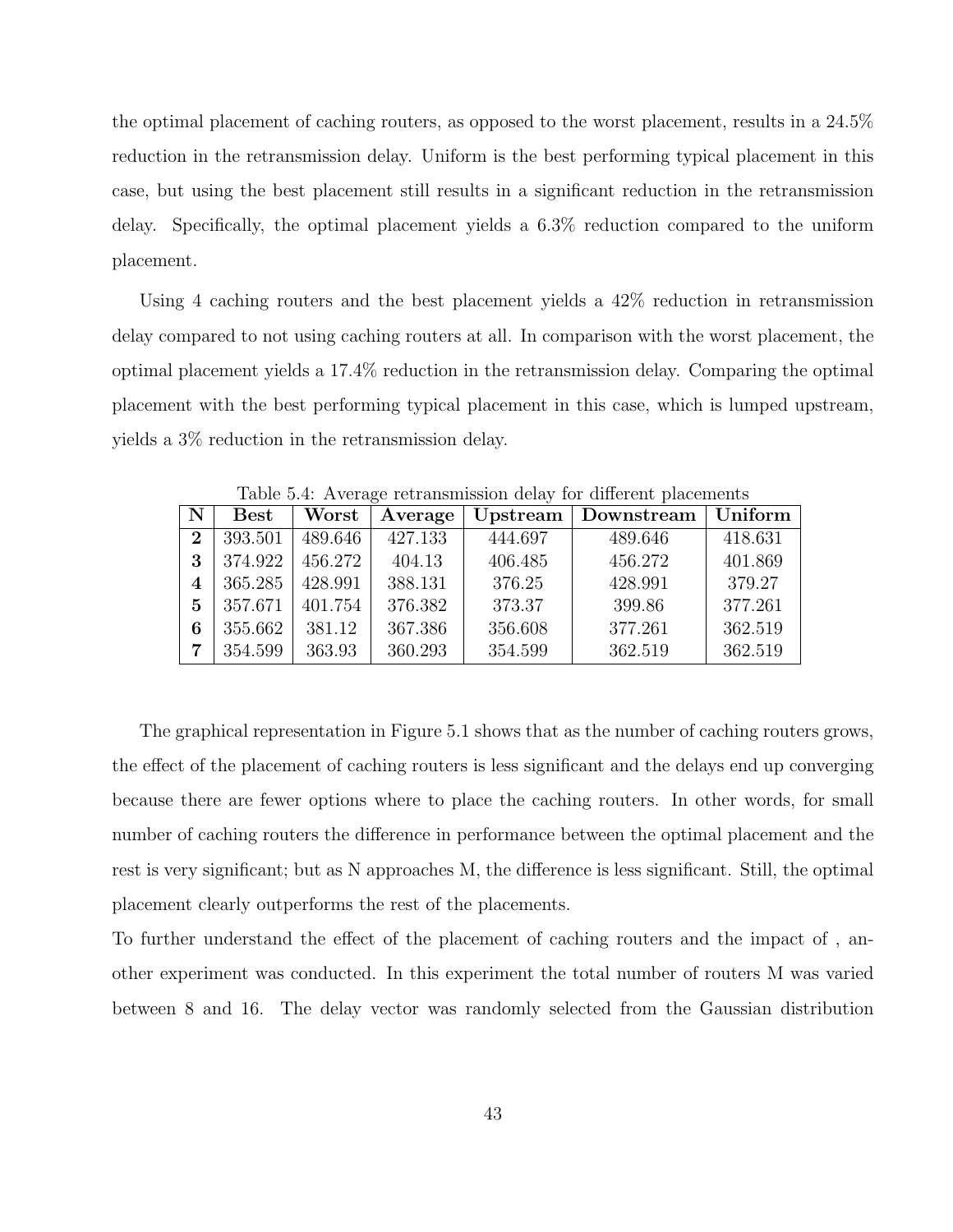

Figure 5.1: Expected total delay for a system of 8 routers using a transmission delay (tau) vector of  $[44\ 47\ 64\ 67\ 9\ 83\ 21\ 36\ 87]$  and packet drop probability of  $10\%.$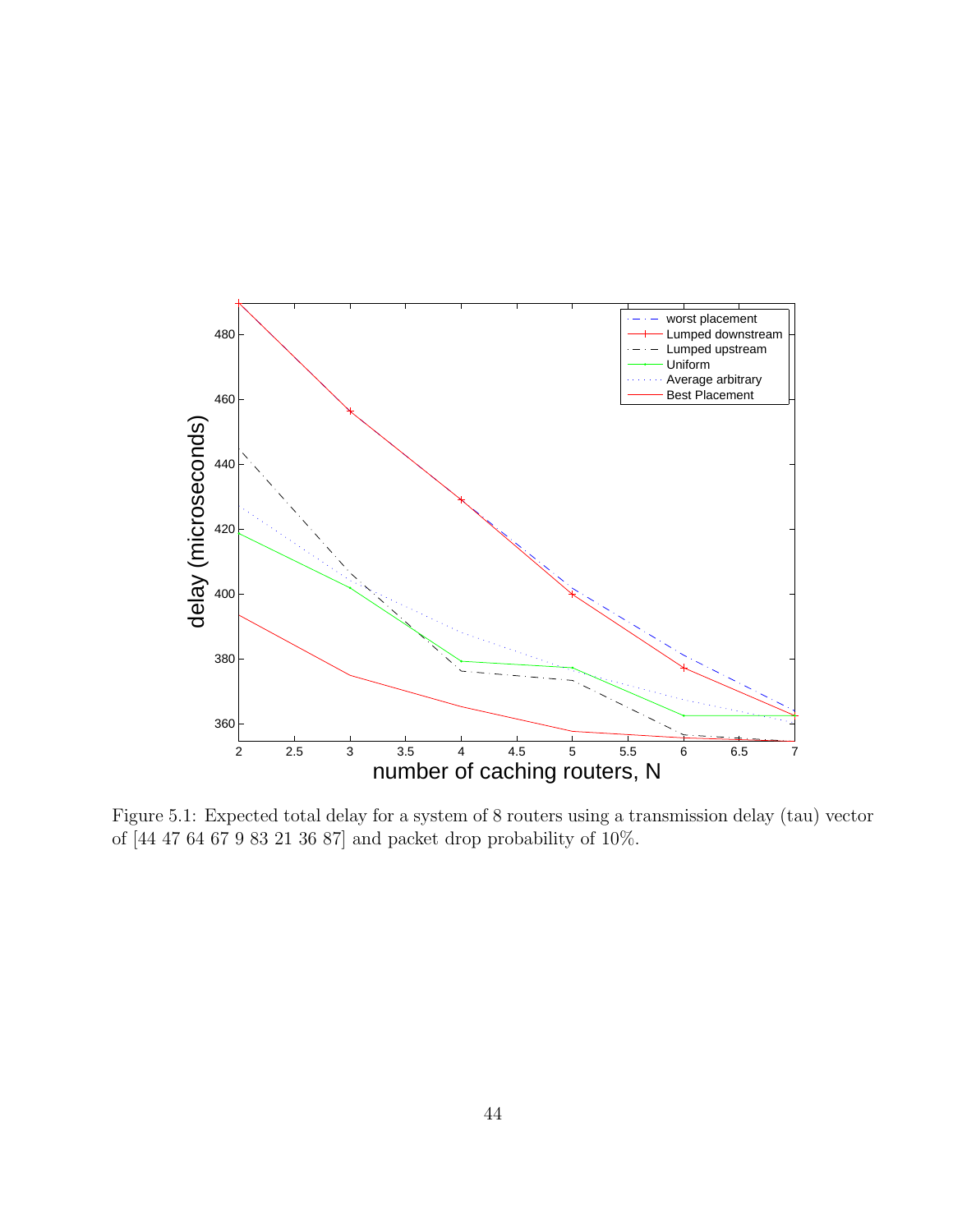U(20sec,200sec). In order to observe the effect of the drop probability, was varied in the following set 1%,10%,20%. Figure 5.2 shows the number of caching routers versus the expected retransmission delay for all placements in a system with 8 routers. Figure 5.3 shows the number of caching routers versus the expected retransmission delay for all placements in a system with 16 routers. One observation here is that with small number of caching routers, placing all caching routers downstream performs as bad as the worst placement. One can also observe that as increases the average retransmission delay between the optimal placement and the worst placement increases which leads us to conclude that as the drop probability increases the impact of the placement of caching routers is greater.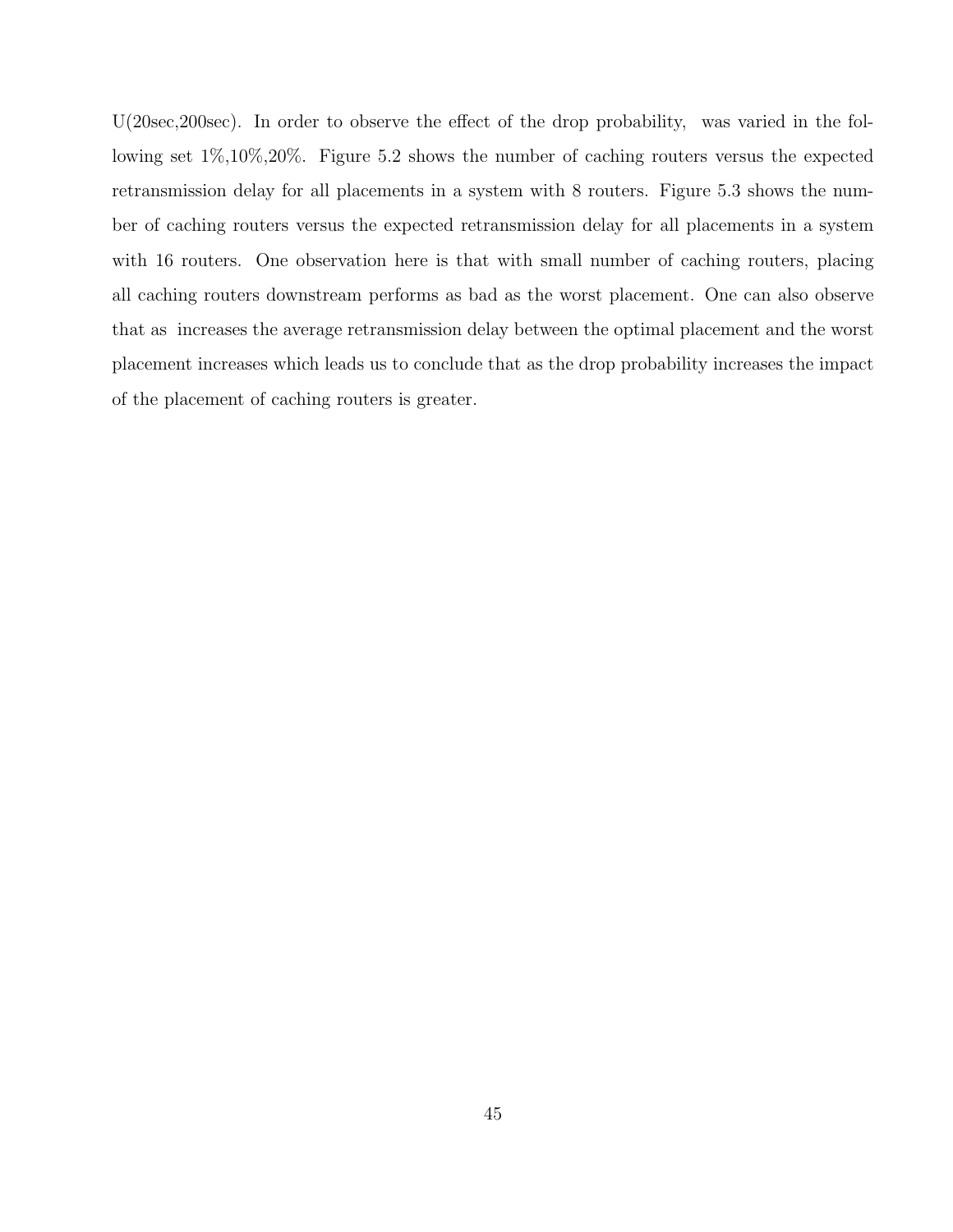

Figure 5.2: Expected total delay for a system of 8 routers using a transmission delay  $(\tau)$  distribution caracterized by U(20us, 200us) and packet drop probabilities of 1%, 10% and 20%.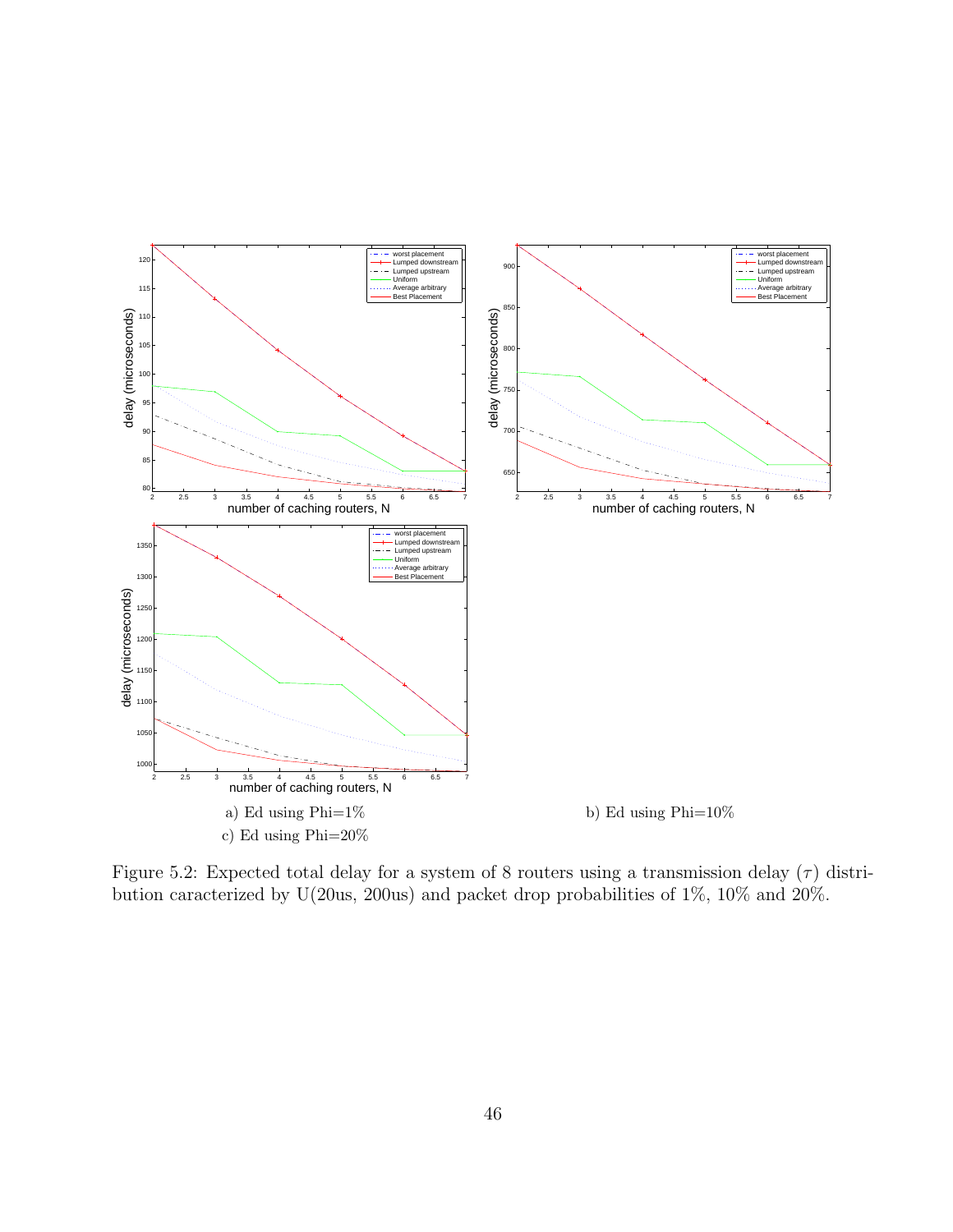

Figure 5.3: Expected total delay for a system of 16 routers using a transmission delay  $(\tau)$ distribution caracterized by U(20us, 200us) and packet drop probabilities of 1%, 10% and 20%.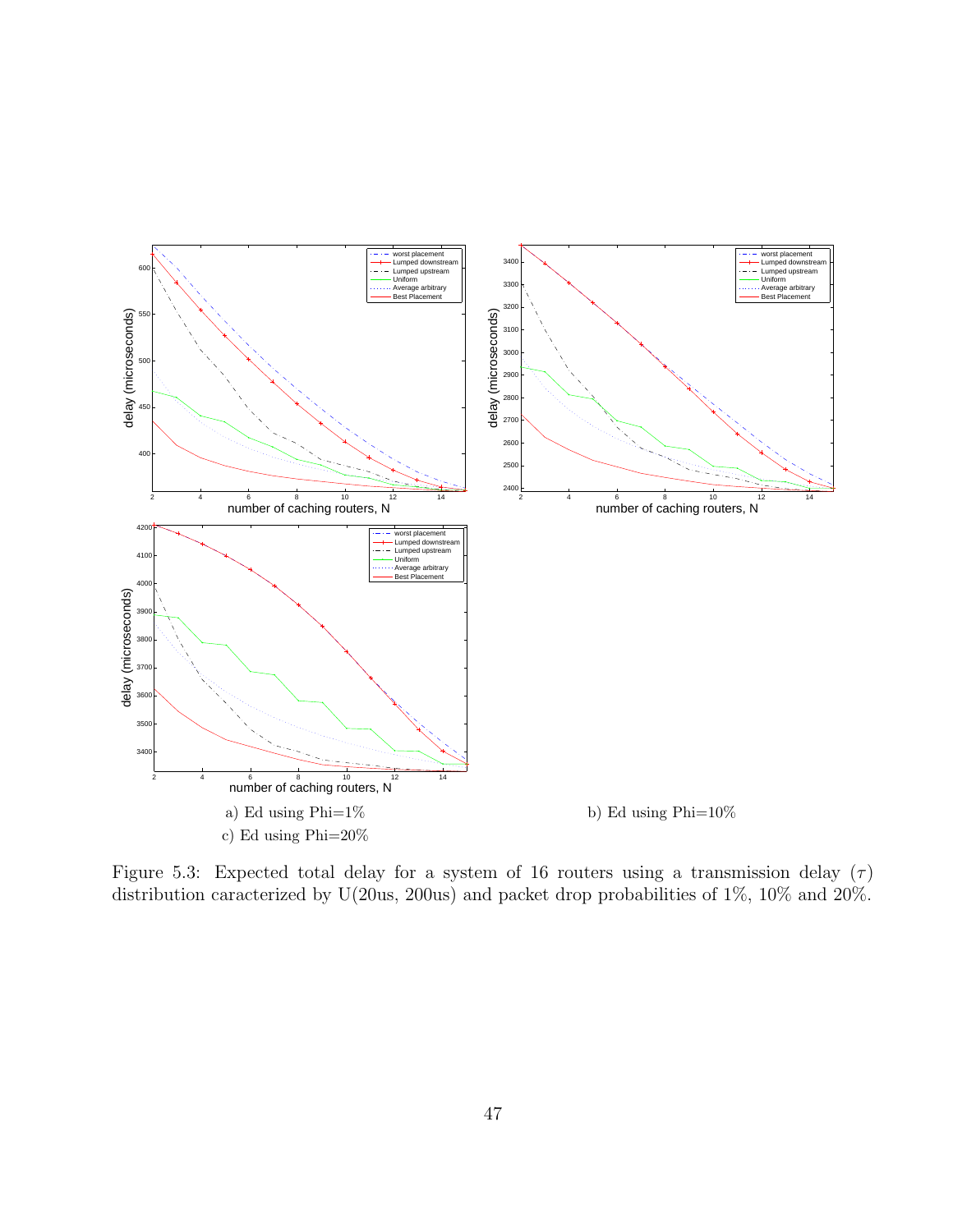Another important conclusion is that the optimal placement of caching routers can greatly reduce the cost of a typical path because using the optimal placement compared to the other placements results in a dramatic reduction in the number of caching routers required to achieve a retransmission delay below a specific value. To illustrate, one can observe in Figure 5.2 b) that if one wants to achieve a retransmission delay below 680 sec only 2 caching routers are needed if the optimal placement is used; on the contrary, 7 caching routers would be needed if the worst placement is used. Even when compared to the best performing typical placement in this case, the optimal placement results in a smaller number of caching routers. That is, 3 routers are needed to achieve a delay below 680 sec using the lumped upstream placement, while only 2 are required with the optimal placement. The difference in the number of caching routers required to achieve a certain retransmission delay becomes even greater with larger number of total routers (M) in the typical path. For instance, if an average retransmission delay below 2700 sec is desired, 11 caching routers are required with the worst placement, 6 with the lumped upstream placement and only 2 with the optimal placement.

Yet another experiment was conducted. In this case to test the performance of the optimal placement against that of the typical placements in a network that resembles a typical path on the internet. The delay distribution was set so that there are small hops on the edges and considerably larger hops in the core of the network. The total number of routers was varied between 8 and 16 and the drop probability was varied in the set 1%,10%,80%. Figure 5.4 shows the retransmission delay for all the placements. In this experiment we can observe that with very high drop probability, 80% in this case, the lumped upstream placement performs just as good as the optimal placement. This tells us that with large packet drop probabilities, packets are more likely to be dropped at the first routers and not make it to the last routers; therefore, the lumped upstream placement will be in fact the optimal solution. Another important observation in this experiment is that clearly the optimal placement outperforms all of the typical placements and the difference is accentuated with higher number of routers, with the exception of lumped upstream at very high drop probabilities in which case both perform the same. To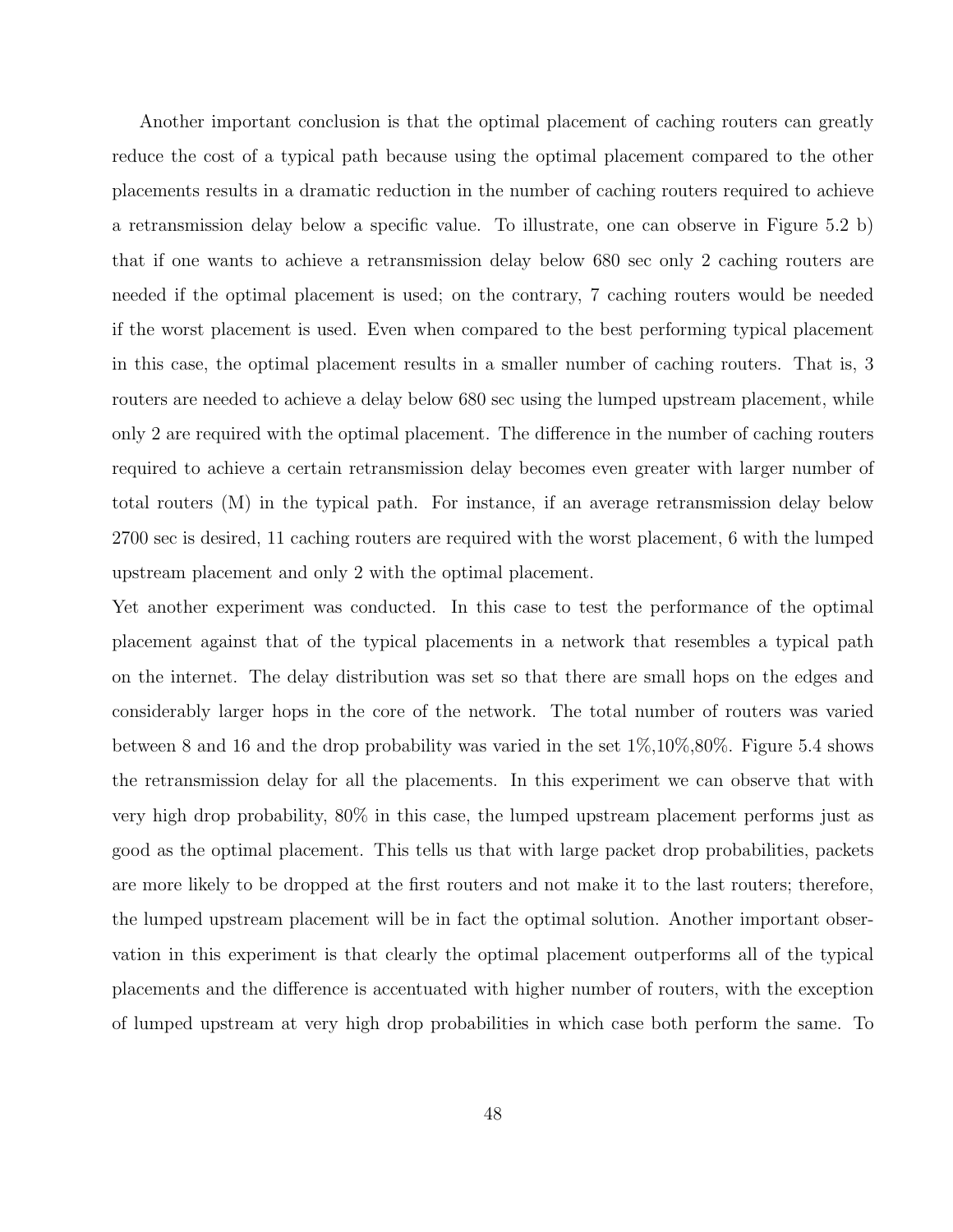illustrate, Figure 5.5 shows that with a drop probability of 1% the best placement results in a 50% reduction in average retransmission delay compared to the worst placement. Moreover, the best placement yields a 10% reduction in the retransmission delay when comparing it to the best performing typical placement, in this case the uniform placement. Even though the uniform placement performs admirably in this experiment that simulates a typical path on the internet, our best placement still performs significantly better than the uniform placement and the rest of the typical placements.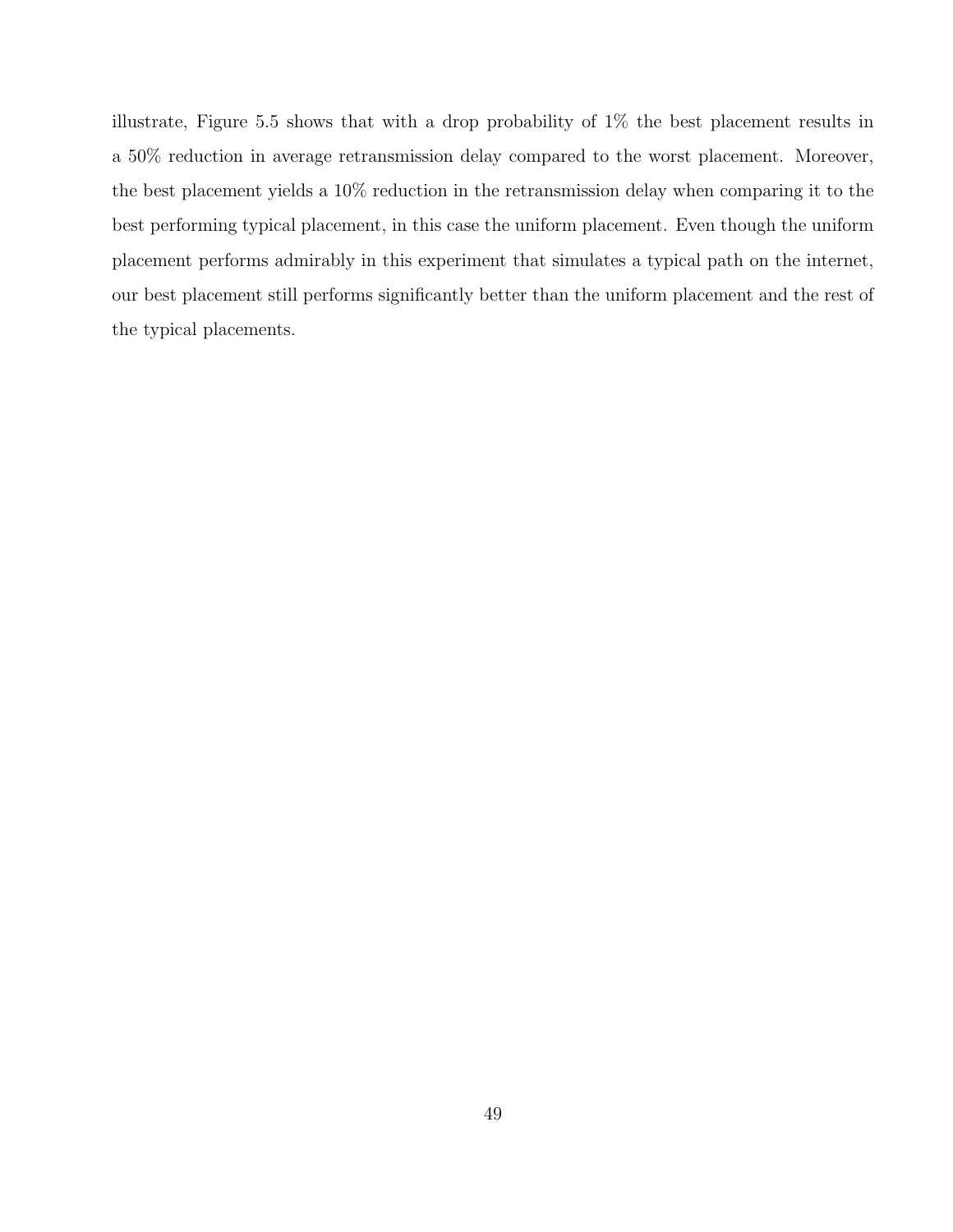

Figure 5.4: Average retransmission delay for  $M = 8$  with a delay pattern of 10 times larger delay in the core than the edge.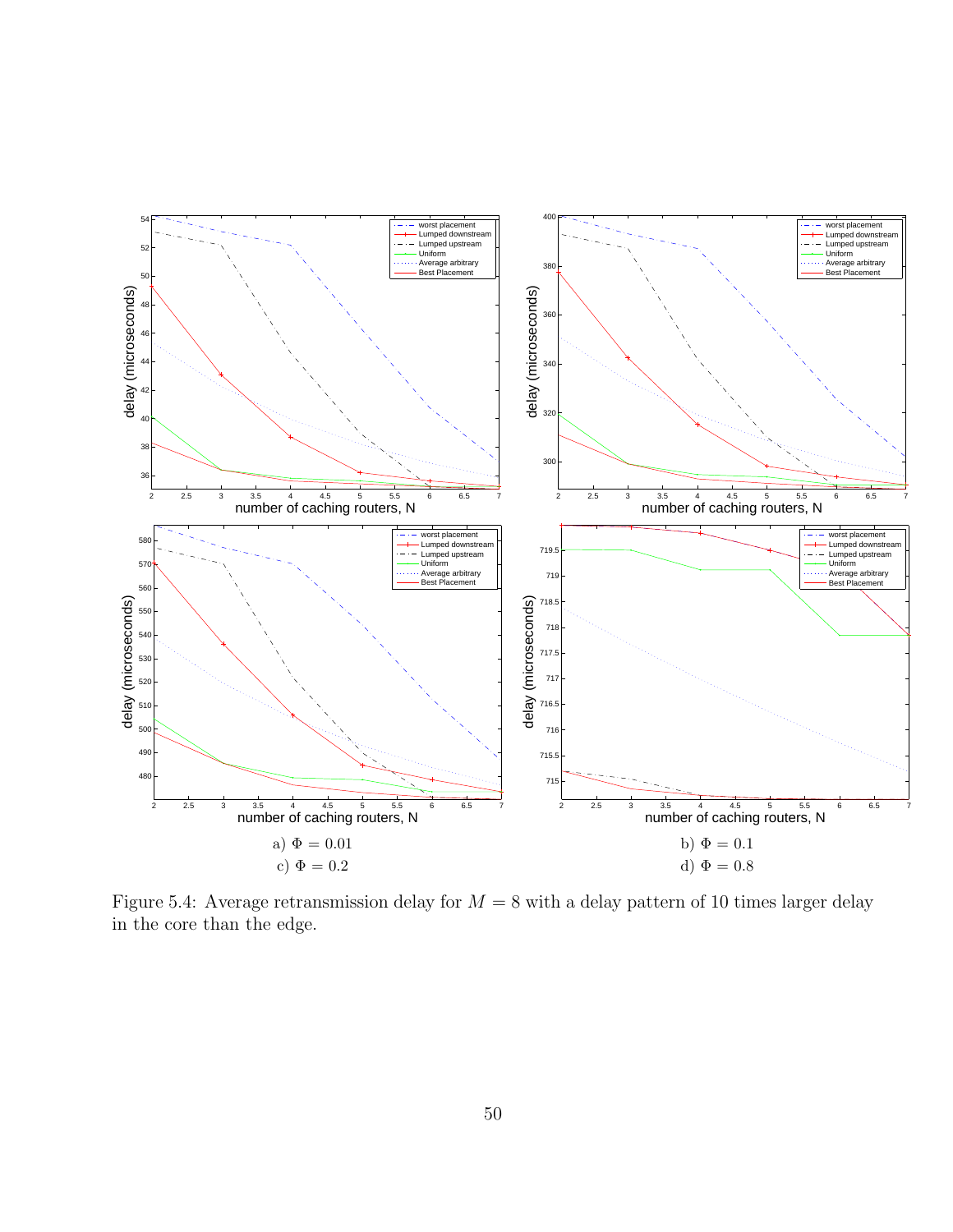

Figure 5.5: Average retransmission delay for  $M = 16$  with a delay pattern of 10 times larger delay in the core than the edge.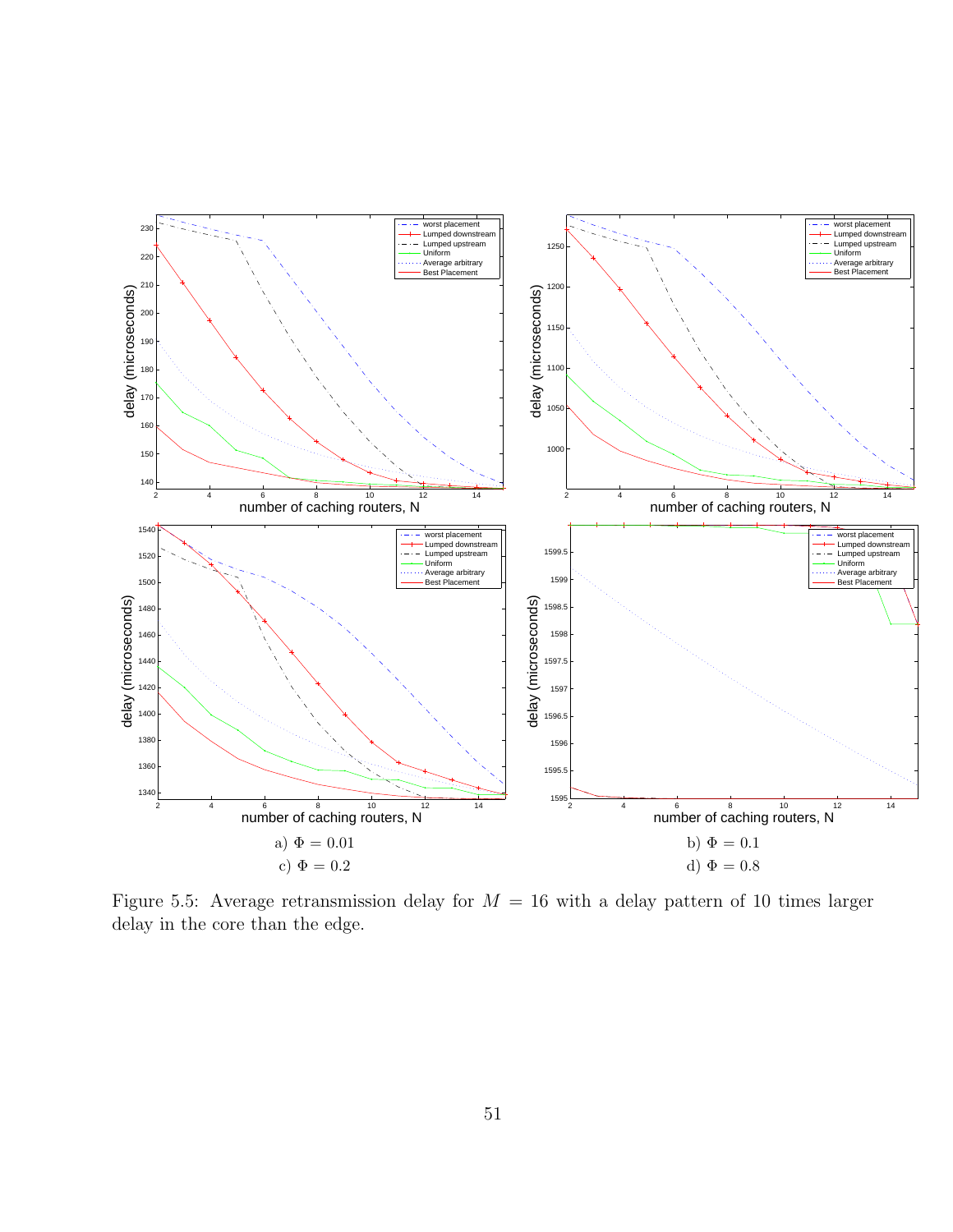# CHAPTER 6

# SUMMARY AND CONCLUSIONS

### 6.1 Summary

Several error control and recovery techniques and their implications were presented in this thesis in the spirit of finding a suitable error recovery technique for video communication. The techniques are divided into four groups based on the system level at which the error control and recovery is applied. All of the techniques have their own advantages and disadvantages as well. However, a general rule to choose a proper error control and recovery technique is to take the system configuration into consideration. For instance, if the system presents long transmission error bursts, error-resilient coding techniques may not be the most appropriate; in this case controlled retransmission might do the trick. Similarly, if the system has a backward channel, clearly the best choice is an interactive error recovery technique. Moreover, transport level error control techniques are the most important because they offer the basic QoS levels. However, used on their own these techniques are not enough to ensure the delivery of high quality video. Instead, error resilient encoding techniques as well as error recovery techniques must be used in conjunction to improve the overall quality of video communication.

Automatic Repeat request (ARQ) is the error recovery technique chosen for investigation in this thesis. This technique ensures the proper delivery of each packet by retransmitting packets that were dropped in the network or packets that arrive with damaged bits. ARQ is very widely used for data communication over packet switched networks; however, for real-time video communications ARQ might not be the best choice because retransmitting lost video packets incurs an extra delay. An improvement to the ARQ technique is proposed in this thesis to make Automatic Repeat request a more attractive error recovery technique for video communication.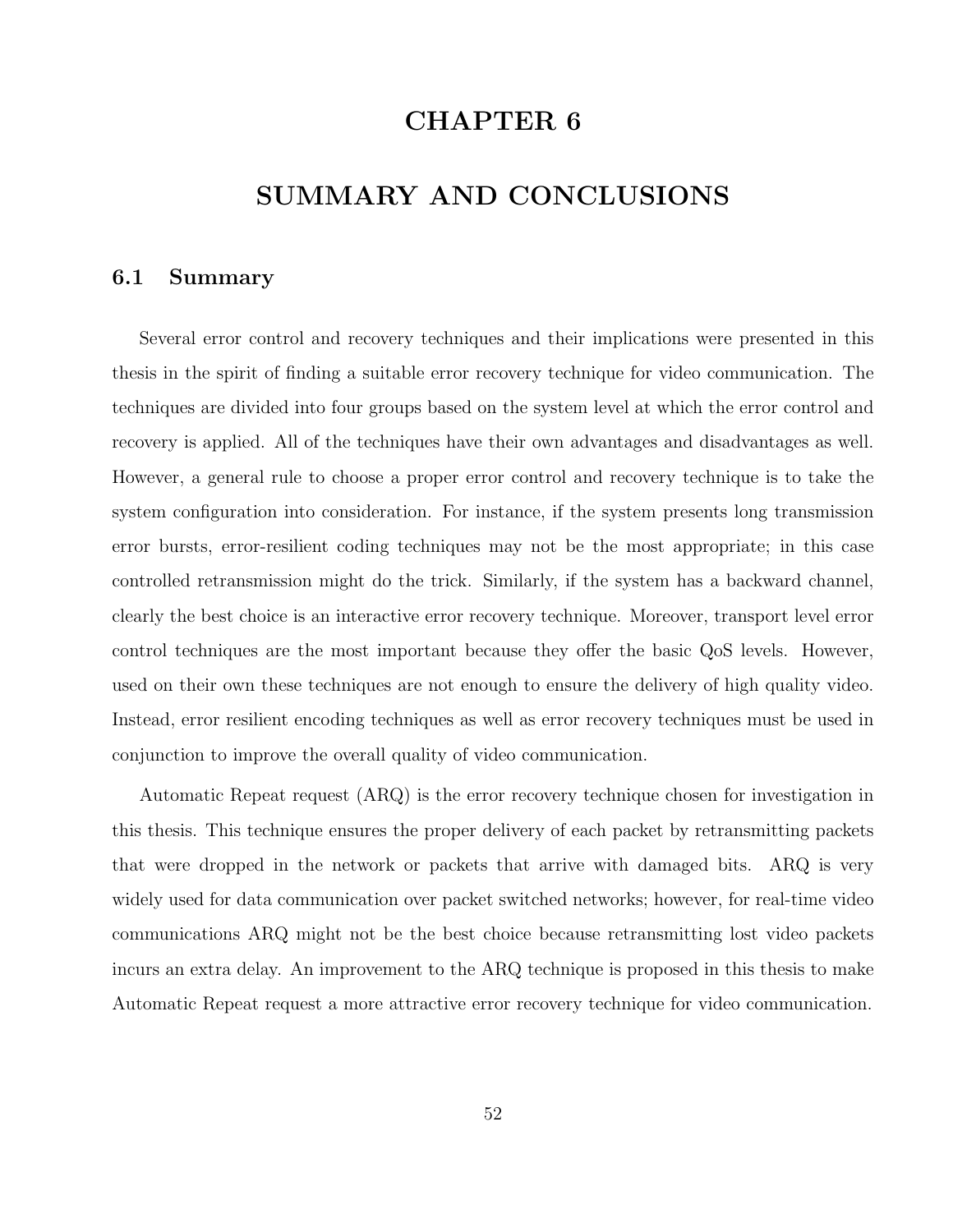Generally, when ARQ is used, the network sink requests retransmission of dropped or damaged packets to the source; so, the retransmission delay is twice the distance between the source and the sink. In this thesis, the use of intermediary caching routers to service retransmission requests is investigated; the retransmission delay is effectively reduced to twice the distance from the sink to the nearest caching router containing a copy of the lost packet. The main goal is to reduce the expected retransmission delay in a video communication network where the capacity for caching routers is constrained. In order to reduce the retransmission delay, the effect of the placement of routers with caching ability is investigated. Moreover, as a consequence of reducing the retransmission distance, the energy spent on retransmitting video packets is reduced as well. In order to characterize the effect of the placement of caching routers, the average retransmission delay and the average energy consumption were modeled with mathematical programs that select the optimal placement of caching routers to minimize the expected retransmission delay and the expected energy consumption respectively.

Both mathematical programs are identical in structure and a solution method is developed to solve both programs. The solution method is a dynamic program that takes as input the total number of routers in the network, the number of caching routers available, the packet drop probability, and the average packet transmission delay between each router and its neighbor; and yields the optimal placement of the caching routers which minimizes the average retransmission delay or the average energy consumption. An extensive numerical analysis was conducted to measure the performance of the optimal placement by comparing it with the worst, the average of all placements, lumping all caching packets upstream or downstream, and spreading the caching routers uniformly across the network.

Furthermore, a computer simulation model was developed to validate the results obtained in the numerical analysis conducted on the analytical model. The computer simulation model was developed with the C++ programming language aided by the discrete event simulation library OMNET++. The results found in the analysis conducted on the simulation model demonstrate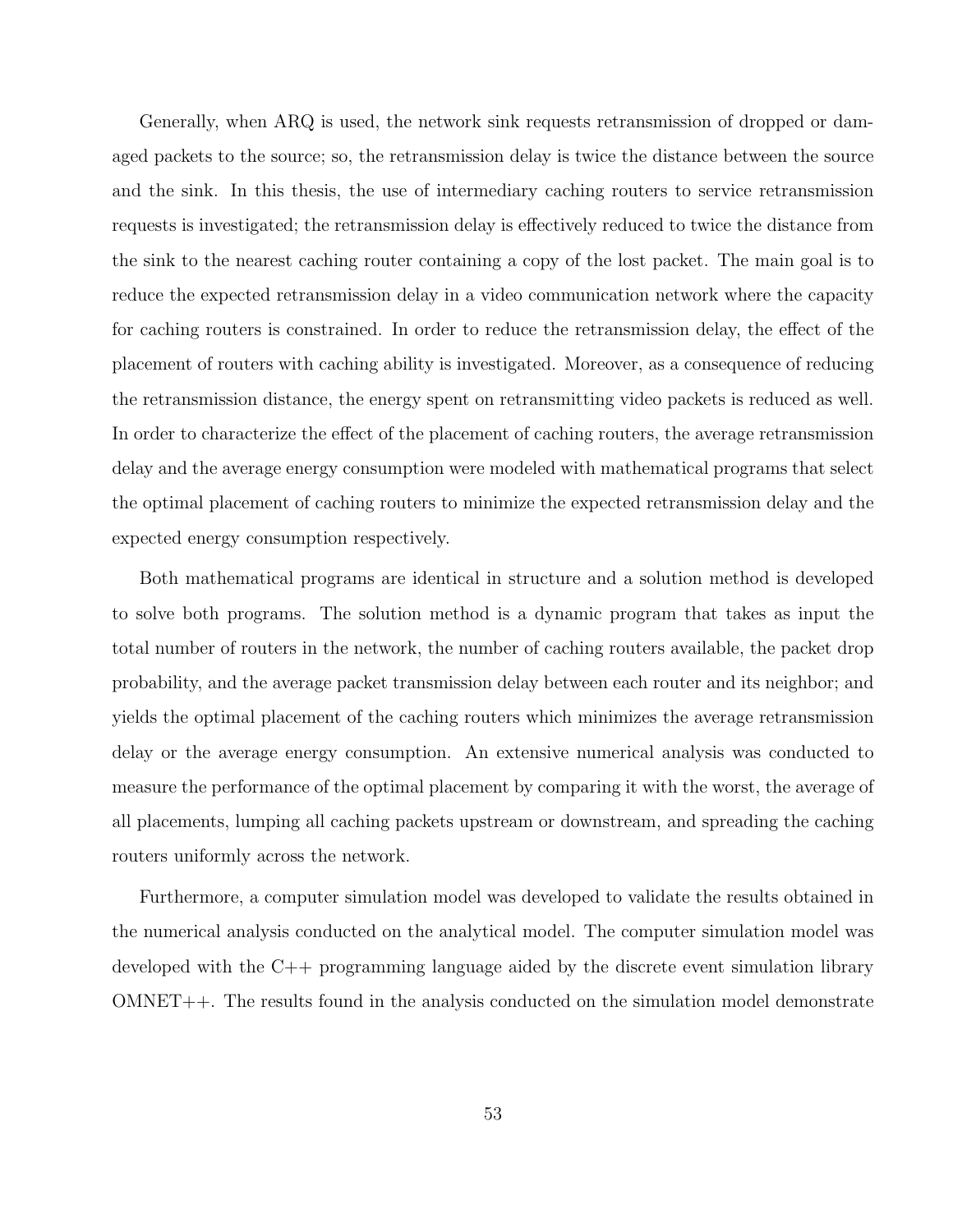the accuracy of the previous results obtained with the analytical model and strengthen the conclusions. Additionally, the computer simulation model was used to extend the analysis performed with the analytical model to a multicast scenario. An avenue for future work is to use the information obtained with the simulation model and develop an analytical model for the multicast scenario to conduct a numerical analysis.

# 6.2 Conclusions

The use of intermediary caching routers to service retransmission requests in a video communication network with the purpose of reducing the expected retransmission delay as well as the expected energy consumption was investigated in this thesis. Both an mathematical program and a simulation model, that characterize the optimization problem that yields the optimal set of routers to empower with the ability to cache video packets to minimize the average retransmission delay and the average energy consumption, were developed. A dynamic programming solution was used to conduct an extensive numerical analysis to compare the performance of the optimal placement of caching routers to the worst, average, and typical plcements of cachign routers.

The model parameters  $(M, N, \Phi, \tau)$ , where M is the total number of routers in the typical path, N is the number of caching routers available,  $\Phi$  is the packet drop probability, and  $\tau$  is the transmission delay vector, were varied to conduct several different experiments. The different experiments were used to explore the impact of the optimal placement of caching routers on the expected retransmission delay. Moreover, the optimal placement was compared against other typical placements to get a sense of how beneficial it would be to use the proposed optimal placement of caching routers in a typical path of a video communication network.

The numerical analysis shows that the optimal placement of caching routers has a significant impact on the expected retransmission delay. For instance, using 4 caching routers and the best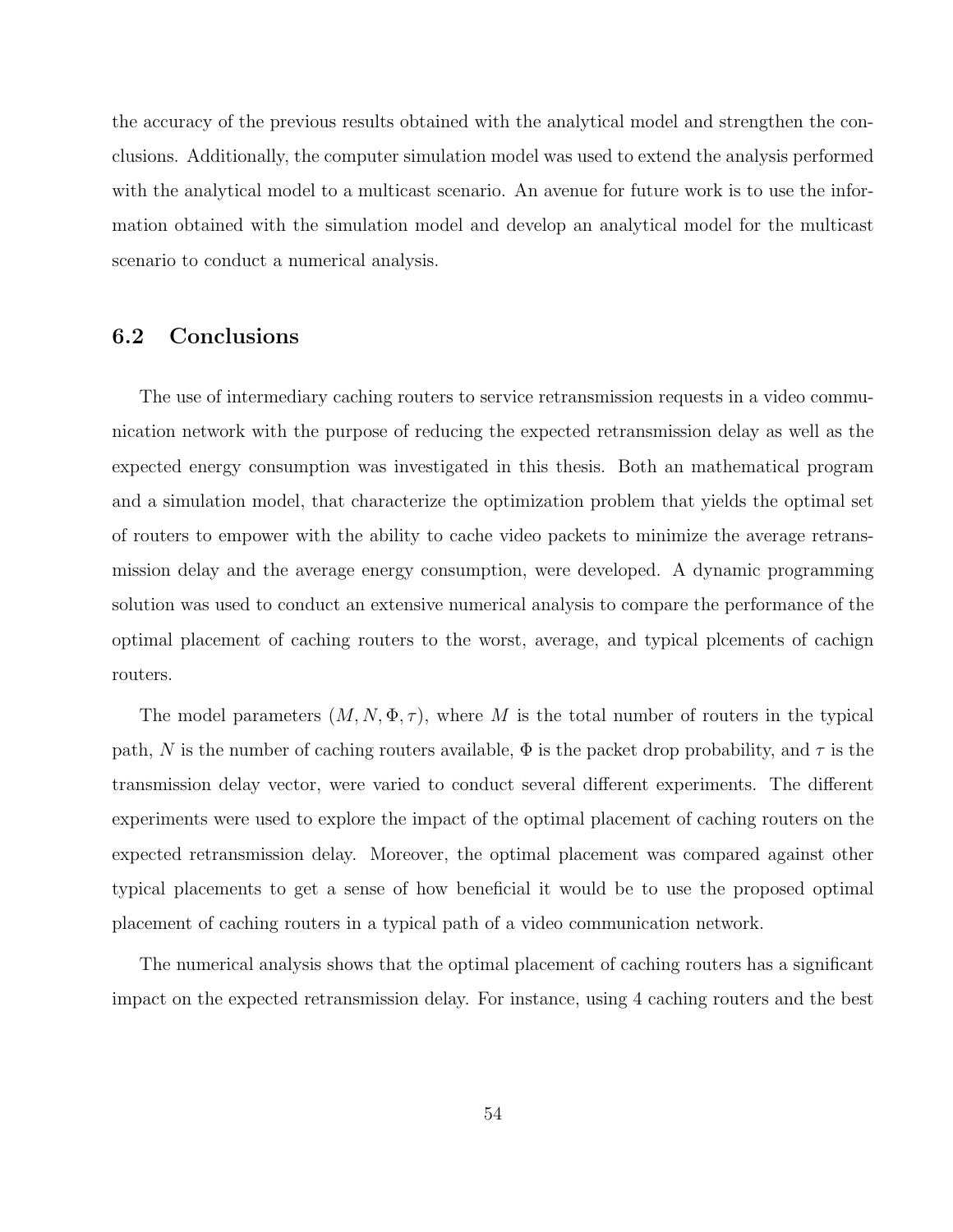placement on a typical path yields a 42% reduction in retransmission delay compared to not using caching routers at all. In comparison with the worst placement, the best placement yields a 17.4% reduction in the retransmission delay. Also, in a typical path resembling a path on the internet, the optimal placement yields a 10% reduction in the average retransmission delay compared to the best performing typical placement, the uniform placement. Clearly the optimal placement of caching routers outperforms the other typical placements.

Furthermore, the analysis shows that the optimal placement can significantly reduce the number of caching routers required to keep the average retransmission delay below a desired value. For example, if an average retransmission delay below 2700 sec is desired on a typical path in a network with 16 routers, 11 caching routers are required with the worst placement, 6 with the lumped upstream placement and only 2 caching routers are required with the optimal placement. These results show that the optimal placement can significantly reduce network cost by reducing the number of caching routers required to meet a desired average retransmission delay performance.

The aforementioned conclusions and the rest of the numerical analysis clearly indicate that the optimal placement of caching routers significantly reduces the average retransmission delay and the average energy consumption for retransmission, making Automatic Repeat requests (ARQ) a more enticing error recovery technique for video communication over a packet switched network.

### 6.3 Future Work

An avenue for future research is to use the simulation model of the multicast scenario to obtain preliminary results and use insights from those results to develop an analytical model and a subsequent solution method. Right now we are able to compute the average retransmission delay for each of the video paths in the multicast network; however, in the future a joint optimization of multiple paths can be developed. Another possible avenue for future work is to investigate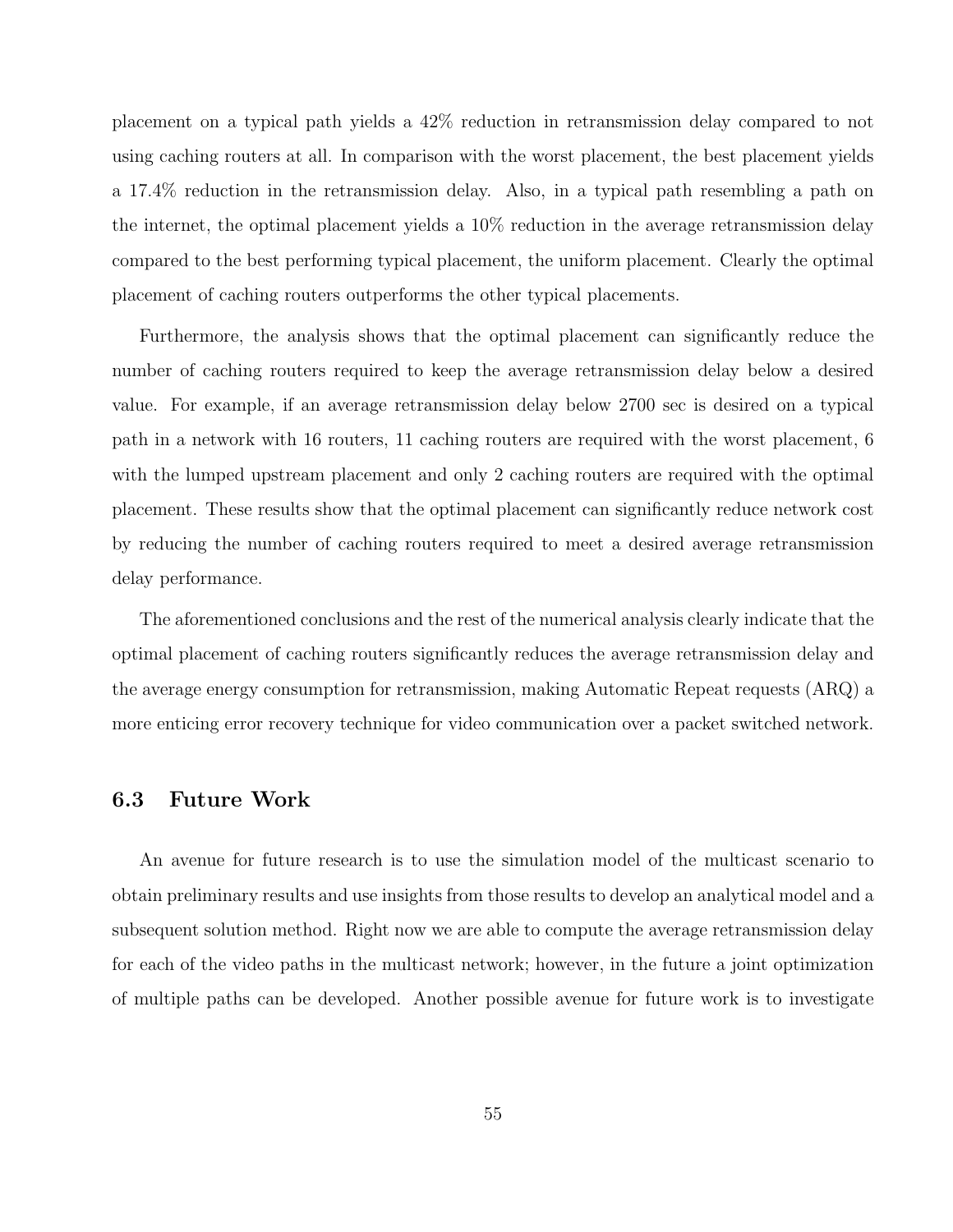the feasibility of applying probabilistic caching to our proposed solution.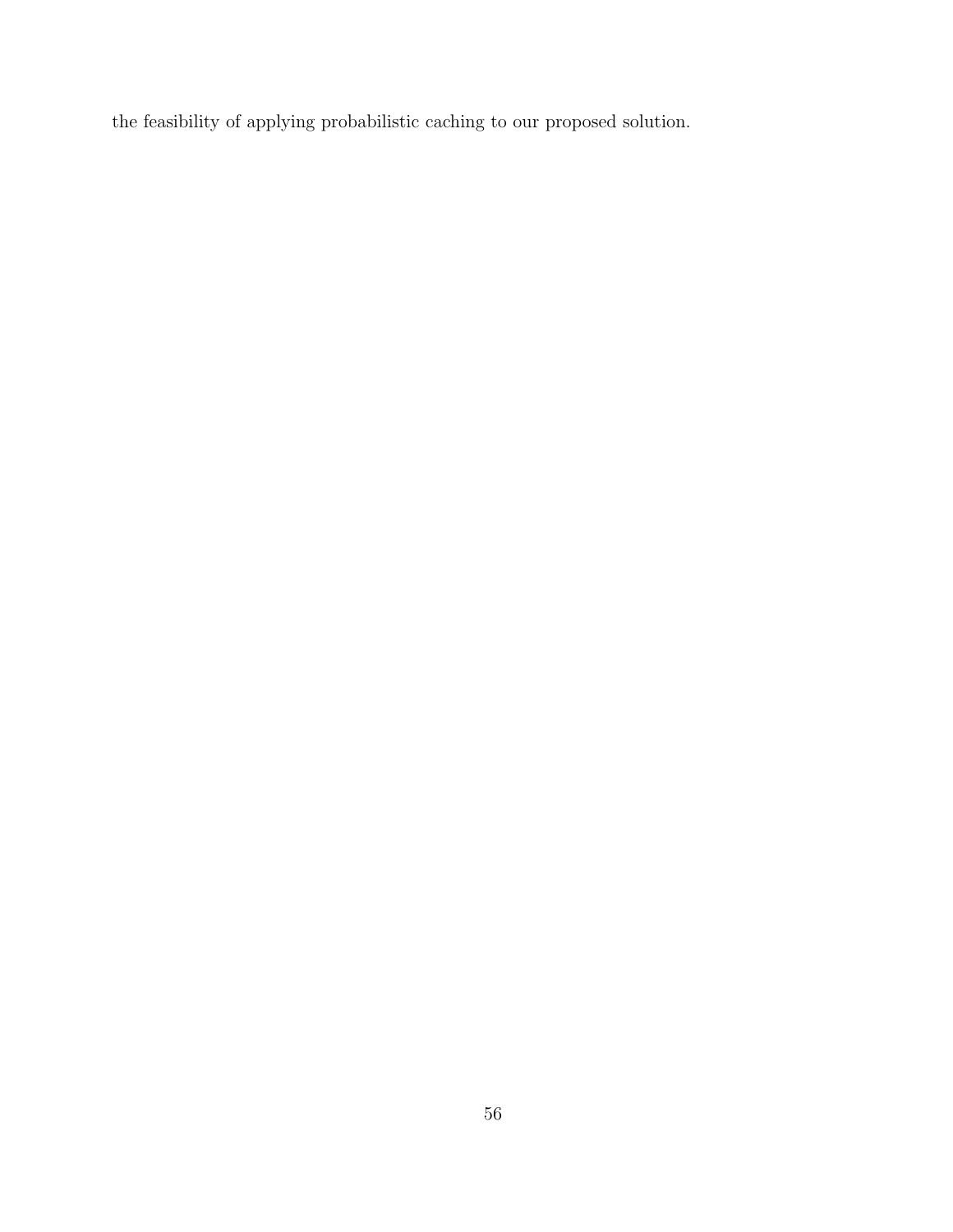### **REFERENCES**

- [1] Cisco, "Approaching the zettabyte era," Cisco Visual Networking Index, 2008.
- [2] Y. Wang, J. Ostermann, and Y.Q. Zhang, Video Processing and Communications, Prentice Hall, 2001.
- [3] I. Bouazizi and M. Gunes, "Selective proxy caching for robust video transmission over lossy networks," in International Conference on Information Technology: Research and Education (ITRE), August 2003, pp. 69–73.
- [4] I. Bouazizi, "Size-distortion optimized proxy caching for robust transmission of mpeg-4 video," in International Workshop on Multimedia Interactive Protocols and Systems, November 2003, number 2899, pp. 131–142.
- [5] M. McGarry, J. E. Hernandez, R. Ferzli, and V. Syrotiuk "Minimizing Video Retransmission Delay and Energy Consumption with Caching Routers," in IEEE International Conference on Multimedia and Expo (ICME), July 2012.
- [6] J. Lacan, V. Roca, J. Peltotalo, S. Peltotalo "Reed-Solomon Forward Error Correction (FEC) Schemes," in IETF, Network Working Group, RFC5510, April 2009. [Online]. Available at: http://tools.ietf.org/html/rfc5510
- [7] Tood K. Moon Error Correction Coding, New Jersey: John Wiley & Sons, 2005.
- [8] A. Glavieux, P. Titimajshima "Near Shannon limit error-correcting coding and decoding: Turbo-codes. 1 ," IEEE International Conference on Communications (ICC) 1993, vol. 2, pp. 1064–1070, April 2006.
- [9] S. H. Chan, X. Zheng, Q. Zhang, W. Zhu, and Y.-Q. Zhang, "Video Loss Recovery with FEC and Stream Replication," IEEE Transactions on Multimedia, vol. 8, no. 2, pp. 370–381, April 2006.
- [10] Q. Zhu, Y. Wang, and L. Shaw, "Coding and Cell-Loss Recovery in DCT-Based Packet Video," IEEE Transactions on Circuits and Systems for Video Technology, vol. 3, no. 3, June 1993.
- [11] Yao Wang and Qin-Fan Zhu, "Error control and concealment for video communication: A review," *Proceedings of the IEEE*, vol. 86, no. 5, pp. 974–997, May 1998.
- [12] J. Kim, R. Mersereau, and Y. Altunbasak, "Error-Resilient Image and Video Transmission Over the Internet Using Unequal Error Protection," IEEE Transactions on Image Processing, vol. 12, no. 2, February 2003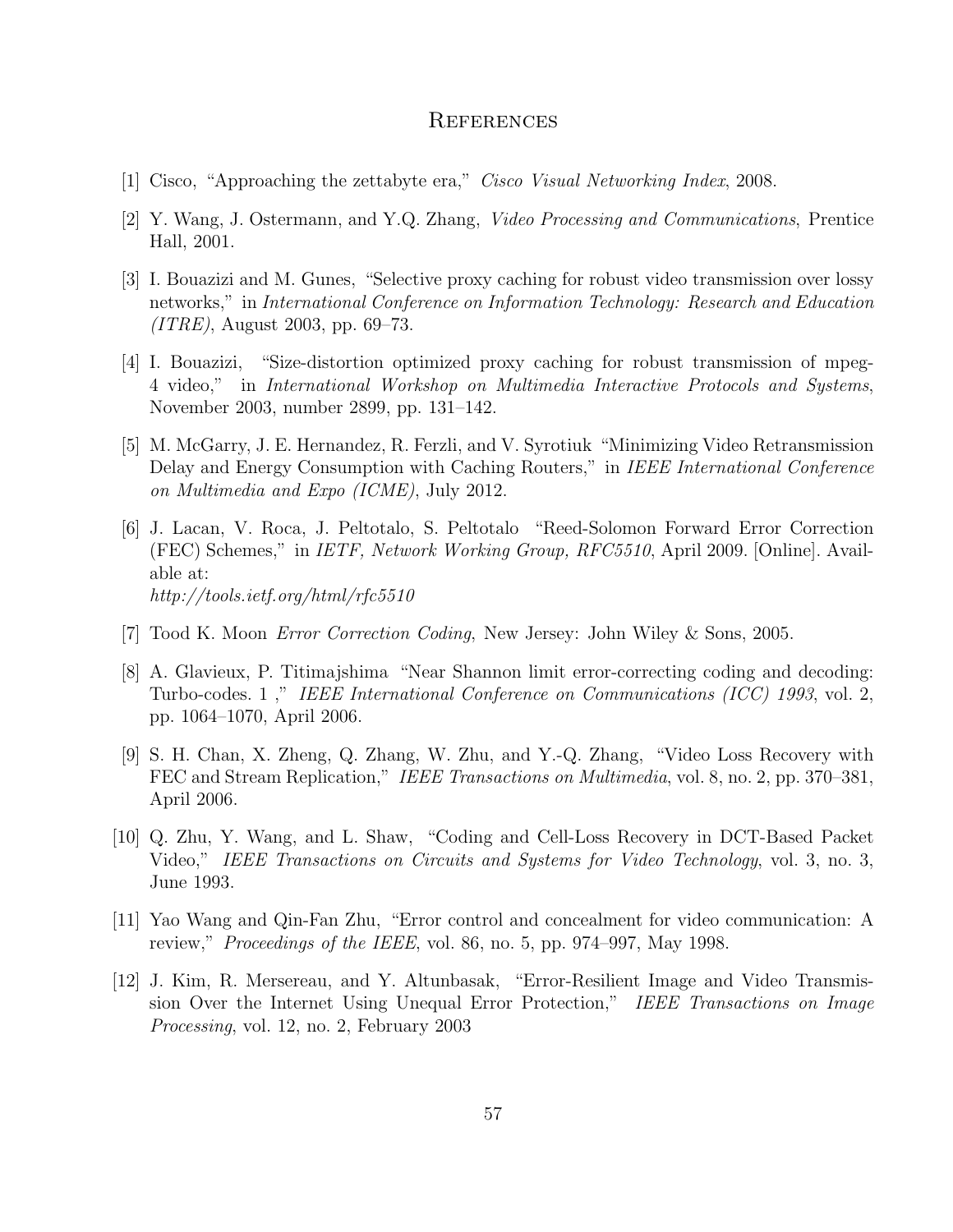- [13] T. Wiegand, N. Farber, K. Stuhlmuller, and B. Girod, "Error-Resilient Video Transmission Using Long-Term Memory Motion-Compensated Prediction," IEEE Journal on Selected Areas in Communications, vol. 18, no. 6, June 2000.
- [14] P. Xia, G. Chan, and X. Jin, "Optimal Bandwidth Assignment for Multiple-Description-Coded Video," IEEE Transactions on Multimedia, vol. 13, no. 2, April 2011.
- [15] S. Aign, and K. Fazel, "Temporal & Spatial Error Concealment Techniques for Hierarchical MPEG-2 Video Codec," Proceedings of the 1995 IEEE International Conference on Communications, vol. 3, pp. 1778-83, June 1995.
- [16] W. Wada, "Selective recovery of video packet loss using error concealment," IEEE Journal on Selected Areas of Communication, vol. 7, pp. 807814, June 1989.
- [17] G. Fairhurst, L. Wood "Advice to link designers on link Automatic Repeat reQuest (ARQ)," in IETF, Network Working Group, RFC3366, August 2002. [Online]. Available at: http://www.ietf.org/rfc/rfc3366.txt
- [18] J. Kurose, K. Ross Computer Networking, Addison-Wesley, 2010.
- [19] Q. F. Zhu, "Device and method of signal loss recovery for real-time and/or interactive communications" U.S. Patent 5 550 847,Aug. 1996.
- [20] T.P. Van, "Proactive adhoc nodes for real-time video," in IEEE Singapore International Conference on Communication Systems (ICCS), October 2006, pp. 1–5.
- [21] T.P. Van, "Efficient relaying of video packets over wireless ad hoc devices," in IEEE Annual Wireless and Microwave Technology Conference (WAMICON), December 2006, pp. 1–5.
- [22] Z. Li, X. Zhu, A.C. Begen, and B. Girod, "IPTV Multicast With Peer-Assisted Lossy Error Control," in IEEE Transactions on Circuits and Systems for Video Technology, March 2012, pp. 434–449.
- [23] Xiaowei Zhang and N. F. Maxemchuk, "A generalized energy consumption analysis in multihop wireless networks," 2004 IEEE Wireless Communications and Networking Conference  $(WCNC)$ , vol. 3, no. 1, pp. 1476–1481, March 2004.
- [24] "OMNET++ User Manual," Available at: http://www.omnetpp.org/doc/omnetpp33/manual/usman.html.